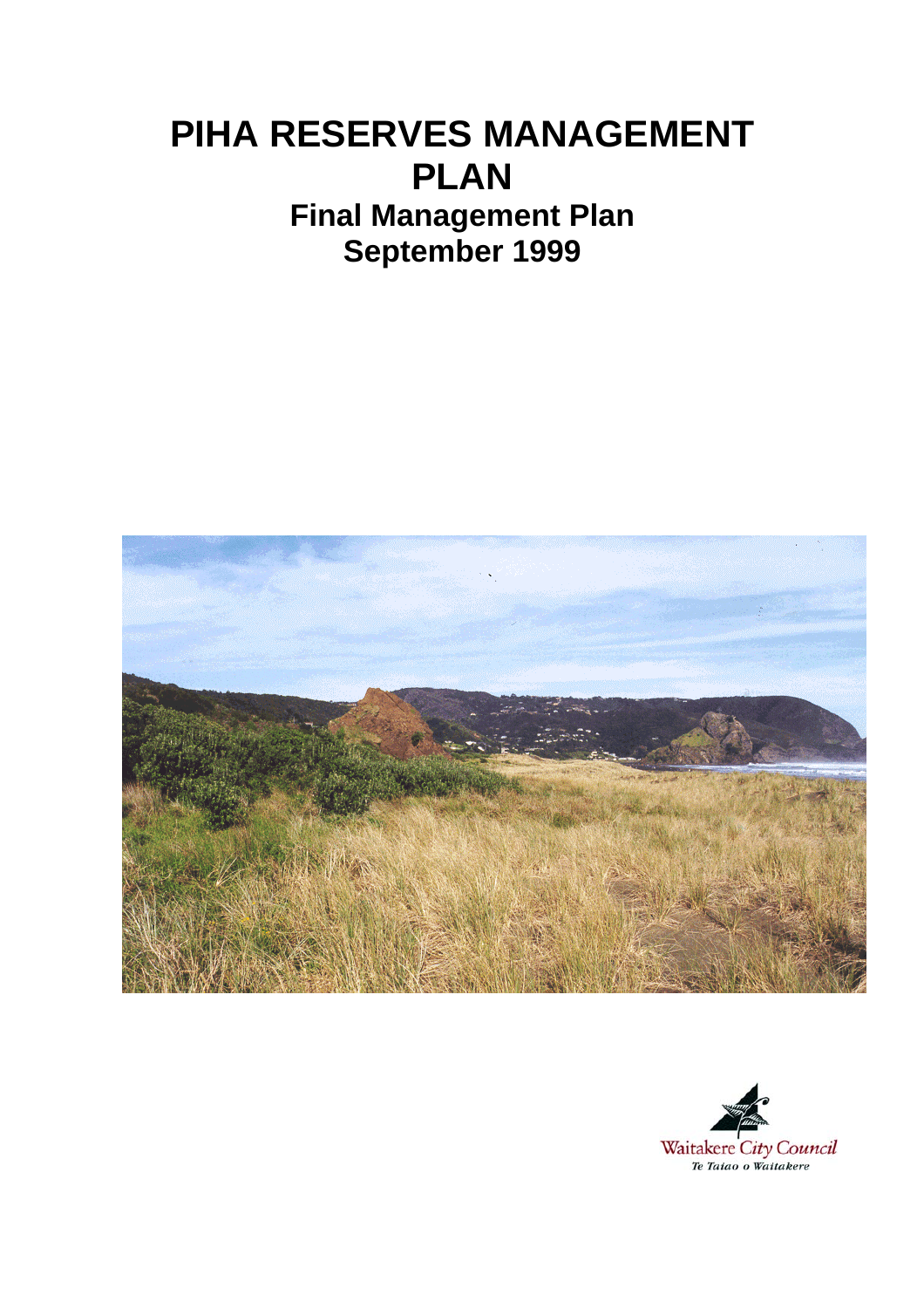## **CONTENTS**

|     | <b>Summary</b>                                                         | $\mathbf 2$ |
|-----|------------------------------------------------------------------------|-------------|
|     | <b>PART ONE</b>                                                        |             |
| 1.0 | <b>Introduction &amp; Background</b>                                   | 5           |
|     | 1.1 Piha: A Special Place                                              | 5           |
|     | 1.2 Purpose of the Reserve Management Plan                             | 5           |
|     | 1.3 The Management Plan Process                                        | 7           |
|     | 1.4 How to Use the Management Plan                                     | 7           |
|     |                                                                        |             |
| 2.0 | <b>Statutory Context</b>                                               | 8           |
|     | 2.1 Reserves Act 1977                                                  | 8           |
|     | 2.2 Resource Management Act 1991<br>2.3 Auckland Regional Coastal Plan | 8<br>9      |
|     | 2.4 Waitakere City District Plan                                       | 9           |
|     |                                                                        |             |
| 3.0 | <b>Strategic Context</b>                                               | 10          |
|     | 3.1 Greenprint                                                         | 10          |
|     | 3.2 West Coast Plan                                                    | 10          |
|     | 3.3 Parks Strategy                                                     | 13          |
|     | 3.4 Te Kawerau A Maki Resource Management Statement                    | 14          |
|     |                                                                        |             |
| 4.0 | <b>Other Documents</b>                                                 | 15          |
|     | 4.1 Piha Community Management Plan                                     | 15          |
|     | 4.2 Other Council Documents                                            | 15          |
|     | <b>Current State</b>                                                   |             |
| 5.0 | 5.1 Geology and Soils                                                  | 16<br>16    |
|     | 5.2 Vegetation                                                         | 16          |
|     | 5.3 Fauna                                                              | 17          |
|     | 5.4 Landscape                                                          | 18          |
|     | 5.5 Water                                                              | 18          |
|     | 5.6 Archaeology and Cultural Heritage                                  | 18          |
|     | 5.7 History                                                            | 19          |
|     | 5.8 Facilities                                                         | 19          |
|     | 5.9 Leases<br>5.10 Access and Use                                      | 20          |
|     |                                                                        | 21          |
|     | <b>PART TWO</b>                                                        |             |
| 6.0 | <b>Management Objectives and Policies</b><br>6.1 Administration        | 22          |
|     | 6.2 Leases and Commercial Activities                                   | 22<br>24    |
|     | 6.3 Natural Environment                                                | 28          |
|     | 6.4 Archaeology and Cultural Heritage                                  | 32          |
|     | 6.5 Recreation and Use                                                 | 33          |
|     | 6.6 Facilities and Maintenance                                         | 35          |
|     | <b>PART THREE</b>                                                      |             |
| 7.0 | <b>Reserve Development Plans</b>                                       | 40          |
|     | 7.1 Les Waygood Park                                                   | 40          |
|     | 7.2 Piha Esplanade Reserve / Wekatahi Reserve                          | 42          |
|     | 7.3 Claude Abel Reserve<br>7.4 North Piha Strand                       | 42          |
|     | 7.5 Piha Domain                                                        | 43          |
|     | 7.6 Piha Beach                                                         | 44<br>45    |
|     |                                                                        |             |
|     | <b>Appendices</b>                                                      | 46          |
|     | <b>Reserve Descriptions</b>                                            | 46          |
|     | Native (Indigenous) Plants of Piha                                     | 60          |
|     | Piha Reserves Vegetation Assessment                                    | 64          |
|     | Reserve Act Classifications                                            | 70          |
|     | Archaeological and Heritage Sites of the Piha Reserves                 | 73          |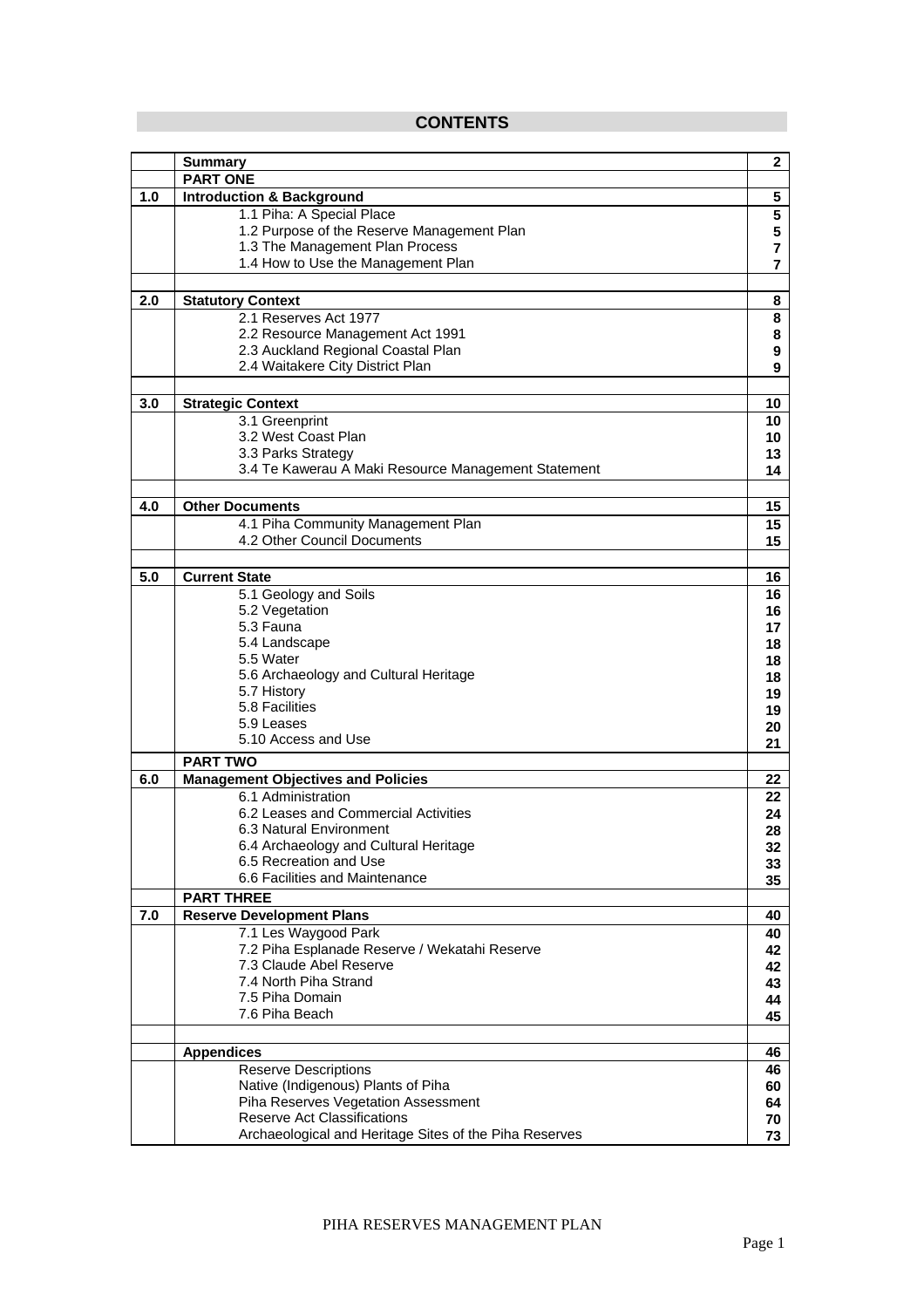## **SUMMARY**

This Reserve Management Plan for Piha's Reserves, sets out the objectives and policies for the management of Piha's Reserves. The plan has been produced within the context of Waitakere City's wider objectives as well as the vision, goals and targets of the West Coast Plan. This final Plan has been amended to incorporate the decisions on submissions made by the Waitakere Community Board.

Key components of the draft Reserve Management Plan are outlined below:

## **MANAGEMENT OF THE RESERVES**

## **1. Leases and Commercial Activities**

- ♦ The Piha Domain Camping Ground is seen as being an important part of the Piha Domain and provision is made within the plan for upgrading of the facilities, in a way which allows for the environmental, social and economic viability of the campground.
- ♦ A final 5 year lease of the North Piha Camping Ground to the North Piha Campers Club is allowed for, with subsequent leases of a reduced camping area to be granted to the United North Piha Lifeguarding Service. The future use for the remaining area is for passive recreation and picnicking by the local community and visitors.

## **2. Natural Environment**

- ♦ The high values of the natural environment and landscape are recognised and there are policies to protect and enhance these values, including the use only of native ecosourced plants which would have naturally occurred in the area.
- ♦ The plan does not address detailed management of the beach areas as it will be subject to a separate Piha Coastal Management Plan. It does recognise the importance of natural values of the coastal areas, and that the most appropriate management of these areas involves allowing natural processes to occur, while involving the community in caring for these important areas.
- ♦ Problems with water quality in the streams running through the reserve are acknowledged and provision is made for riparian and wetland planting.
- ♦ Management of weeds is a serious issue in Piha on both private and park land. The plan outlines the priorities for undertaking weed control, with Regional Plant pests, and those weeds in areas of greatest ecological sensitivity, being the priority.
- ♦ The visual effect of the design of buildings and structures on the parks is recognised within the outstanding landscape which is Piha, and the need for these to integrate with the natural environment is provided for.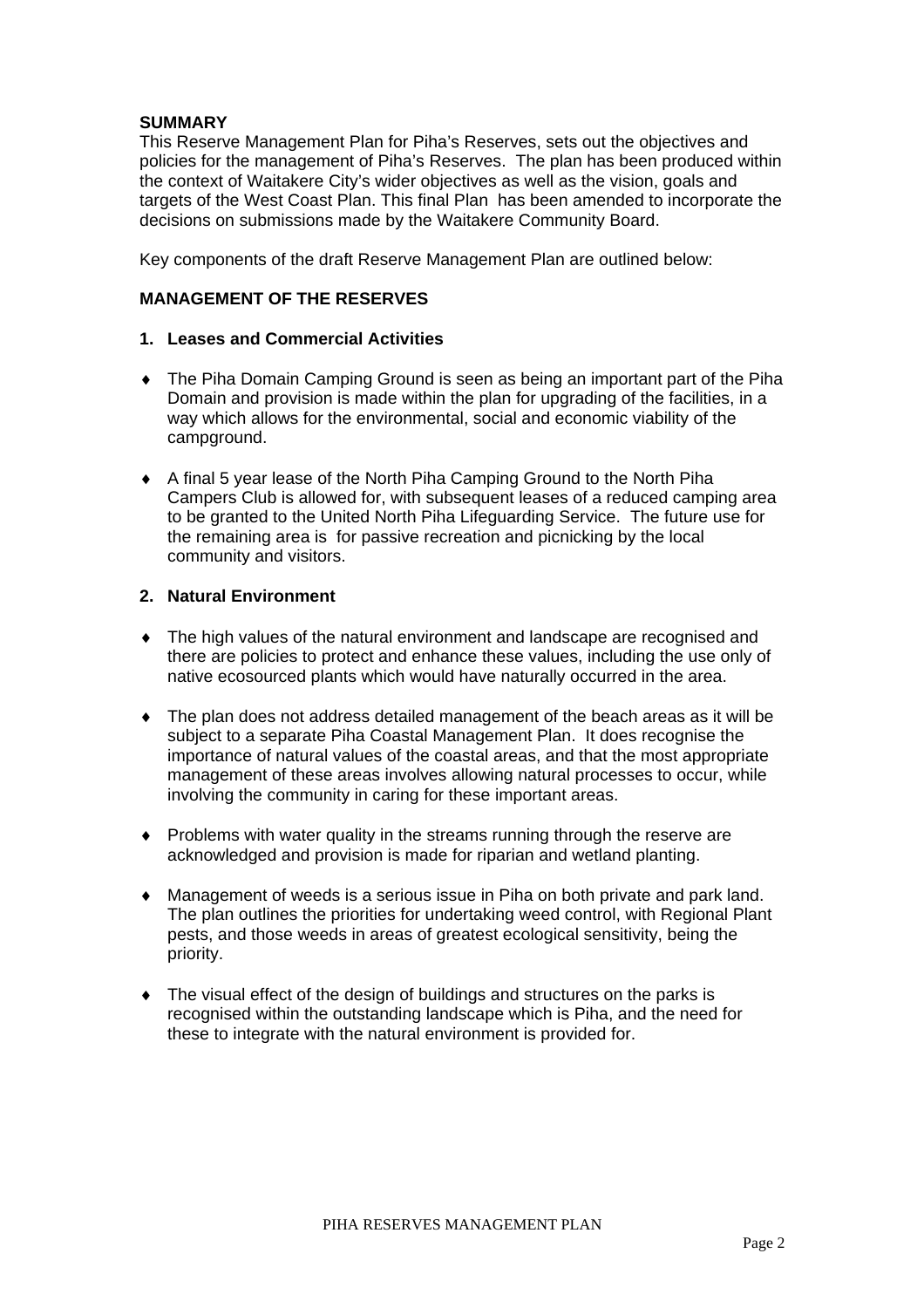## **3. Archaeology and Cultural Heritage**

♦ The important role that Piha has played in both Maori and European history is recognised, with particular provision made for the protection of cultural and historic values of the parks.

## **4. Recreation and Use**

♦ The plan recommends specific access points to beach areas to ensure that damage to the dunes is minimised.

## **5. Facilities and Maintenance**

- ♦ The plan provides a direction for the use of sustainable materials, design and construction methodologies for all new buildings and structures.
- ♦ The visual, environmental and community effects of carparking on the parks are addressed, with a direction to provide low impact natural barrier systems to prevent damage to the coastal environment.

## **6. Reserve Development Plans**

- ♦ The Piha Domain is proposed as the focal area for provision of visitor facilities at Piha with visitor information, toilets and picnicking areas provided for.
- ♦ The Piha Domain is seen as a key focus area for community facilities and recreational use, providing a "village green" area with improvements proposed to recreational features such as the playing field.
- ♦ Les Waygood Park is proposed to be the focus for visitor activities in the northern area. Upgrading and extension of the carpark and the creation of picnic areas will be undertaken in conjunction with advocating for a reduced carpark on the ARC land at North Piha.

## **PAPER ROADS AND LEGAL ROAD NOT NEEDED FOR ROADING PURPOSES**

The Plan identifies a number of areas which are currently legal road, but which would be more appropriately managed as parks. The following areas will be stopped as legal road, and instead be vested as either esplanade, recreation or scenic reserve, depending on their qualities.

- 1. Marine Parade South the carpark, toilet, stream and sand dune area are to be vested as Esplanade Reserve. The road carriageway and associated berm areas (a total of 11 metres width) would remain as legal road to give legal road frontage to the properties off Marine Parade South.
- 2. Seaview Road by the eastern side of the Domain two pieces of unformed road adjacent to the Piha Stream are to be vested as Esplanade Reserve. One area wraps around the new fire station adjacent to the Piha Stream and the other adjoins the Piha Stream and Beach Valley Road.
- 3. Seaview Road Unformed Road a piece of unformed road where the old Fire Station is sited will be vested as Local Purpose (Community Building) Reserve. The old Piha Fire Station will be leased to local community artists.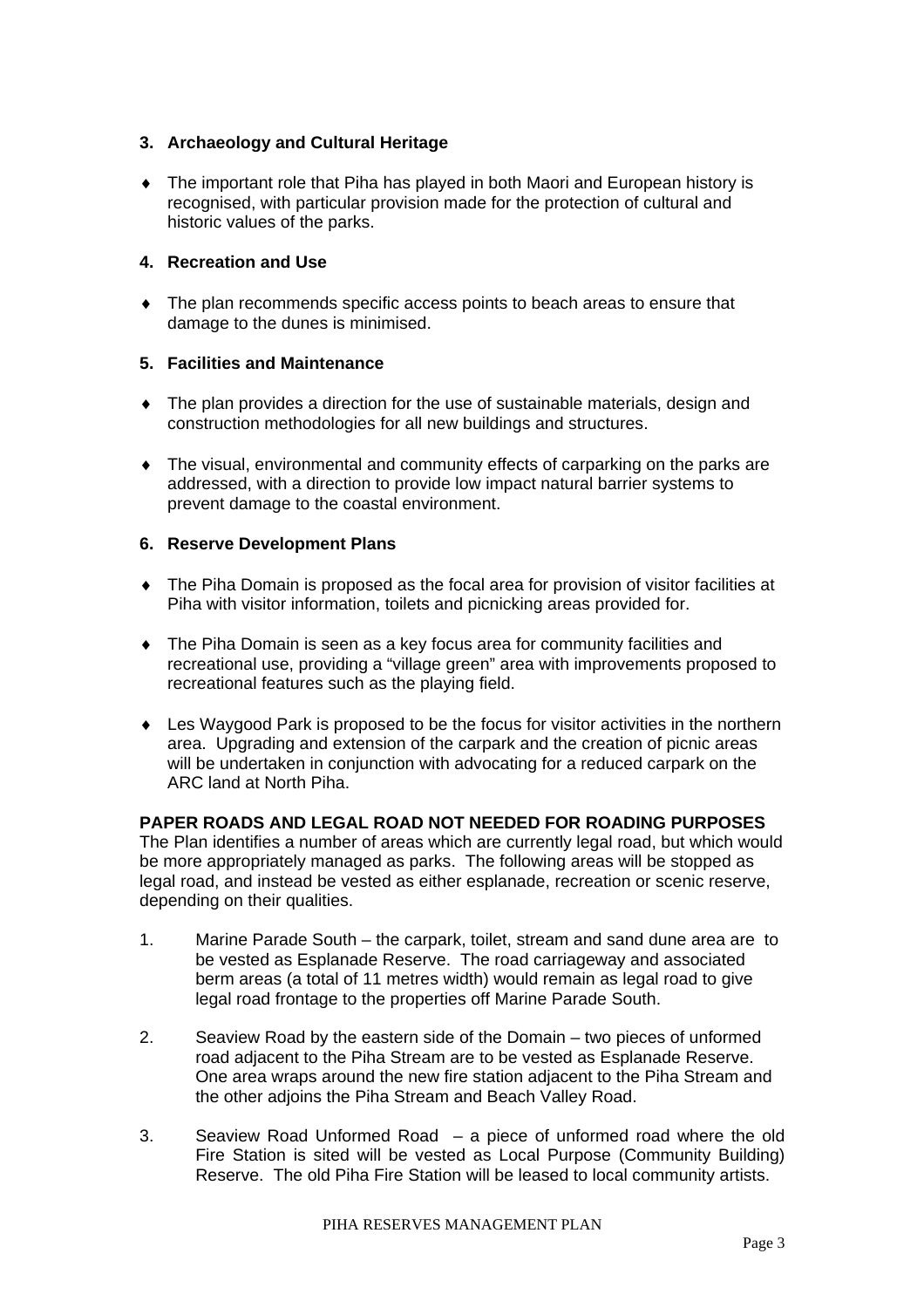- 4. Sylvan Glade Unformed Road a piece of unformed road linking Sylvan Glade to Rayner Road to be vested as Recreation Reserve. A walkway lies along the unformed road which forms an important pedestrian connection for mainly local use.
- 5. North Piha Road a piece of unformed road (sand dune) between Piha Esplanade Reserve and Les Waygood Park adjoining Marawhara stream to be vested as Esplanade Reserve. The area is a small piece of land adjoining North Piha Road and Marawhara Stream.
- 6. Wekatahi Unformed Road between Marine Parade North and Wekatahi Reserve – this is an old sand dune with coastal dune forest and wetland behind. Due to the ecological and visual importance of this area will be vested as Scenic Reserve.
- 7. North Piha Road between North Piha Strand and Piha Esplanade Reserve adjoining Wekatahi Stream – an area of land adjoining the road and Wekatahi Stream. This land area is being eroded away due to the combined action of the Wekatahi and Marawhara Streams and will be vested as Esplanade Reserve.

## **RESERVES WHERE ENCROACHMENT BY PRIVATE LANDOWNERS HAS OCCURRED**

The Reserve Management Plan identifies two reserve areas which have been encroached upon by private landowners. This has been in the form of garden, fencing and building encroachments. The Management Plan includes provision to address the issue of these encroachments by dealing with them on an individual basis with a view to their removal over a reasonable time period.

## **Insert picture here**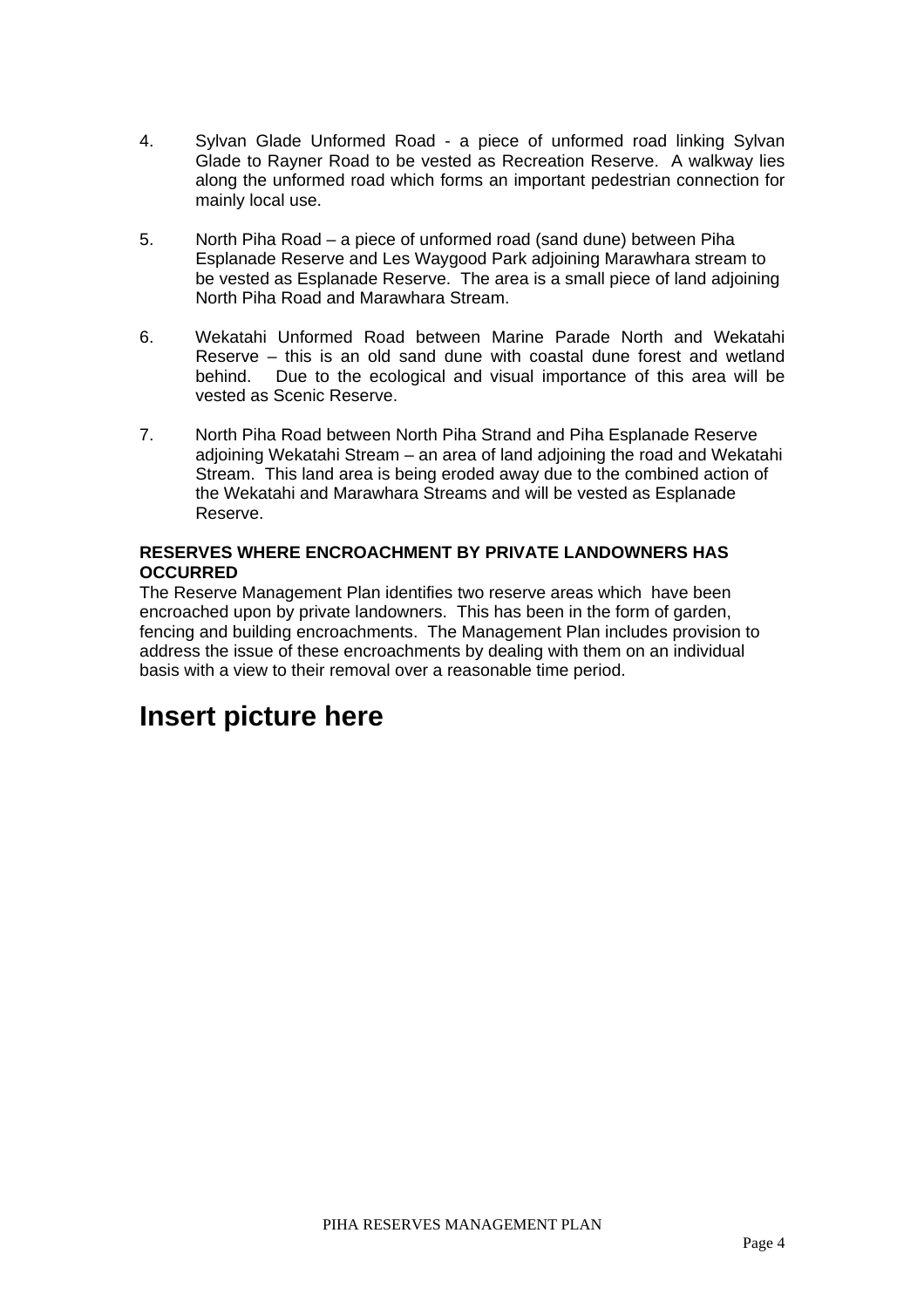## **1.0 INTRODUCTION AND BACKGROUND**

## **1.1 Piha: A Special Place**

Piha is a place of priceless heritage and will always have a very special place in the hearts and memories of residents bach owners and regular visitors. High in everyone's mind is the need to preserve and care for this West Coast treasure. Piha reserves have local, city wide and indeed regional significance. This puts pressure on the natural environment and the community that lives there as more people come to visit and enjoy the Piha Reserves. The management of the Piha Reserves is therefore important as a step in retaining Piha as a special place.

## **1.2 Purpose of the Piha Reserves Management Plan**

The aim of the Piha Reserves Management Plan is to provide for the enjoyment of recreational and environmental opportunities in a manner which is consistent with the conservation and enhancement of the unique character and ecological value of Piha. The Piha Reserve Management Plan integrates the management of all the Piha reserves administered by Waitakere City Council.

This Reserve Management Plan provides a framework for carrying out the future management of Piha's Reserves, subject to review. This Management Plan sets governing principles for management which will be readily understood by those whose actions or interests will be affected by the plan. This plan has been created within the context of the West Coast Plan Vision and Goals as well as the Council's Long Term Financial Strategy, Parks Strategy and Greenprint.

The Waitakere City Council reserves in Piha cover 22.8 hectares in total area. Of this area 67% (15.25 hectares) is wilderness area, 24% (5.6 hectares) is leased, and 9% (1.95 hectares) is passive space not leased.

Twenty four Piha Reserves are covered in this Reserve Management Plan. These are a mixture of recreation reserves, scenic reserves, plantation reserves, accessways, formed and unformed road:

- 1. Garden Road Plantation Reserve
- 2. Garden Road Walkway
- 3. Les Waygood Park
- 4. North Piha Esplanade
- 5. North Piha Strand
- 6. Piha Domain
- 7. Piha Esplanade Reserve
- 8. Piha Scenic Reserve (Claude Abel Reserve)
- 9. Seaview Road Plantation Reserve no. 1
- 10. Seaview Road Plantation Reserve no. 2 (Rayner Walk)
- 11. Seaview Walkway
- 12. Wekatahi Reserve
- 13. Marine Parade South Road Reserve
- 14. Marine Parade Plantation Reserve
- 15. Seaview Legal Road by the eastern side of the Domain (2 areas)
- 16. Sylvan Glade Plantation Reserve
- 17. Sylvan Glade Legal Road
- 18. Glen Esk Plantation Reserve 1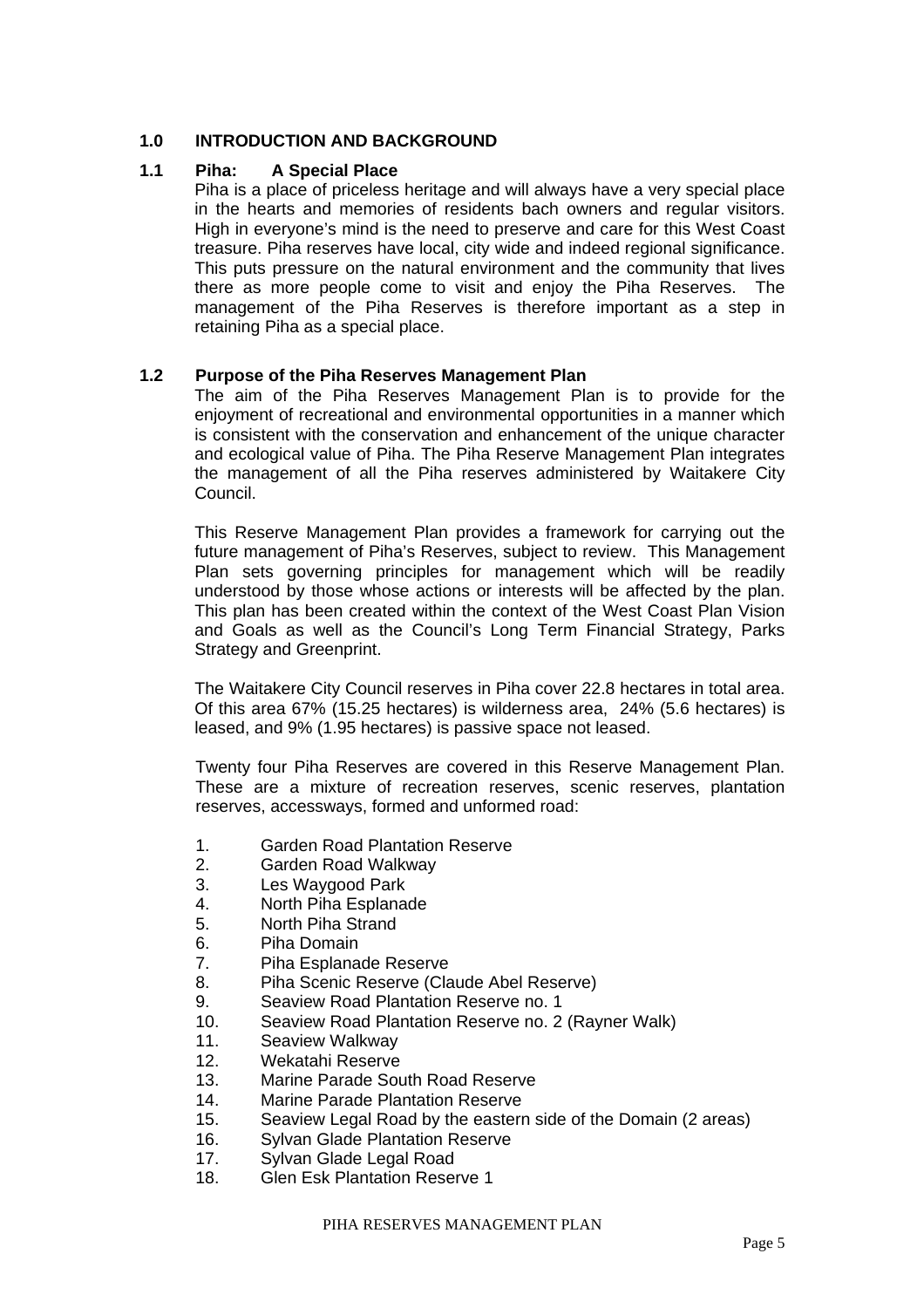- 19. Glen Esk Plantation Reserve 2
- 20. Pendrell Reserve
- 21. South Piha Plantation Reserve
- 22. North Piha Road between Piha Esplanade Reserve and Les Waygood Park adjoining Marawhara Stream.
- 23. Wekatahi Unformed Road
- 24. Marine Parade North Road between North Piha Strand and Piha Esplanade Reserve adjoining Wekatahi Stream

The areas of legal road which are covered by the Reserve Management Plan are to be vested as reserve and amalgamated with adjacent reserves. The legal road at Marine Parade South will be vested as reserve and known as Piha Beach Reserve.

A full description with legal information and current leases for each reserve is attached in Appendix One. The locations of Piha reserves are shown in figure 1.

Although a Management Plan provides the overall direction for ongoing management, there is generally a need for a programme of special works to be drawn that assigns priorities. Development plans as part of the Piha Reserves Management Plan have been produced for Les Waygood Park, North Piha Strand, Piha Domain, Piha Esplanade Reserve, Piha Scenic Reserve (Claude Abel Reserve) and Wekatahi Reserve.

While this Reserve Management Plan provides the management direction for all of the reserves, the detailed management of the beaches and dunes at Piha and North Piha under Waitakere City Council control will be contained within a separate Piha Coastal Management Plan, to be read in conjunction with this document.

## **Insert picture here**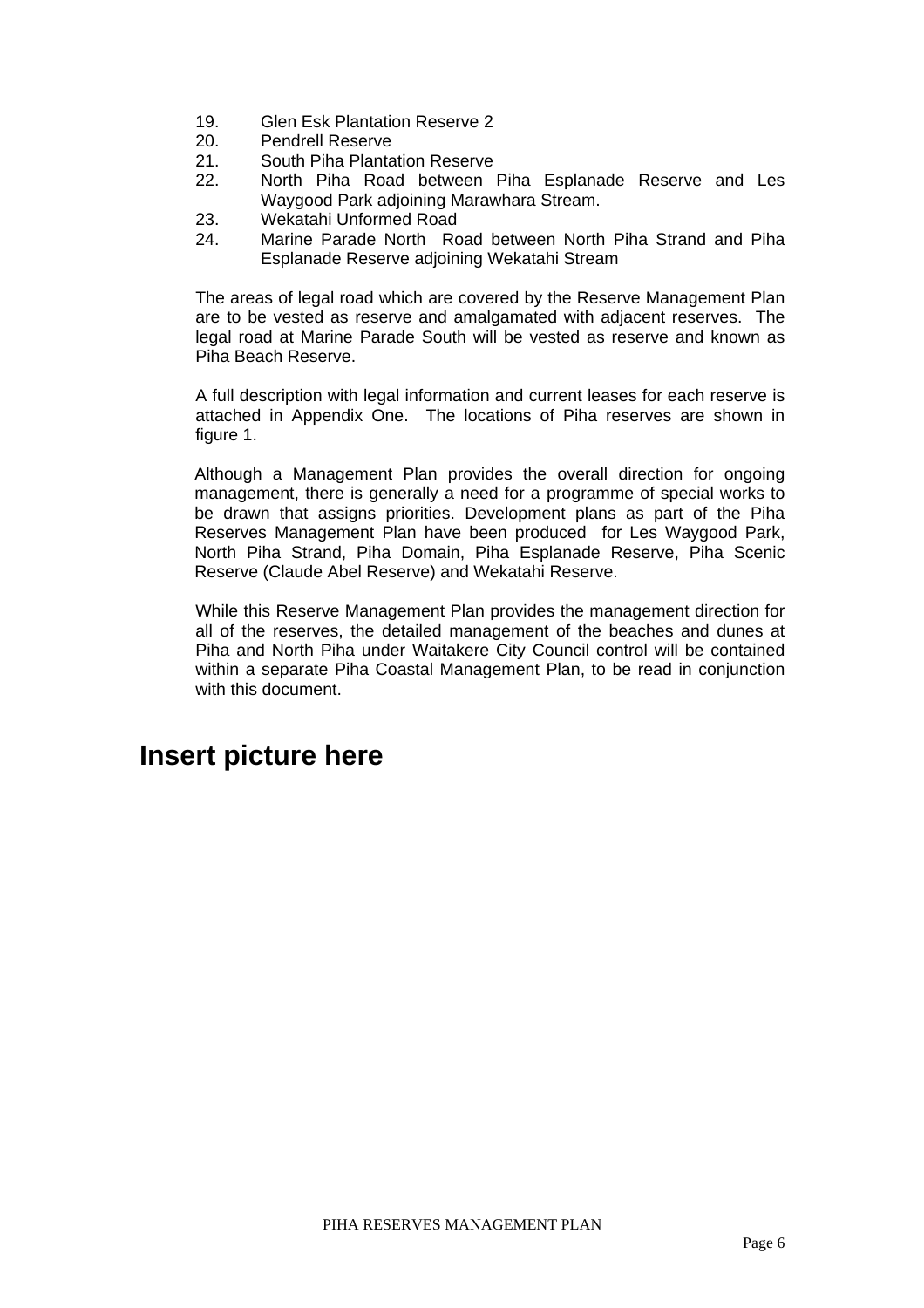## **1.3 The Management Plan Process**

The process that was followed in the production of this plan was in accordance with the provisions of the Reserves Act 1977 and included extensive public consultation. The steps involved in this process are shown below:

| 17 June 1998 |                                                                   |
|--------------|-------------------------------------------------------------------|
|              | Public notification of intention to prepare Draft Management Plan |
|              | and request submissions                                           |
|              | IJ                                                                |
|              | Sunday 5 July 1998                                                |
|              | Public consultation and issues identified                         |
|              |                                                                   |
|              |                                                                   |
|              | Sunday 12 July 1998                                               |
|              | Site Meetings at Claude Abel Reserve, Les Waygood Park, Piha      |
|              | Domain, Marine Parade South.                                      |
|              | Workshops on the reserves, with a focus on Claude Abel Reserve,   |
|              | Les Waygood Park, Piha Domain, and Marine Parade South.           |
|              |                                                                   |
|              |                                                                   |
|              | 11 August 1998 submissions closed for issues and ideas for the    |
|              | Draft Reserve Management Plan.                                    |
|              |                                                                   |
|              | <b>Issues Identified and evaluated</b>                            |
|              |                                                                   |
|              | September 1998 Draft Reserve Management Plan produced.            |
|              |                                                                   |
| Draft Plan   | approved by Waitakere Community Board<br>and                      |
|              |                                                                   |
|              | advertised for public comment. Submission Period mid September    |
|              | 1998 to 31 January 1999.                                          |
|              | ⇓                                                                 |
|              | 13 April 1999 Hearing of Submissions on Draft Plan by Waitakere   |
|              | <b>Community Board</b>                                            |
|              |                                                                   |
|              | 1 June 1999 and 6 July 1999 Decisions made on submissions by      |
|              | <b>Waitakere Community Board</b>                                  |
|              | JΙ                                                                |
|              |                                                                   |
|              | Modification of Plan according to decisions                       |
|              |                                                                   |
|              | 7 September 1999 Waitakere Community Board adopts Final Plan      |
|              | on behalf of Council.                                             |
|              |                                                                   |
|              | Ιl                                                                |
|              | Plan kept under continual review by Waitakere City Council.       |

## **1.4 How to Use the Management Plan**

The Management Plan is laid out in three parts:

(a) The first part contains the background information relating to the Reserves at Piha and the statutory framework for the Reserve Management Plan.

(b) The second part comprises the Reserve Management Plan itself. It contains the detailed objectives for the management of the Piha Reserves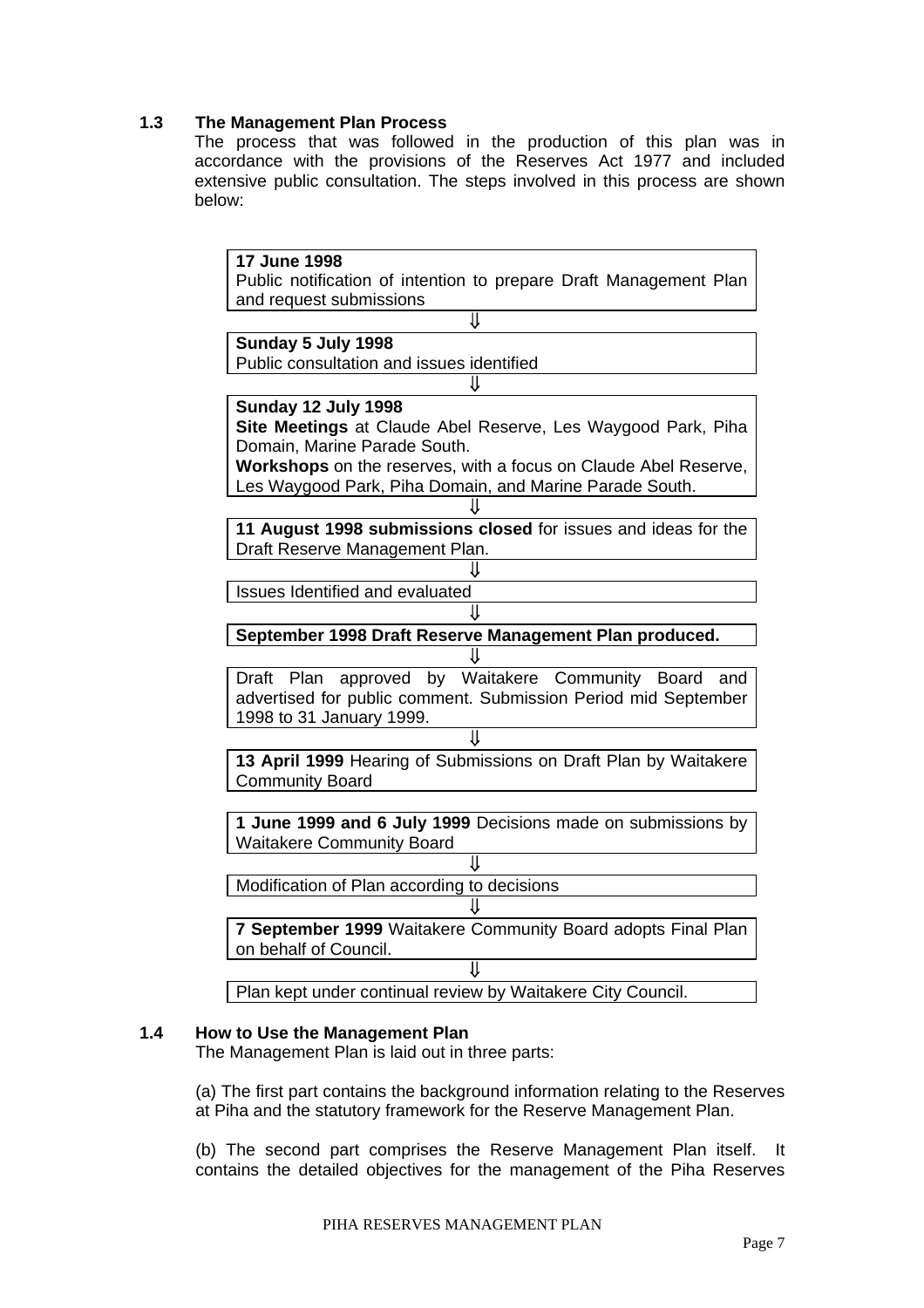and an explanation of these. It outlines the policies used to meet these objectives and how these policies will be implemented.

(c) The third part sets out the development plans for specific reserves which include clarification of policies identified in part two.

The appendices outline the legal description and documentation of the reserves as well as a description of the vegetation and heritage values of the Piha Reserves.

## **2. STATUTORY CONTEXT**

### **2.1 Reserves Act 1977**

The Reserves Act requires that every reserve have a management plan prepared. Once accepted, the plan is to be subject to continuous review to adapt to changing circumstances or increased knowledge about the reserve. The review process is outlined in the Reserves Act and requires a public notification and submission process.

The intention of a management plan is to:

"*provide for and ensure the use, enjoyment, protection and preservation, as the case may require, and to the extent that the administering body's resources permit, the development, as appropriate, of the reserve for the purposes for which it was classified."* 

The Piha Reserves have been classified as a number of different reserve types under the Reserves Act and these, and their purposes are described in detail in Appendix Four.

### **2.2 Resource Management Act 1991**

The purpose of the Act is to:

"*promote the sustainable management of natural and physical resources."* 

Issues which are considered to be of National Importance are:

- *a) The preservation of the natural character of the coastal environment, wetlands, and lakes and rivers and their margins, and the protection of them from inappropriate subdivision, use, and development;*
- *b) The protection of outstanding natural features and landscapes from inappropriate subdivision, use, and development;*
- *c) The protection of areas of significant indigenous vegetation and significant habitats of indigenous fauna;*
- *d) The maintenance and enhancement of public access to and along the coastal marine area, lakes and rivers;*
- *e) The relationship of Maori and their culture and traditions with their ancestral lands, water, sites, waahi tapu and other taonga.*

### **2.3 The Proposed Auckland Regional Coastal Plan**

The Proposed Auckland Regional Coastal Plan 1995 provides objectives and policies regarding the coastal environment together with rules for the Coastal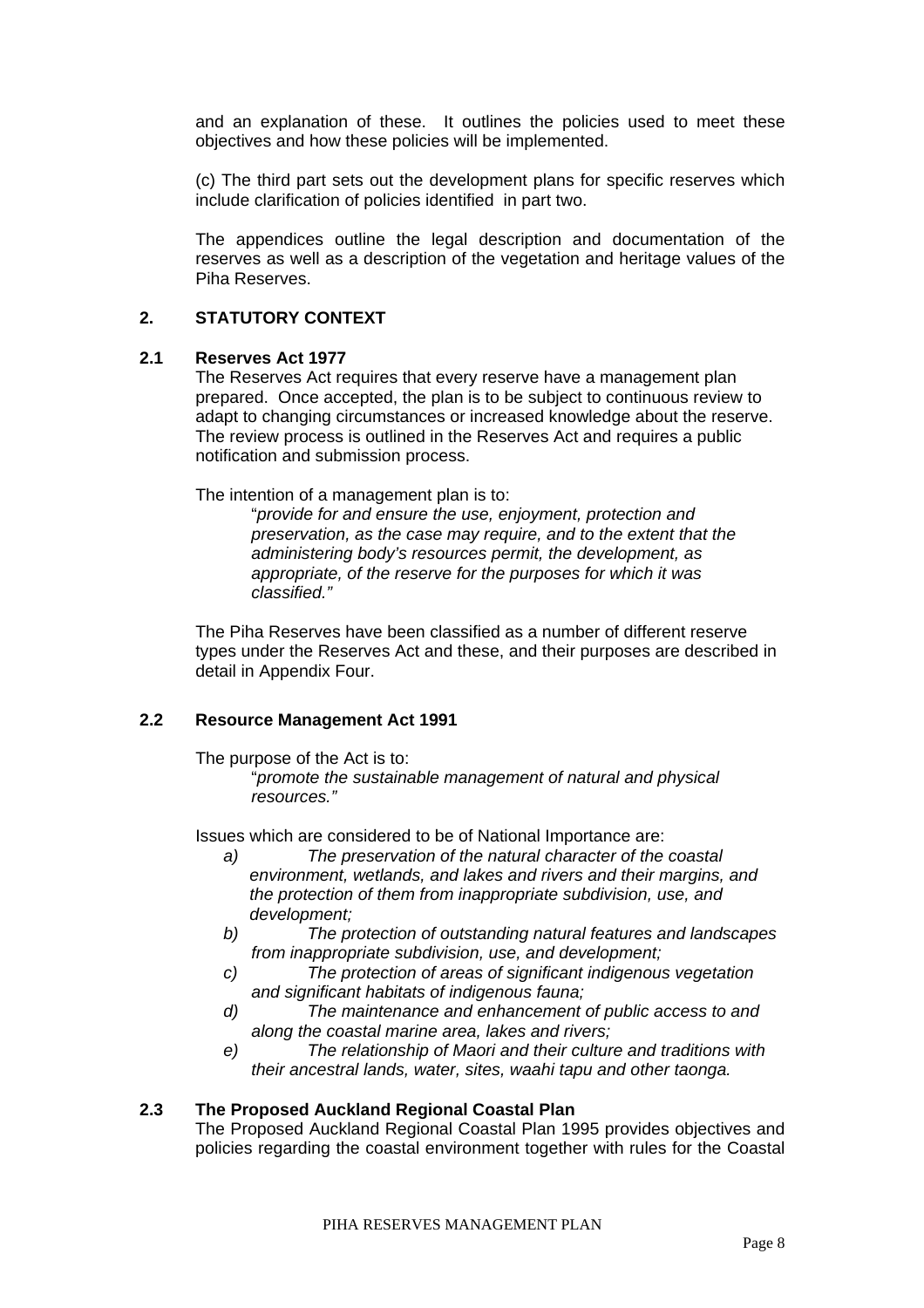Marine Area. The Plan recognises Piha as part of "Area 104" of "Significant Conservation Value" which is situated between Muriwai and Karekare.

 '*The cliffs and intertidal platforms of the rocky coastline from Muriwai to Karekare are made up of rocks that were formed by undersea volcanoes around 19 million years ago. A variety of regionally, nationally, and internationally important geological features are to be found along this coast. These include contemporary erosional features, such as blowholes, stacks, and arches as well as exposures of volcanic, sedimentary ...features within the rocks that make up the coast.'* On the basis of its geological value, this coast has been selected by the Department of Conservation as an Area of Significant Conservation Value (ASCV)'.

### **2.4 Waitakere City Proposed District Plan**

The Proposed District Plan identifies Waitakere City's parks as Open Space Environment, overlain by the Natural Area characteristics on those parklands. Areas of natural vegetation, wildlife habitat and potential habitat (restoration areas) are part of a "Green Network" that are afforded special protection under the policies and rules of the District Plan. All of the Piha Reserves are identified as falling within the Coastal Natural Area – recognising the very high natural and landscape values and coastal influence in these areas. In addition many of the reserves are identified within the Proposed District Plan as having significant native vegetation and fauna habitat present.

The Piha Reserves Management Plan will be used to manage impacts on the reserves themselves. It also provides detailed management and planning for the placement of any buildings, paths and active play areas in relation to the specific qualities of the parks. The District Plan rules will be used to manage the effects of activities on surrounding areas, in particular, noise, lighting, traffic movements and the placement of structures at the boundary, together with effects on the natural environment with regard to earthworks, vegetation clearance and impermeable surfaces.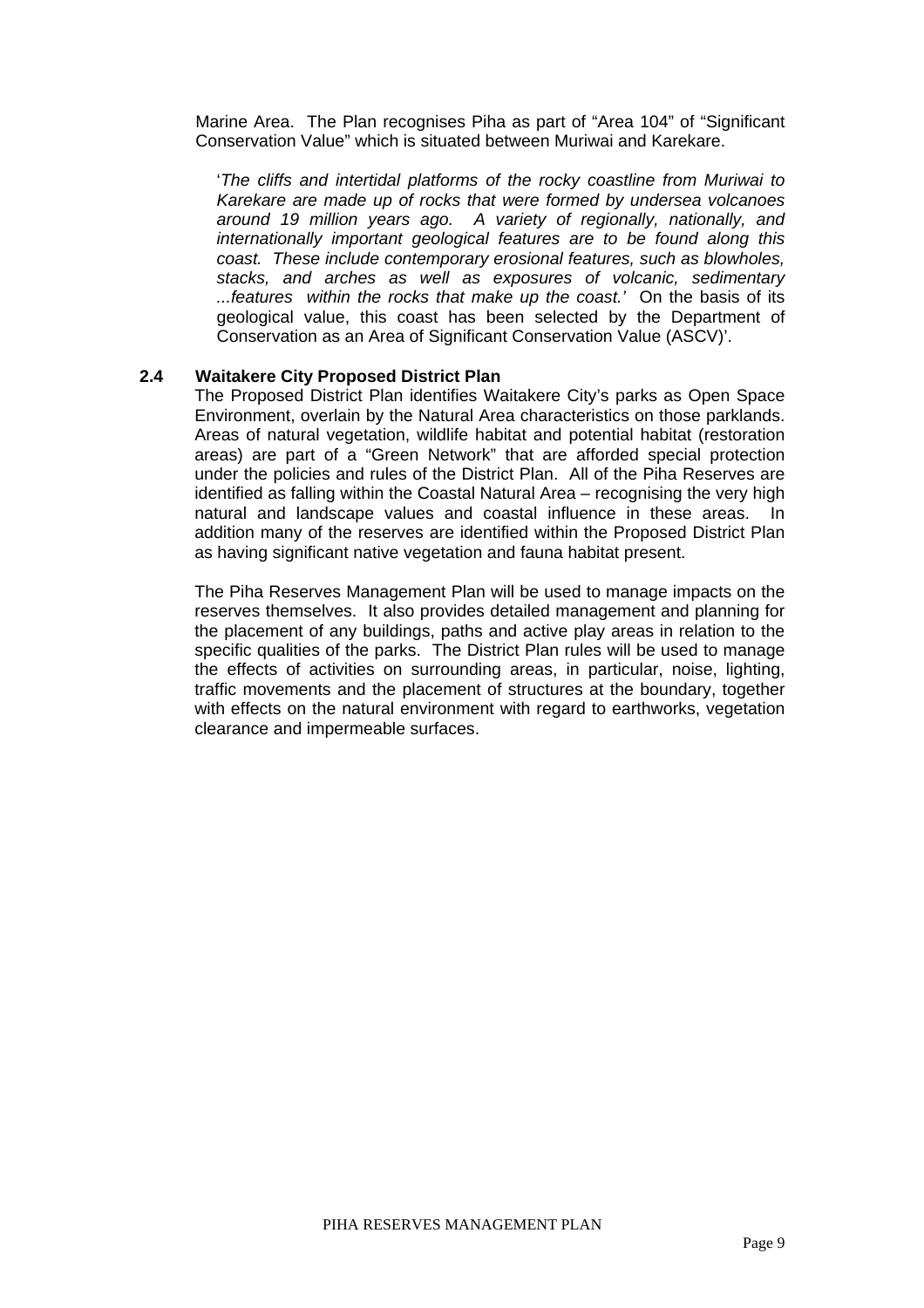## **3. STRATEGIC CONTEXT**

## **3.1 Greenprint**

This document contains the overall strategic framework within which Waitakere City operates. The Greenprint identifies key changes and actions required for Waitakere to become an eco-city and targets a number of key focus areas to realise this vision. These are:-

- Communities
- City form and design
- Transport and communications
- Economic development
- Taonga
- City well-being
- Energy, Resources and Waste

## **3.2 West Coast Plan**

The West Coast Plan is a strategic plan for guiding the future management of the West Coast and Waitakere Ranges. The plan contains a vision for the future of the West Coast and Waitakere Ranges, which is supported by more specific targets. The table below shows how the objectives and polices in the Piha Reserve Management Plan contribute to achieving the relevant targets.

| <b>West Coast Plan Targets</b>                                     | <b>Piha Reserve Management Plan Objectives and Policies</b>                                                                                                                                                                       |
|--------------------------------------------------------------------|-----------------------------------------------------------------------------------------------------------------------------------------------------------------------------------------------------------------------------------|
| is<br>continual<br>There<br>$\mathbf{a}$<br>reduction in pests and | To control and where possible eradicate weeds and animal pests.                                                                                                                                                                   |
| in in<br>the<br>weeds<br>forests.                                  | To prioritise weeds and animal pests for removal or control and                                                                                                                                                                   |
| cliffs,<br>gardens,<br>parks,                                      | target areas that are particularly sensitive to weed and pest                                                                                                                                                                     |
| roadsides and streams.                                             | invasion and areas where eradication of weed and pest species is<br>still possible.                                                                                                                                               |
|                                                                    | To encourage adjacent land users to control weeds and animal                                                                                                                                                                      |
|                                                                    | pests on their land to reduce invasion into the reserves.                                                                                                                                                                         |
| Water quality in streams,<br>lakes, lagoons and the sea            | Continue to monitor water quality in the Piha Stream and Piha<br>Lagoon.                                                                                                                                                          |
| is good enough to support<br>the local ecosystems.                 | Any future toilet facilities or upgrading of facilities in the reserves                                                                                                                                                           |
|                                                                    | will have high quality disposal systems that reuse greywater either<br>within the system or for irrigation purposes.                                                                                                              |
|                                                                    | Develop a riparian planting program along all streams in reserves<br>and the Piha Lagoon.                                                                                                                                         |
|                                                                    | Use permeable and semi-permeable surfaces wherever possible so<br>as to reduce the quantity of stormwater entering streams and the<br>lagoon.                                                                                     |
|                                                                    | Where stormwater discharges directly into streams and the lagoon<br>implement methods that divert the stormwater through low impact<br>filtering devices (e.g. soak holes, artificial wetlands, riparian<br>planting and swales). |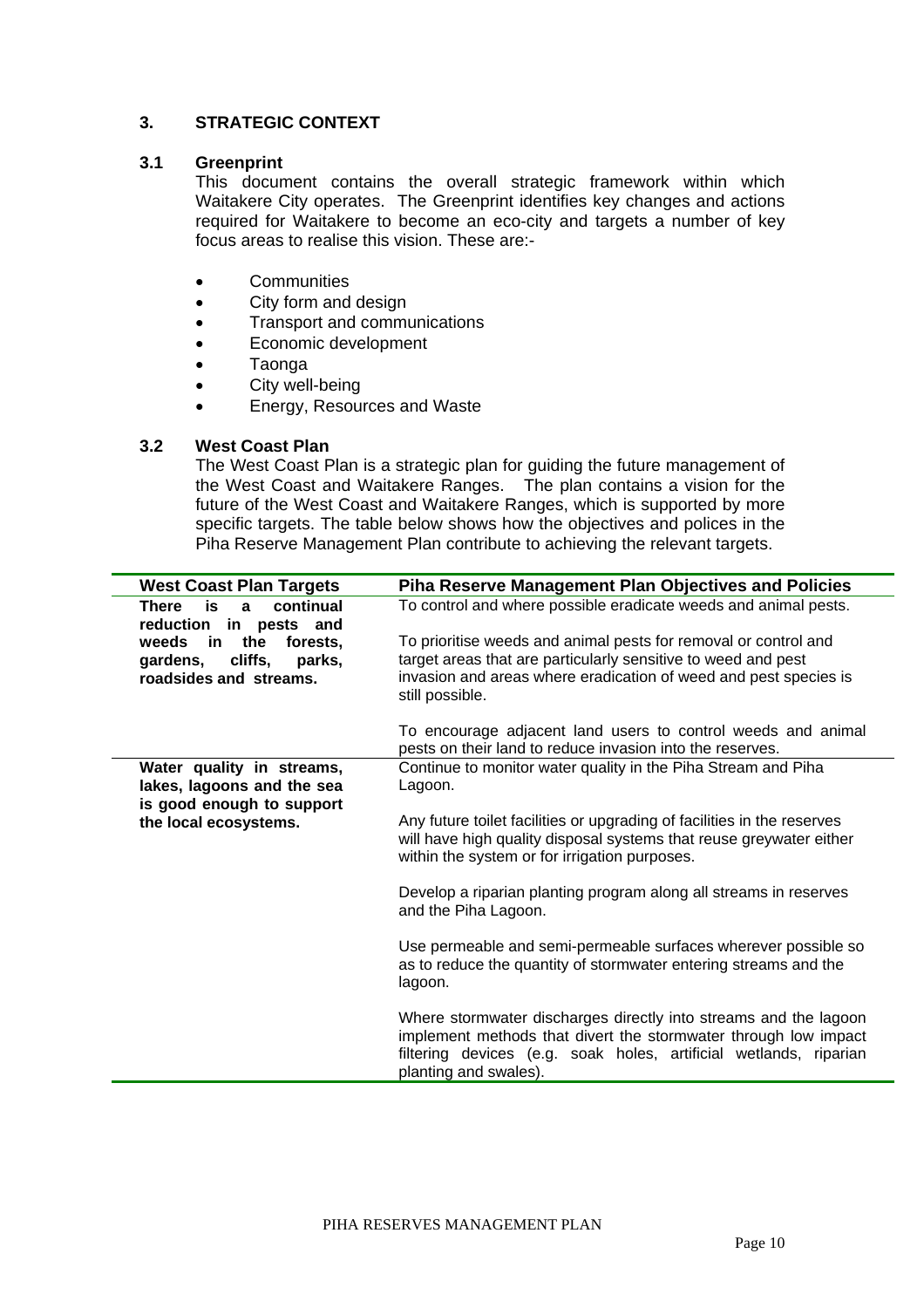| Diverse native flora and<br>fauna are supported by<br>healthy<br>natural<br>ecosystems.                                                                                                                | All plants indigenous to Piha are protected and can only be<br>removed where necessary for operational reasons and to maintain<br>areas for specific recreational purposes.<br>Only plants which are indigenous to Piha and which are sourced<br>locally from the Piha area will be used in plantings within the Piha<br>Reserves.<br>All native fauna are protected.<br>Facilities should be located in places where they will not interrupt<br>the movements of native fauna within the reserves.                                                                                                  |
|--------------------------------------------------------------------------------------------------------------------------------------------------------------------------------------------------------|------------------------------------------------------------------------------------------------------------------------------------------------------------------------------------------------------------------------------------------------------------------------------------------------------------------------------------------------------------------------------------------------------------------------------------------------------------------------------------------------------------------------------------------------------------------------------------------------------|
| understand<br>People<br>and<br>for<br>the<br>natural<br>care<br>environment.                                                                                                                           | To seek the involvement of the local community in the revegetation<br>and vegetation management of the reserves.<br>To ensure that coastal management initiatives and issues are<br>suitably explained to the public to gain their understanding and<br>support.<br>To develop signage which reduces visual effects on the Piha<br>reserves and combines<br>interpretation and<br>education<br>with<br>information on prohibited and permitted activities.<br>To explore community liaison initiatives which can improve the<br>understanding of the park environment by the visiting public.        |
| <b>Restored</b><br>native<br>ecosystems.                                                                                                                                                               | Encourage planting that will enhance the survival of native fauna<br>within the reserves.                                                                                                                                                                                                                                                                                                                                                                                                                                                                                                            |
| <b>New</b><br><b>structures</b><br>not<br>do<br>overwhelm<br>the<br>natural<br>landscape.                                                                                                              | Ensure that the siting, design and appearance of facilities and park<br>furniture complement the surrounding environment.<br>When determining the site of any new buildings, ensure that the<br>location minimises any effects on landscape.<br>The design and colour of any new buildings should minimise visual<br>impacts on the landscape.                                                                                                                                                                                                                                                       |
| Replacement<br>old<br>οf<br>infrastructure<br>(e.g.<br>powerlines,<br>roads,<br>carparks, toilets, drains) is<br>done in a way that has the<br>lowest impact<br>the<br>on<br>surrounding environments. | Upgrading of facilities should be carried out in a way that<br>complements the surrounding natural environment.<br>New carparking, or upgrading of existing carparks or roads within<br>the Piha reserves will utilise surfaces in keeping with the natural<br>character of the area.<br>Amenity planting will be undertaken where possible to mitigate<br>adverse visual effects of carparking.<br>As the toilets and other buildings (including leased buildings) on the<br>Piha Reserves are upgraded, modify the design and colour as<br>practical to better blend into the coastal environment. |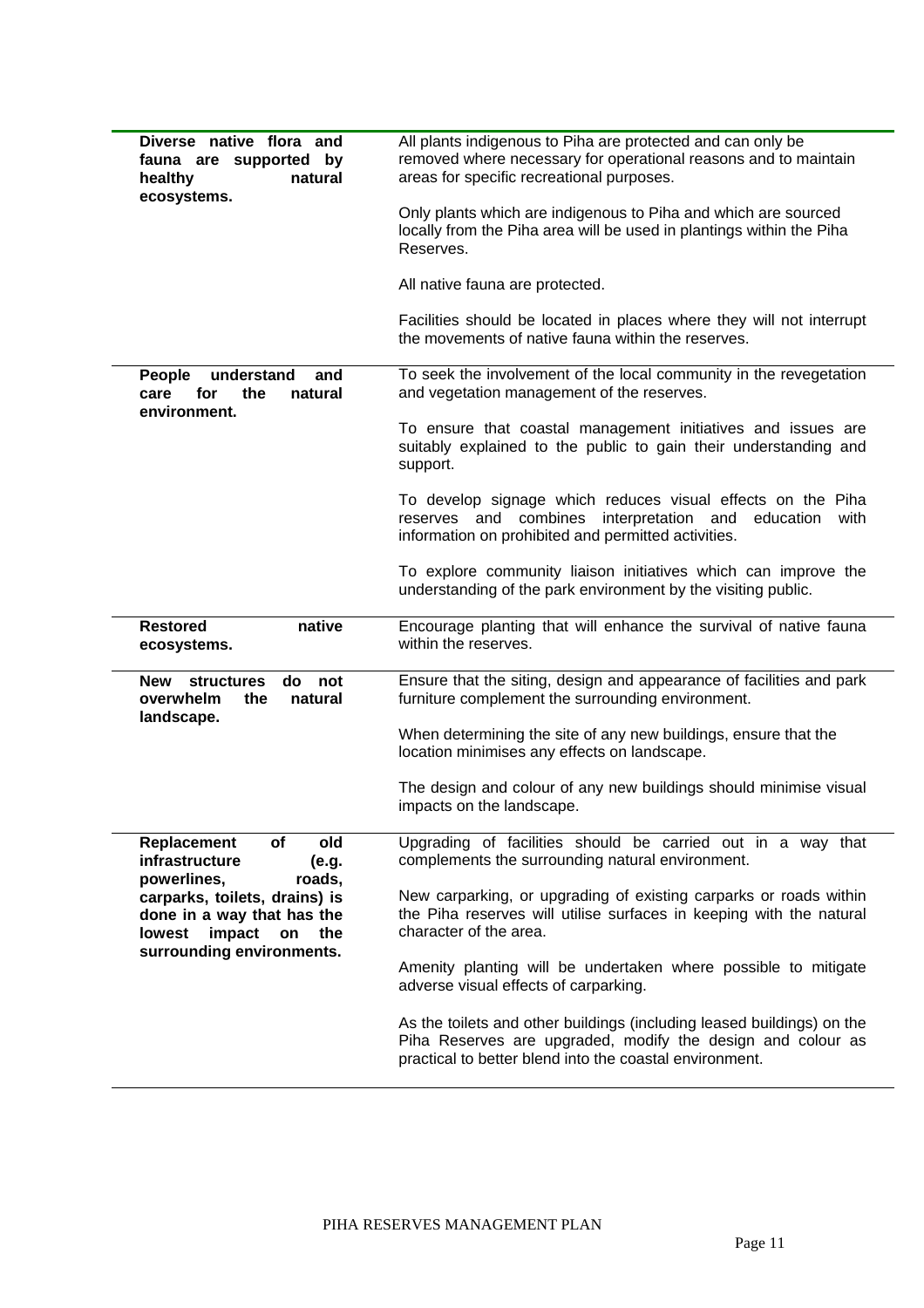| Pedestrian<br>movement is<br>encouraged.                                                   | Encourage the development of accessways for people with limited<br>mobility where the terrain is suitable and the ecological values will<br>not be compromised.                                                                                                        |
|--------------------------------------------------------------------------------------------|------------------------------------------------------------------------------------------------------------------------------------------------------------------------------------------------------------------------------------------------------------------------|
|                                                                                            | Maintain the current informal nature of walkways and provide<br>maintenance to a level that ensures vegetation does not make<br>access difficult.                                                                                                                      |
|                                                                                            | Investigate the potential for greater public access to and within the<br>scenic reserves at Piha.                                                                                                                                                                      |
|                                                                                            | Seek ways to provide pedestrian access for Piha hill residents to<br>the beach.                                                                                                                                                                                        |
|                                                                                            | The walkways will be maintained at a higher level than has been<br>undertaken in the past for pedestrian use, while keeping their track<br>like nature.                                                                                                                |
| Communities have a place<br>to gather.                                                     | Continue to support the existence of community organisations and<br>facilities on the reserves (e.g. kindergarten, bowling club, tennis<br>club and library) that contribute to the wellbeing of the community<br>and do not exclude others from using the facilities. |
| The history and cultures of<br>the area are recognised<br>and valued.                      | To undertake a complete inventory of archaeological and cultural<br>heritage features on the Piha Reserves                                                                                                                                                             |
|                                                                                            | To conserve and protect all archaeological and cultural heritage<br>features on the Piha Reserves in accordance with legislation and<br>District Plan requirements and the Waitakere City Heritage<br>Strategy.                                                        |
|                                                                                            | Any development or works, including reserve maintenance, shall<br>avoid destruction, damage or modification of archaeological sites<br>on the Piha Reserves.                                                                                                           |
|                                                                                            | The physical condition and integrity of heritage items on the Piha<br>Reserves will be monitored on a regular basis.                                                                                                                                                   |
| Adverse recreational<br>and<br>the<br>visitor<br>impacts<br>on<br>environment are minimal. | Provide facilities for the visitors in appropriate places to enable<br>them to enjoy the reserves without impacting on the natural values.                                                                                                                             |
|                                                                                            | Ensure accessways to the beach are kept to a defined walkway that<br>keeps people off dune vegetation and will not lead to dune<br>blowouts.                                                                                                                           |
|                                                                                            | To advocate to the Regional Council that jet skis be banned from<br>the Piha and Marawhara Lagoons.                                                                                                                                                                    |
|                                                                                            | To provide information explaining the natural values of the Piha<br>Reserves and the ways to reduce human impacts on these values.                                                                                                                                     |
|                                                                                            | To provide information on alcohol bans, dog controlled areas, jet<br>skiing and fire regulations in such a way that does not detract from<br>the visual amenity of the Piha Reserves.                                                                                  |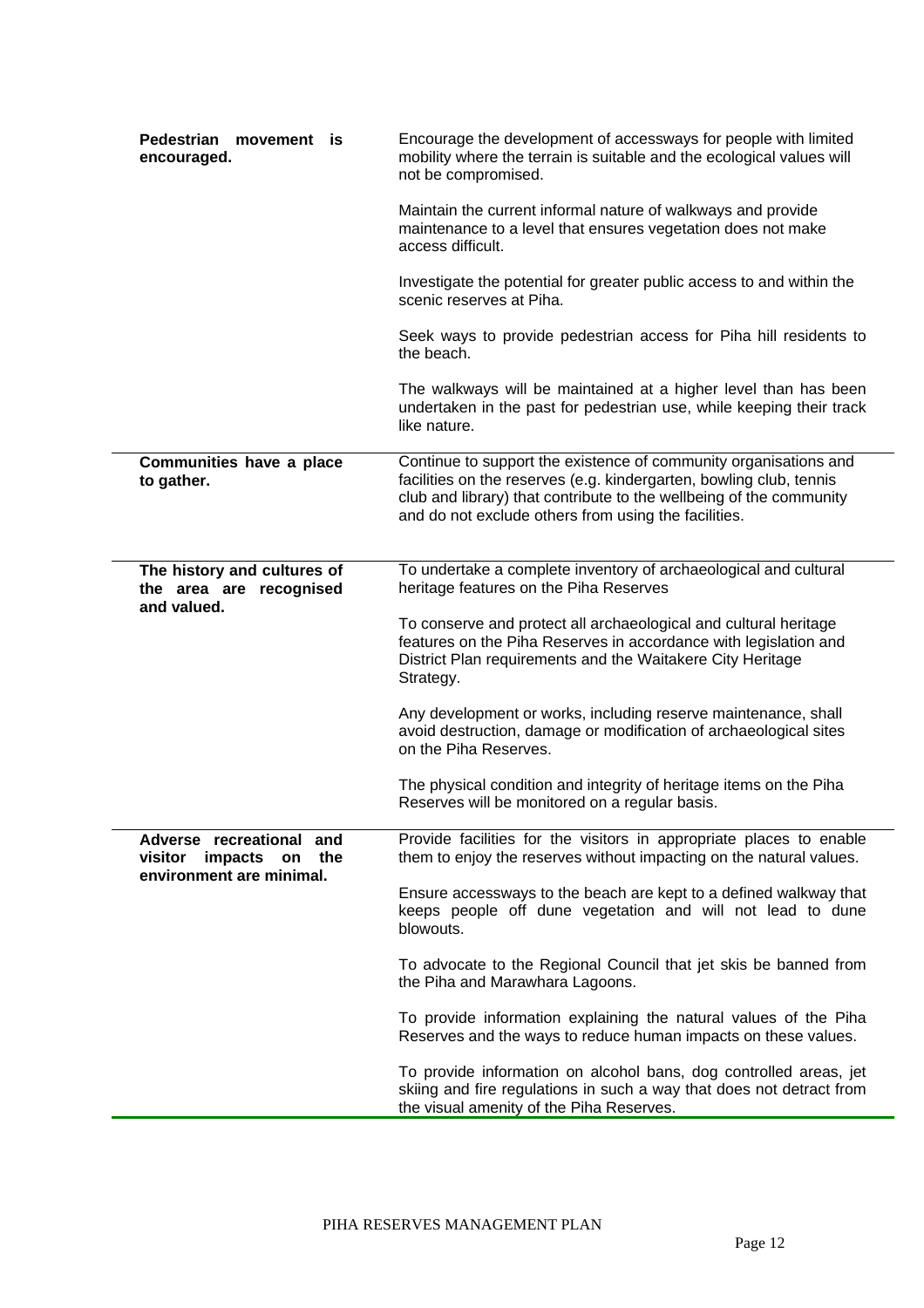## **3.3 Parks Strategy**

The Parks Strategy provides a framework for the management of parks within the City. Ten detailed objectives for the open space in the city have been developed. The objectives set out a programme for change and improvement of the open space areas within the city. The objectives are

- 1. Increase the use and enjoyment of parks
- 2. Extend and improve the City's natural ecosystems
- 3. In crease the opportunities for people to enjoy nature in parks
- 4. Parks are managed sustainably as part of the wider landscape
- 5. Improve the use, range and quality of sports facilities within the City
- 6. Protect the heritage values within parks and increase the awareness of the local area's heritage
- 7. To provide quality local and neighbourhood parks that are within walking distance throughout the City.
- 8. To provide in partnership with Iwi, and where relevant, the wider Maori community, the protection of waahi tapu and sites of significance found on parks
- 9. Involve communities in the design and management of parks
- 10.To improve the management and administration of parks.

As the Piha Reserves are used by people from across Waitakere City and have features which are unique in Waitakere City, the Piha Reserves are therefore managed as City Wide Parks.

City Wide Parks are seen as the key method of meeting the needs of Waitakere City in the future, and the parks of Piha, Te Henga and Armour Bay are seen as providing a unique recreational and ecological function within the wider City Wide Parks network.

The role of a domain type area in each of the coastal settlements has been recognised also. These areas provide a focus for local community reserve needs and incorporate a playground, toilet, passive areas and informal active areas.

The importance of the Piha Reserves to the Green Network, particularly the beach and sand dune areas, is recognised. The Piha Reserves have a number of special and unique ecosystems and wildlife. Careful management of these is an important part of the City's strategy to protect, restore and enhance the natural environment. In addition the Parks Strategy reinforces the importance of providing for public access to the coast.

### **3.4 Te Kawerau A Maki Trust Resource Management Statement**

 The Resource Management Statement outlines the concerns and goals of the Kawerau a Maki Trust with regard to the sustainable management of the Taonga within the tribal area of Te Kawerau A Maki. Within Piha Te Kawerau A Maki wish to see the containment of the spread of development so that it does not become a dormitory suburb. The key management concerns with regard to Piha are:

- ♦ maintenance of easy access to native bush,
- ♦ keeping the low level of development on the beach areas,
- ♦ maintaining the role of Piha as a weekend destination rather than a majority holiday destination;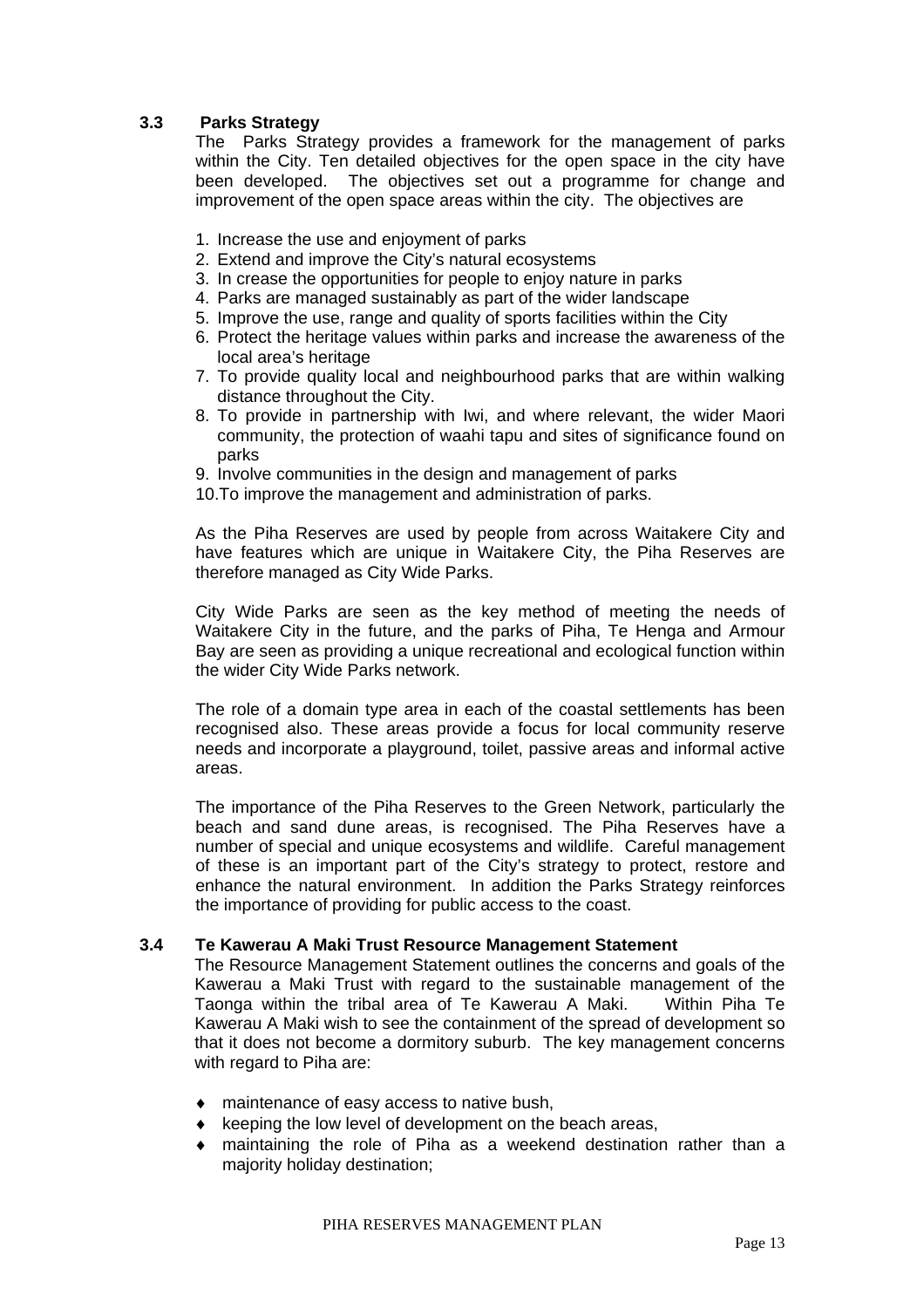♦ improving the water quality in the Piha Stream to ensure it is safe for swimming and taking eels.

## **4.0 OTHER DOCUMENTS**

## **4.1 Piha Community Management Plan**

The Piha Community Management Plan (PCMP) provides guidance to the WCC and the ARC on managing the Piha area, including the reserves. The PCMP was used to scope the issues that were discussed at the consultation workshops for developing the Piha Reserves Management Plan. Many of the policies found within this plan are consistent with the PCMP.

## **4.2 Other Council Documents**

Documents such as Council's Long Term Financial Strategy and Annual Plan all have implications for how the Piha Reserves are funded for both maintenance and upgrading. The following diagram outlines how these, and other documents mentioned in section 3 fit together with the Piha Reserves Management Plan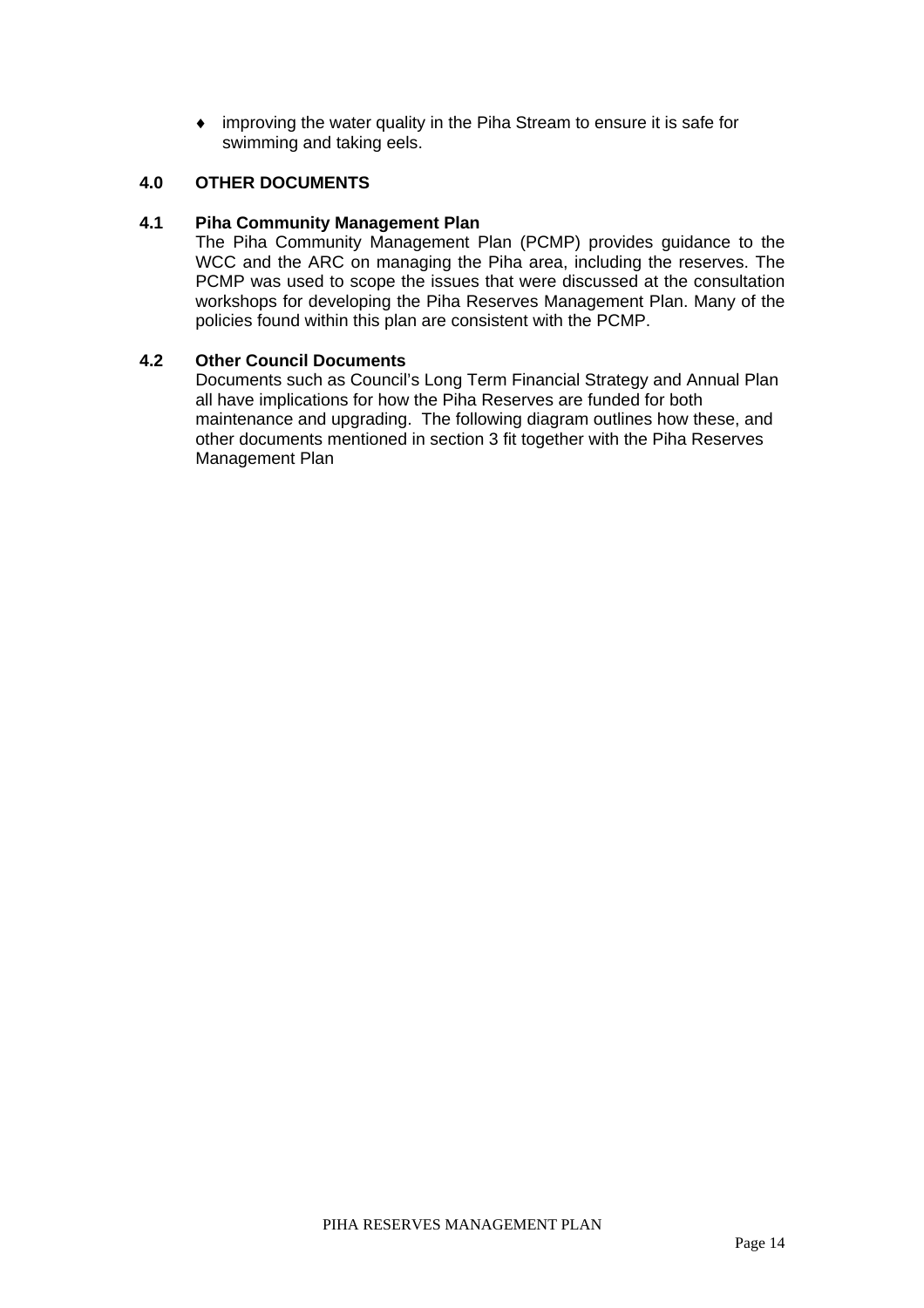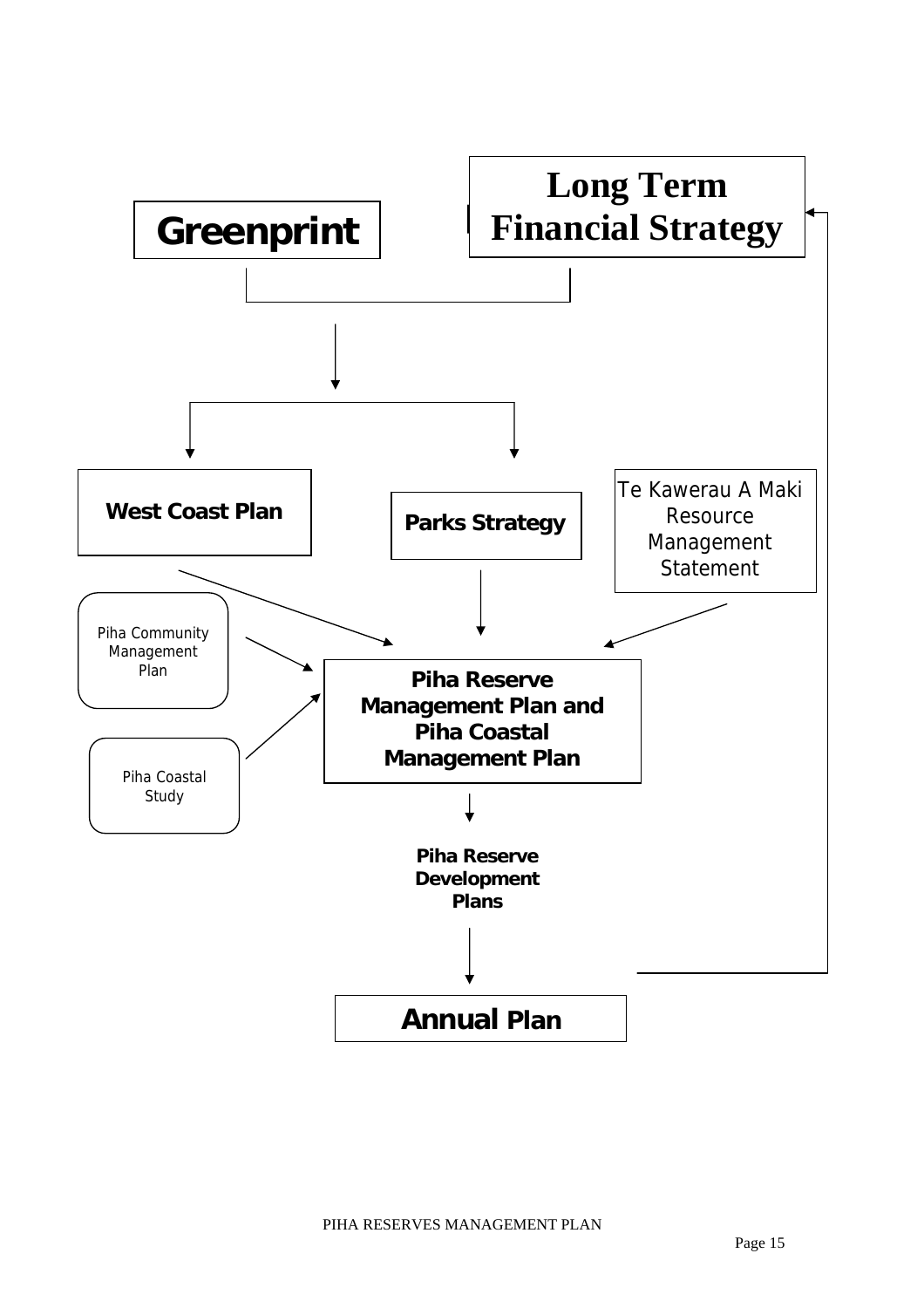## **5.0 CURRENT STATE**

## **5.1 Geology and Soils**

Almost all of the Waitakere City Council reserves at Piha occur either along the coastal fringe or on the alluvial flats associated with the Piha Stream. These areas are relatively young in age and can be divided into three geological land types. These are;

*Active dunes, sandflats and drifting sand* – this land type is adjacent to the sea and is comprised of loose quartz and iron sands that are rich in titanomagnetite.

*Semi-stabilised sand dunes and flats* – these occur landward of the active dunes and are again recently formed quartz and iron sands rich in titanomagnetite. They form weakly developed yellow-brown sands (Pinaki series) which drain well.

*Narrow alluvial flats* – this land type occurs where the Piha Stream flattens out. It is comprised of soft mud, sand and gravel from recent volcanic derived alluvium. These form silty and clay soils (Mangakahia series) which drain well.

## **5.2 Vegetation**

Three major native vegetation associations occur on the Piha Reserves – dune vegetation, exposed coastal ecosystem and stormy coastal hills ecosystems. These are described below, as identified in the Guide to Planting and Restoring the Nature of Waitakere (King and Waitakere City Council 1996).

♦ Dune vegetation: This vegetation type is found along the coastline at Marine Parade South, parts of Piha Domain, North Piha Strand, Piha Esplanade Reserve, Les Waygood Park and North Piha Esplanade. The foredune of shifting sands supports the threatened native pingao (*Desmoschoenus spiralis*) and *Spinifex sericeus*. In the mid and back dune areas the native *Spinifex sericeus* is found, as well as pohuehue (*Muehlenbeckia complexa)*, native C*assinia retorta,* toetoe (*Cortaderia splendens)* and introduced lupin. Kikuyu grass is commonly found in these areas also, as well as a number of other exotic weed species, particularly pampas, boneseed and gazania.

In areas on the edge of the lagoons of the Piha and Wekatahi/Marawhara Streams and the dune hollow (lily pond) in Claude Abel Reserve coastal wetland plants such as oioi (*Leptocarpus similis)*, rushes (*Isolepsis nodosa*, *Schoenus maschalinus, Schoenus nitens*), sedges (*Juncus gregiflorus, Juncus pallidus, Juncus planifolius),*sand buttercup (*Ranunculus acaulis*) and sand carex (*Carex pumilo*)*.* Claude Abel Reserve pond also has a large population of raupo (*Typha orientalis)* as well as the noxious lily.

♦ Exposed coastal vegetation: This saltspray coastal zone is found in Les Waygood Park, Claude Abel Reserve, Wekatahi Reserve, and most of the small accessway or plantation reserves. This area is dominated by pohutukawa forest, with taupata, ti kouka (cabbage trees), kawakawa, horokaka (native ice plant), houpara, karo, karaka, nikau, coastal karamu, and in sheltered sites also west coast kowhai, puriri and occasionally tawapou.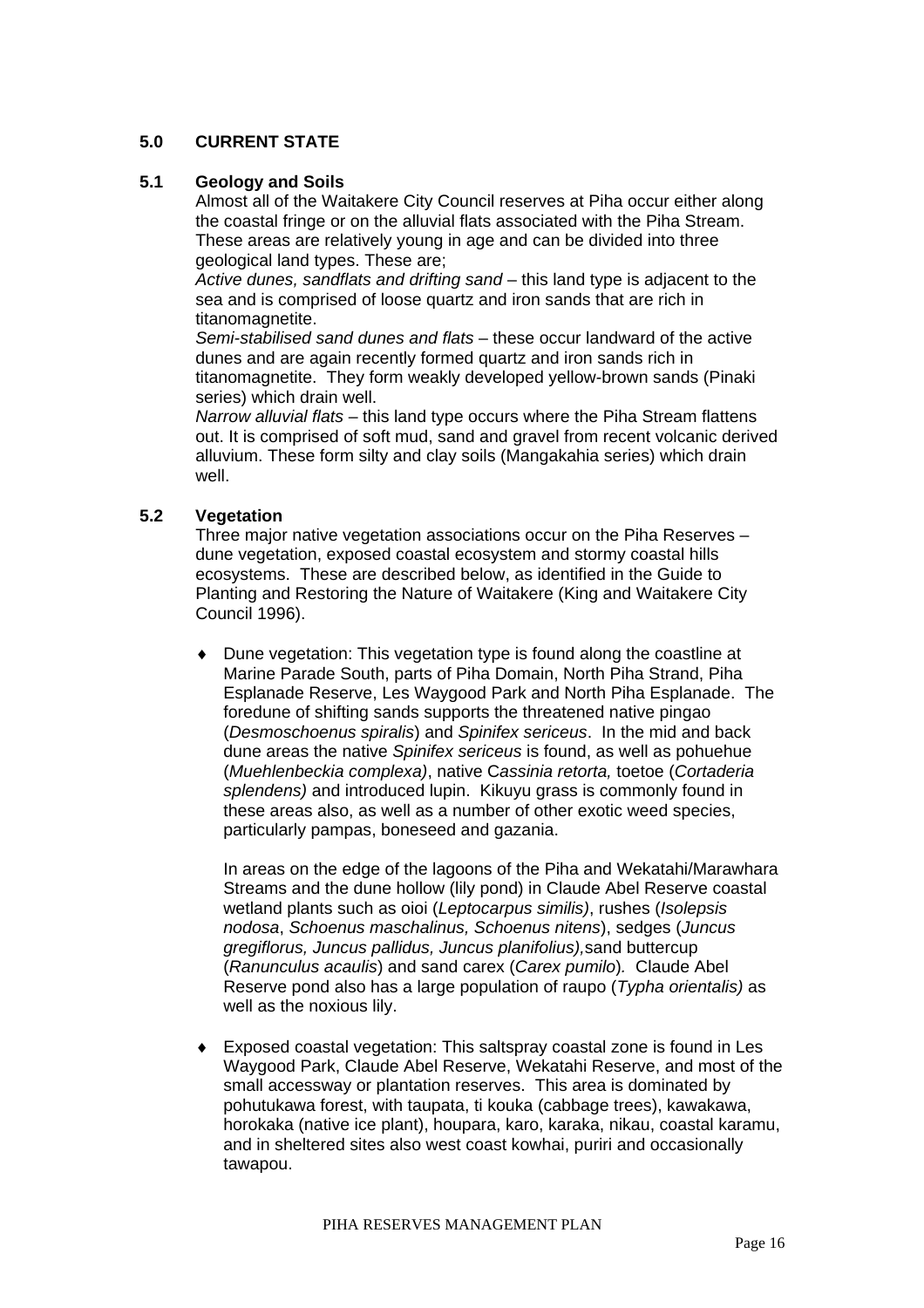Harakeke (flax), toetoe and kawakawa are the main colonising shrub species. Pohutukawa growing on or partially buried by encroaching sand often supports lush growth of nikau, karaka, kawakawa and New Zealand Spinach. The dainty fern *Pteris macilenta* and shield fern *Polystichum richardii* nestle under pohutukawa and *Hypolepsis dicksonioides* is found in forest gaps.

♦ Stormy coastal hills vegetation: This vegetation type is found mainly in the walkway areas of Sylvan Glade paper road (Sylvan Glade to Rayner Road), Rayner Walk and Accessway Reserve. This lowland forest type is subject to occasional fierce storms that burn off the tops of puriri and other trees. Pohutukawa is present on rock out-crops, plus pohutukawarata hybrids. Flax is abundant in secondary vegetation. Exposed bluffs support west coast kowhai, manuka, puka, coastal astelia and the rock lily, rengarenga. Wharariki (flax) and rata vines, including rare carmine rata, are sometimes present.

The Piha Reserves with this vegetation type are heavily weed infested, particularly with the aggressive weed species agapanthus, pampas, ginger, tuber ladder fern, and monkey apple.

An inventory of the known native plant species indigenous to the Piha Reserves is contained in Appendix Two.

## **5.3 Fauna**

The Piha area forms part of the larger Waitakere Ranges Ecological Area. As such it forms a connection of sea to forest that is important as a wildlife habitat. Native and introduced forest bird species are well represented in the forest and margins of Piha. For example tui, kereru and grey warbler are all present in reasonable numbers. In addition, blue penguin nest along the coastline and restrictions on dog exercise areas are in place because of penguin nesting. Less common birds found in the Piha's Valley include pied tit, which has a limited distribution in the Auckland region, and a pair of threatened New Zealand falcon.

Piha's swamp and lagoon areas provide good habitats for the more secretive bird species including spotless crake and the regionally threatened North Island fern bird. This habitat is increased where there is a continuous forest margin. There are relatively few areas of this habitat type remaining in the Waitakere Ecological District.

Numerous species of seabirds frequent the area and North Island fur seal are also found around the rocks and headlands of the beach.

Aquatic species such as fish and macroinvertebrates are also an important part of Piha's native fauna. The Wekatahi, Marawhara and Piha Streams are home to a range of fish species, while the more modified Moana Stream has a lesser fish diversity.

### **5.4 Landscape**

The landforms and vegetation of the Piha Reserves are strongly coastal in character, shaped by the effects of ocean and climate. They are, in many ways, characteristic of the west coast with its wind swept surf beaches, foreshore dunes and rugged landscapes. This landscape has been identified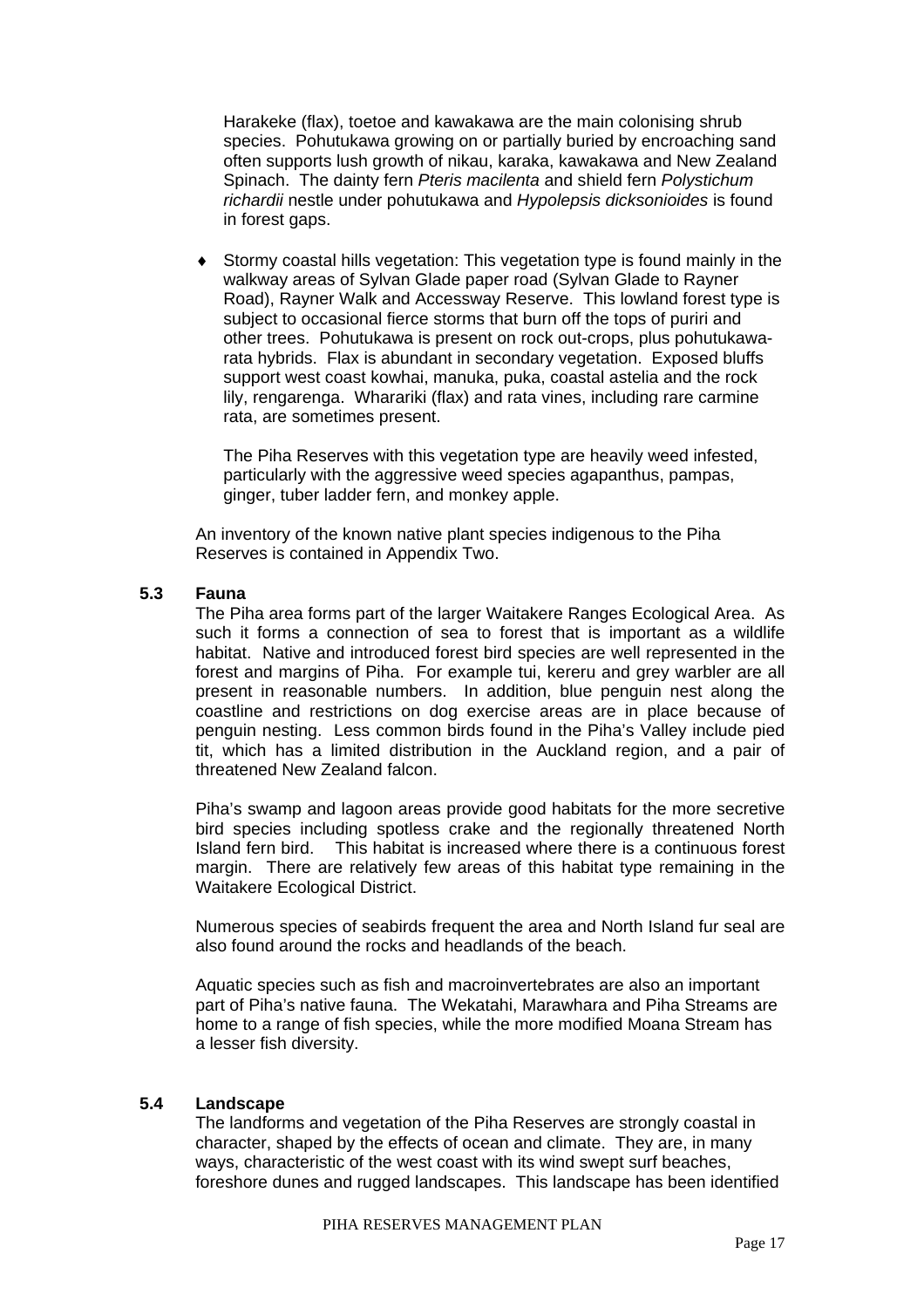as of outstanding value in both the Regional Coastal Plan, and Waitakere City District Plan.

Four streams flow into the sea along the coastline between the Gap and Monkey Rock, with wind and flood changing the course and outlets of these from time to time, while wind and sea continually shaping and altering the sand dune area. The result is a complex and very dynamic coastal environment. The effects of people have been dramatic in shaping this landscape. There has been attempts to modify and control the dynamic nature of the dunes by the introduction of roads, carparks and residential areas. All are subject to a degree of risk within this changing environment and will always be vulnerable.

### **5.5 Water**

Four streams flow through the Piha Reserves. From north to south they are the Marawhara Stream, the Wekatahi Stream, the Piha Stream and the Moana Stream. The outlet points of all of these streams is very dynamic and subject to change, with variations as a result of wind and sea conditions. For example the Piha Stream can discharge either north or south of Lion Rock. The Piha, Marawhara and Wekatahi streams are all currently undergoing erosion of the banks. The Moana Stream has been encased in concrete in an effort to reduce erosion problems.

The 1994 Piha-Karekare Water Quality Scoping Study found that water quality in all of Piha's streams was severely degraded, due to contamination from poorly functioning effluent treatment systems. At this time the Piha Lagoon was unsafe for swimming. Since that time, efforts by the local community and the Council has meant upgrading of a large proportion of the effluent systems identified as below standard. This has meant that from late 1998 the Piha Lagoon is once again safe for swimming. This is a significant improvement as this is one of the few areas where young children can swim in safety from the surf.

## **5.6 Archaeology and Cultural Heritage**

A number of historic and prehistoric archaeological sites exist on the Piha reserves and are noted in the Cultural Heritage Inventory produced by the Auckland Regional Council. The archaeological sites include a number of pa sites, pits, terraces, middens and the remains of a tramline.

A number of sites of cultural heritage significance have also been identified on the Piha Reserves. These include two macrocarpa trees on the Piha Domain thought to have been planted by Pa Bethell in the 1890s which are listed as protected trees in the Proposed District Plan. In addition the kitchen/old shower block on the Domain which was moved onto the site in 1964 previously functioned as the radar station on Te Ahu Ahu road and has some local community heritage significance.

The known archaeological and heritage sites on the Piha Reserves are listed in Appendix Five**.** 

### **5.7 History**

The name Piha comes from 'Te Piha' which was the name given to Lion Rock and the beach. It means the ripple of waves at the bow of a canoe.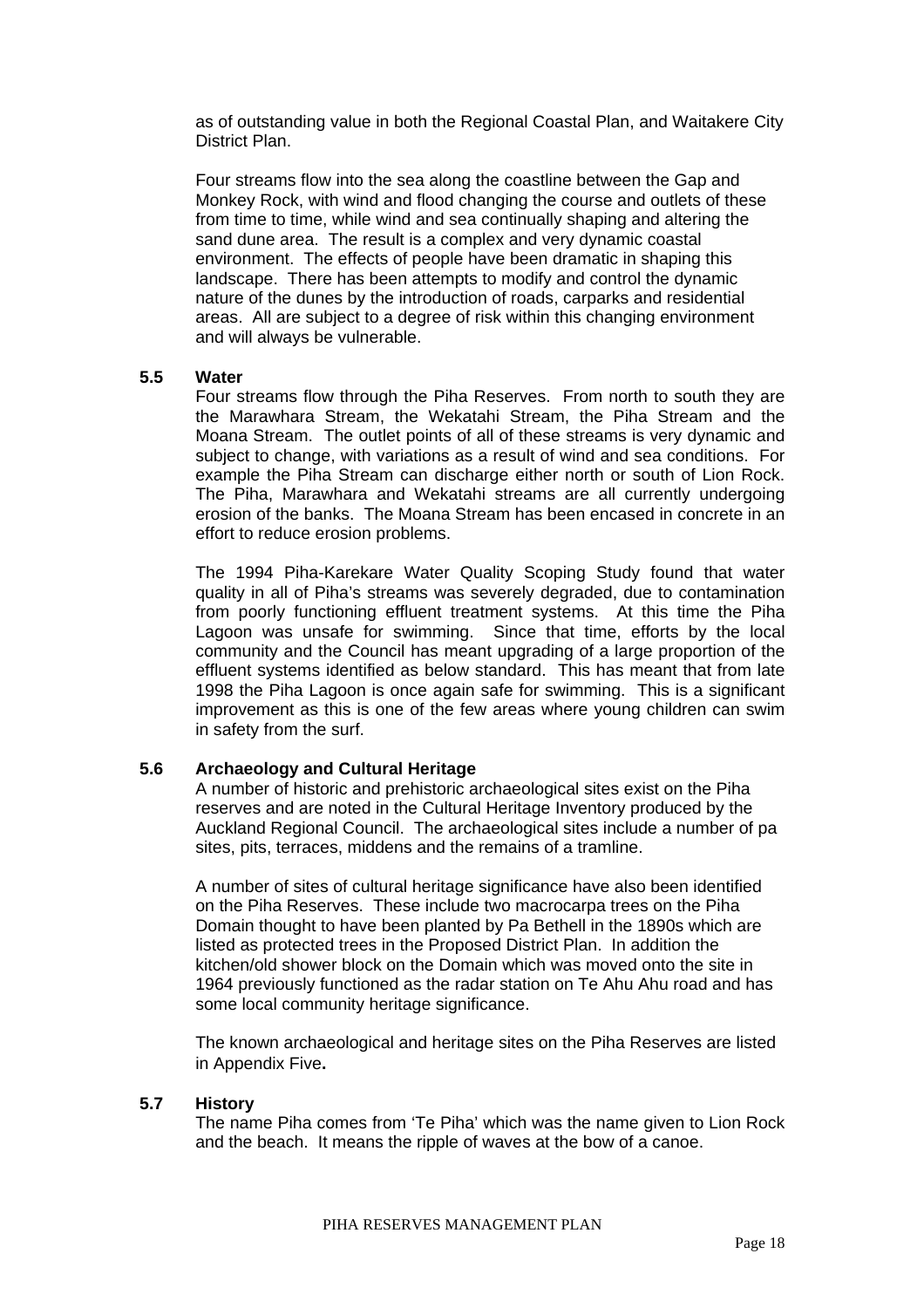e Kawerau A Maki hold manawhenua (customary authority) status over the West Coast and the Waitakere Ranges and have been a distinct tribal entity since the early 1600's. Te Kawerau A Maki lived in the Piha area until about 1912 and still own Taitomo Island and Nun Rock at South Piha. Their long history at Piha is preserved in a number of waahi tapu and archaeological sites in the area. Evidence of up to three pa sites can be found within 200 metres of Piha Beach.

Much of the West Coast was purchased by the Crown in 1854, however two large blocks of land in Piha, the Piha Reserve and the Wekatahi Reserve were designated as Maori Reserves. In 1876 the Piha block was leased, including cutting rights, from the Maori owners by Dr Stockwell. The Piha block was then purchased by Dr Rayner in 1910. A tramway was constructed to carry the sawn kauri timber up the Piha hill and on a route similar to the Te Ahu Ahu Road to Karekare. Within 3 years the easily millable timber was cut and in about 1916 the tramway was extended along Piha Beach to reach inaccessible timber in the Marawhara and Anawhata Valleys.

At the height of the mill industry there was a store, school, hall and recreation facilities. When the mill closed in the 1920s there was no other means of employment left in Piha. Tourism in the form of camping and tramping became the main attractions.

The first subdivision occurred in 1906 to create the 'Town of Piha'. This subdivided the Piha side of the road down to Dome Rock. In 1915 this was extended to the south side of Piha Road and Te Ahu Ahu Road. Further subdivisions were attempted throughout the 1920's but poor access meant few sections sold.

During the 1930s depression relief workers widened and metalled the Piha and Anawhata Road. In the 1930's subdivision occurred and the first of the current Piha Reserves were vested. By the 1940s baches had been built along the shoreline and scattered in the hills. In 1947 the road was extended up to the North Piha Esplanade and baches and beach users followed. In 1967 up to 1,500 cars were using the dirt road to Piha and by 1970 sealing of the road commenced. Sealing was finally completed in 1983 making Piha only a forty-five minute trip from central Auckland.

### **5.8 Facilities**

The carparks at Piha Beach, North Piha Strand, Piha Domain and Les Waygood Park are focal points for arrival to the reserves. Piha Beach and the Piha Domain are the most used areas of the reserves.

Public toilets are located at Piha Beach, Piha Domain (opposite the shop), North Piha Strand and Les Waygood Park. Two toilet blocks (one of which also contains a kitchen) are also sited on Les Waygood Park and are currently in use by the North Piha Campers Club as part of their lease.

Surf lifesaving lookout towers are located on Les Waygood Park, on top of the toilet on North Piha Strand and on Marine Parade South. The tower on the toilet at North Piha Strand is proposed to be replaced by one further down the beach closer to Lion Rock. In addition, a helicopter landing pad is provided on North Piha Strand for emergency use.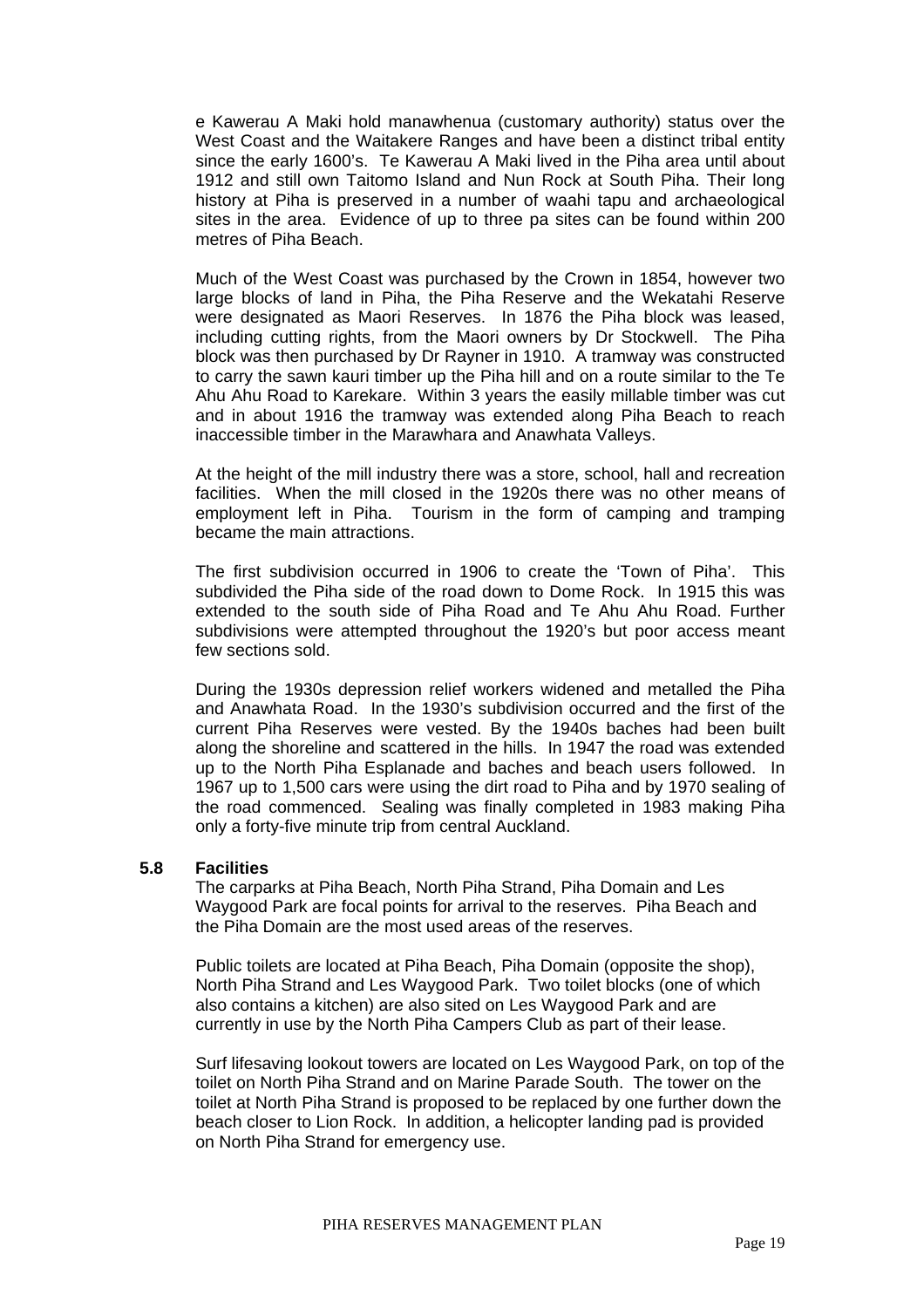Buildings associated with the campground at Piha Domain include the Camp Manager's house, a shower block and kitchen block, water tanks, a boiler house and several utility sheds.

Recreational facilities include tennis courts and a tennis pavilion, bowling greens and clubrooms sited on Piha Domain, as well as an informal active recreation area on Piha Domain. Public playgrounds are provided at Piha Domain, and as part of the community kindergarten area on Les Waygood Park.

Community buildings are located on Les Waygood Park, Piha Domain and Seaview Road unformed legal road. Les Waygood Park is the site of the Piha Community Kindergarten, adjacent to Barnett Hall (which is sited on freehold land). The Piha Community Library is sited on Piha Domain and the old fire station is sited on a paper road opposite Piha Domain.

## **5.9 Leases**

A number of leases are currently in place for buildings and facilities on the Piha Reserves and legal road intended to be vested as reserve.

#### Piha Bowling Club

The Piha Bowling Club Incorporated has a lease for a 3500  $m^2$  area covering the bowling greens, clubrooms and a car parking area. This lease is due to expire in 2020. The Bowling Club also has a liquor license for their club facilities. The Bowling Club built its own facilities and maintains them.

#### Piha Tennis Club

The Piha Tennis Club Incorporated has a lease for the tennis courts and pavilion due to expire in 2016. Conditions of this lease include the requirement for public use of the courts for tennis and netball. The Piha Tennis Club built its own facilities and maintains them.

#### Piha Library

The Piha Residents and Ratepayers Association have a lease for the Piha Community Library building footprint which expires in 2018.

#### Piha Domain Camping Ground

The Piha Domain Camping Ground is currently leased on a short term basis covering an area of 2.565 hectares. . The lease is due to expire in April 2000. At that time a new lease will be tendered for a longer period to allow the campground to become more economically viable.

### North Piha Campers Club

A 1.47 hectare area of Les Waygood Park is leased to the North Piha Campers Club Incorporated. A two year lease was approved in 1997 This Reserve Management Plan identifies a further final 5 year lease to be granted to the campers club followed by a smaller area being leased to the United North Piha Lifeguarding Services.

## **5.10 Access And Use**

Large numbers of visitors come to Piha all year around, for informal recreation such as swimming, sunbathing and walking. This increases considerably during the summer months, and especially during the Christmas-New Year period, with an estimated peak of 8,000 -15,000 visitors on the busiest day. Visitors come from across both Waitakere City and the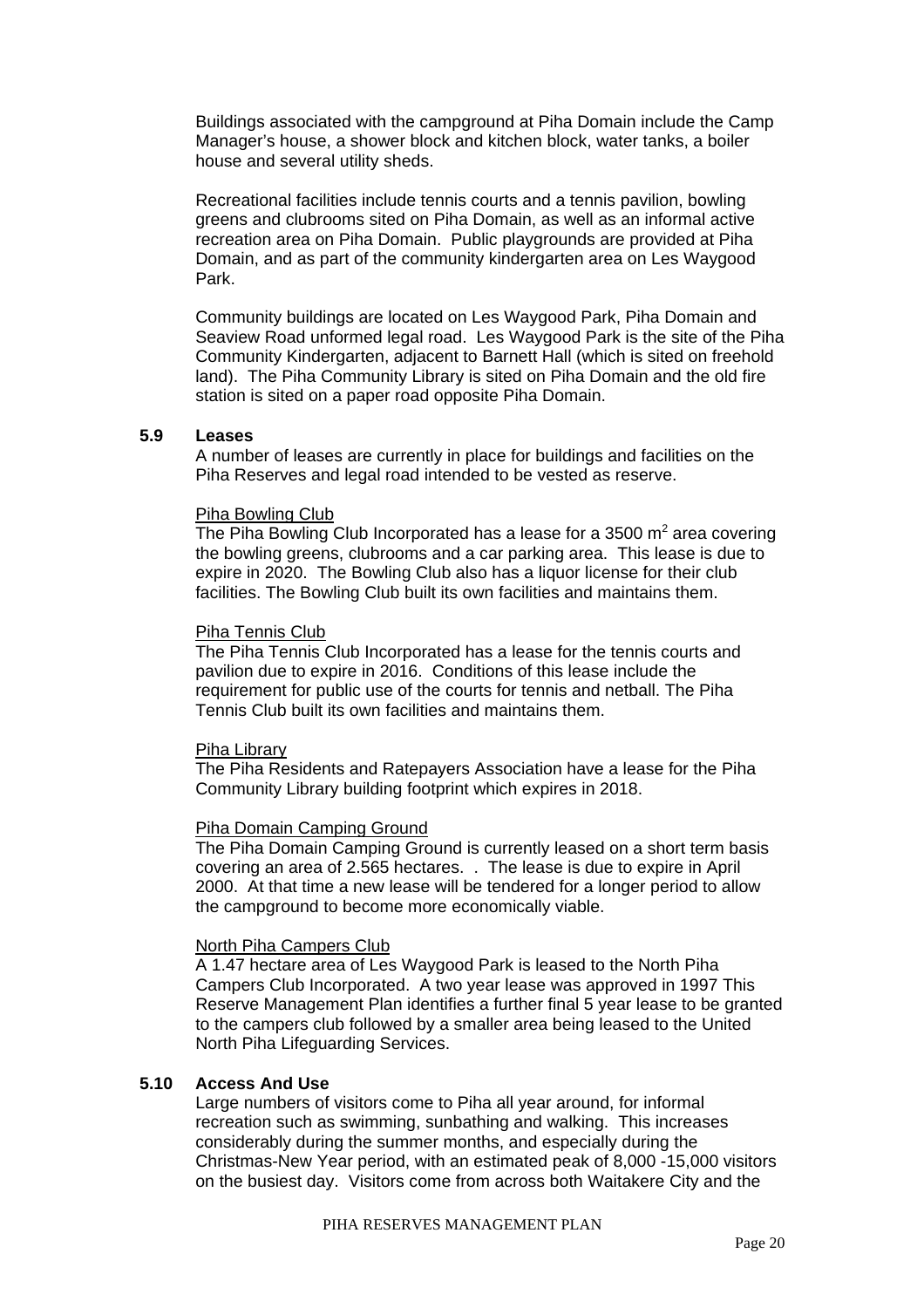wider Auckland Region. The coastline is also a focal point for many surfers who appreciate the rugged coastal wave patterns throughout the year.

The reserves, particularly Piha Domain, Les Waygood Park and Claude Abel Reserve act also as local reserves for the residents of Piha. The Piha Domain in particular acts as a community focal point and is the site of a number of community facilities.

Public access to the reserves is focussed on vehicular and pedestrian access from points along Marine Parade North, Marine Parade South and North Piha Road, with some reserves accessed from Garden Road, Piha Road, Rayner Road, Seaview Road, Pendrell Road and Glen Esk Road.

Access to private properties at the southern end of the beach is via Marine Parade South beyond the surf club carpark, and legal frontage to these properties is given via this "paper" road.

Pedestrian traffic causes damage to the fragile dune ecosystem if left uncontrolled and this is very evident adjacent to Lion Rock, Les Waygood Park and along North Piha Strand. In the past fences have been erected to assist with sand stabilisation and young plants have been damaged or removed, causing blowouts on the dunes where no vegetation exists to hold the sand still. These blowouts, as well as unvegetated foredunes, are the source of mobile sand which regularly inundates the carparking area and threatens buildings.

A number of the Piha Reserves are walkways providing an alternative means for people to reach the beach. It is possible for people to walk from the top of Piha Road down to Marine Parade South and from Garden Road to the middle beach areas with minimal use of the road network. These walkways are therefore important pedestrian routes for the Piha community, particularly during peak summer periods when roads are busy and carparking is at a premium.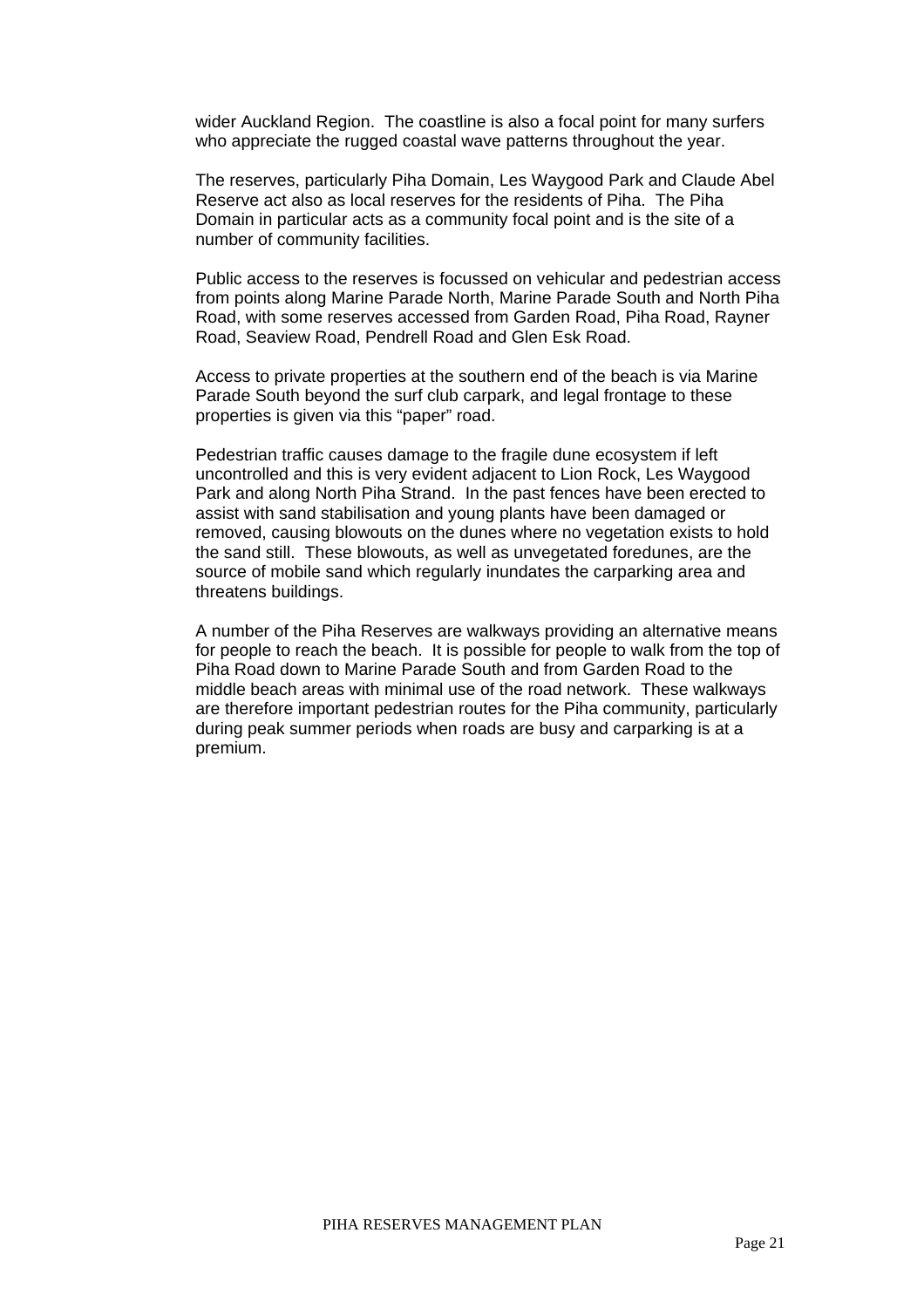## **6.0 MANAGEMENT OBJECTIVES AND POLICIES**

## **VISION STATEMENT**

**The Piha Reserves will be managed to provide an opportunity for a high quality recreational, environmental and educational experience, in a manner that is consistent with the West Coast Plan vision.** 

## **6.1 ADMINISTRATION & EXTERNAL RELATIONS**

#### **Objective 1**

♦ **To ensure the reserves are managed in terms of their reserve classifications for the enjoyment and use of the local and regional community, now and in the future** 

#### **Explanation**:

Waitakere City Council has an obligation to manage the Piha Reserves in accordance with Section 17 of the Reserves Act 1977. This objective is important because the classification of the different reserves determines the focus for management. The policies for this objective indicate the reserve classification, or proposed classification for each of the Piha Reserves and for areas of Council owned legal road which are not needed for roading purposes and which form a logical part of the Piha reserves network.

The policies also outline the process for changes to this Management Plan. It should be noted however that a development plan for any of the Piha Reserves which is consistent with the objectives and policies of this management plan would not require an Amendment to a Management Plan process. Providing the proposed development plan is consistent with the Reserve Management Plan the process for it's adoption would require approval by the Waitakere Community Board only.

- 1. Les Waygood Park, Piha Domain, Pendrell Reserve and legal road not needed for roading purposes adjacent to Piha Domain and Les Waygood Park will be managed as Recreation Reserves in accordance with the Reserves Act 1977. This classification would exclude those areas occupied by community buildings. Those parts of Piha Domain and the identified legal road adjacent to Piha Domain and Les Waygood Park (excluding those areas occupied by the Piha Community Library, the old Piha Fire Station and the area proposed to be leased to the Piha Community Pre-school) not currently Recreation Reserve will be vested as such.
- 2. Claude Abel Reserve, Pendrell Reserve, Wekatahi Reserve (including the "Wekatahi" paper road) and the wilderness areas of Les Waygood Park will be managed as Scenic Reserves in accordance with the Reserves Act 1977. Wekatahi Reserve, the "Wekatahi" paper road, Pendrell Reserve and the wilderness areas of Les Waygood Park will be vested as Scenic Reserve.
- 3. Accessway Reserve; Garden Road Walkway; Marine Parade Plantation Reserve; Seaview Road Plantation Reserve (No.1); Seaview Walkway; Seaview Road Plantation reserve (No.2) (Rayner Walk); Accessway Reserve and Sylvan Glade Paper Road will be managed as Local Purpose (Accessway) Reserves in accordance with the Reserves Act 1977. Those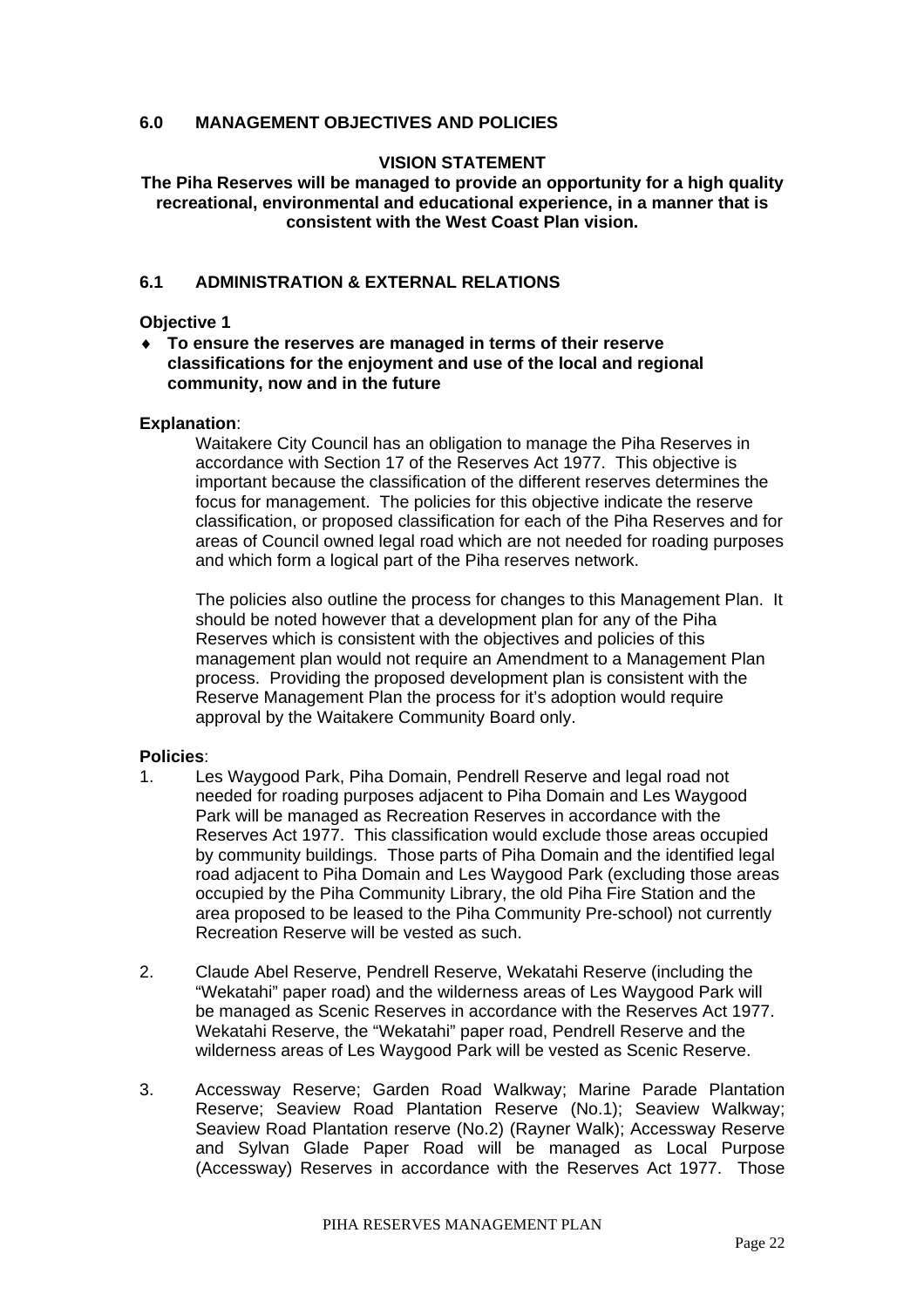areas listed not already classified as Local Purpose (Accessway) Reserves will be classified as such .

- 4. Piha Esplanade Reserve, North Piha Esplanade, North Piha Strand and legal road not needed for roading purposes at Marine Parade North (adjacent to the Marawhara Stream) and Marine Parade South will be managed as Local Purpose (Esplanade) Reserves in accordance with the Reserves Act 1977 and the Resource Management Act 1991. The areas of Marine Parade North and Marine Parade South not required as road will be vested as Local Purpose (Esplanade) Reserve.
- 5. Glen Esk Plantation Reserve 1, Sylvan Glade Plantation Reserve and Glen Esk Plantation Reserve 2 will be managed as Local Purpose (Plantation) Reserves in accordance with the Reserves Act 1977.
- 6. The part of Piha Domain where the Piha Community Library is sited, the area on Les Waygood Park proposed to be leased to the Piha Community Preschool and the area of legal road where the old Piha Fire Station is sited will be vested and managed as Local Purpose (Community Building) Reserves.
- 7. Any activity or development not provided for under the policies in the Management Plan will not be permitted **unless** such an activity or development **at least** complies with District Plan rules for Open Space Environment and the General By-laws 1990.
- 8. Any change to the emphasis or specific policies of this Management Plan will need to be addressed following the Amendment to a Management Plan process as outlined in section 41(2) of the Reserves Act.
- 9. To achieve the actions outlined within each policy in this document Waitakere City Council will follow an Annual Plan process to allocate funds for these actions. The actions identified in the policies are necessary to achieve the objectives of the Management Plan.

## **Objective 2**

♦ **To achieve co-ordinated management of the Piha area.** 

### **Explanation**:

The Auckland Regional Council own and manage large areas of the Piha area as part of the Waitakere Ranges Regional Parkland. The effectiveness of managing reserves at Piha would be enhanced by taking a consistent and co-ordinated approach between the Auckland Regional Council and Waitakere City Council.

- 1. Liase with the Auckland Regional Council when undertaking development work (e.g. planting, siting of facilities) and the protection and encouragement of native fauna on parks adjacent to the Waitakere Ranges Regional Parkland to ensure consistency in the approach taken.
- 2. Commence discussions with the Auckland Regional Council Parks Service regarding the possible management by the Auckland Regional Council of the reserves referred to in Objective 5, Policy 2; better integration of furniture and building design and possible use of ARC Ranger services at Piha.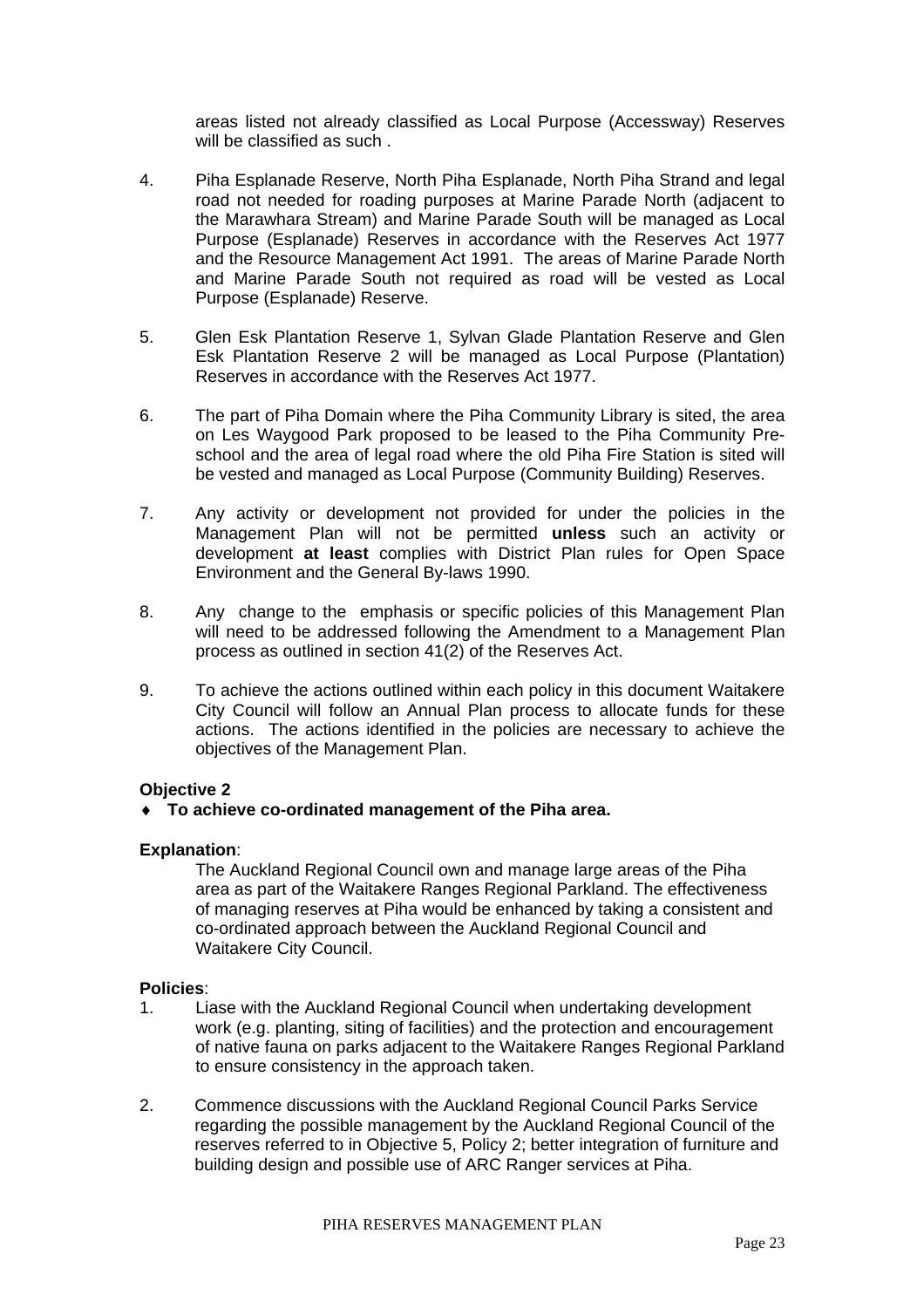## **6.2 LEASES AND COMMERCIAL ACTIVITIES**

#### **Objective 3**

## ♦ **To use the control of lease agreements to ensure the most effective and equitable use of the Piha Reserves**

#### **Explanation**:

The purpose of this objective is to outline existing lease arrangements, identify current and future issues and to examine the possibility of maximising recreation potential.

Leases play an important role in the City Council's ability to regulate activities on reserves. Leases often give exclusive access to a reserve, or part of a reserve for a particular user and there is a need to ensure that the benefits of such exclusive use outweigh the disadvantages and that such leases are equitable and fair to the whole community.

An analysis of the costs and benefits of the two camping grounds on the Piha Reserves (Piha Domain and Les Waygood Park) has been undertaken. The two camping grounds were also the subject of a large number of submissions to the draft Reserve Management Plan. As a result, the importance of these facilities to both the local and city-wide communities is recognised within lease arrangements.

The Piha Domain Camping Ground is seen as having cultural heritage significance to the local community as well as playing an important role in the current community dynamic at Piha. Many current Piha residents and bach owners started out as campers in the camping ground. In addition the camping ground provides a relatively low cost way for people from outside the Piha area to experience the wild and remote beauty of Piha to a greater depth than is possible from a day visit. While there is a general desire to maintain the low impact nature of the camping ground, it is recognised that in order to maintain the social and in particular, economic viability of the campground, both a longer tenure of lease for the manager and an improvement of facilities is required. A number of different management options have been trialled in the past in order to try and improve the financial viability of the campground with little success. This management plan suggests that allowing development of additional facilities, such as cabins and a games room would increase the viability of the campground by attracting a greater usage and extending the use of the campground during the winter season. It is important to note however that any development of facilities such as cabins would need to be in keeping with the objectives and policies of this plan relating to issues such as landscape and design of buildings and that no increase in the area utilised by the campground on the Domain for camping or effluent disposal is acceptable.

With regard to the North Piha Camping Club, the long term role of this organisation in the North Piha Community and its contribution to improving the natural environment of Les Waygood Park is recognised.

The occupation of the area covered by the lease greatly reduces the use of part of this park by the wider public. In addition, as a private club that is not open to the wider public to join, the campers club has the exclusive use of the area for camping. This Reserve Management Plan identifies Les Waygood Park as an area that should be developed as a focal point for visitors to North Piha. This will mean that over time, many more visitors are expected to use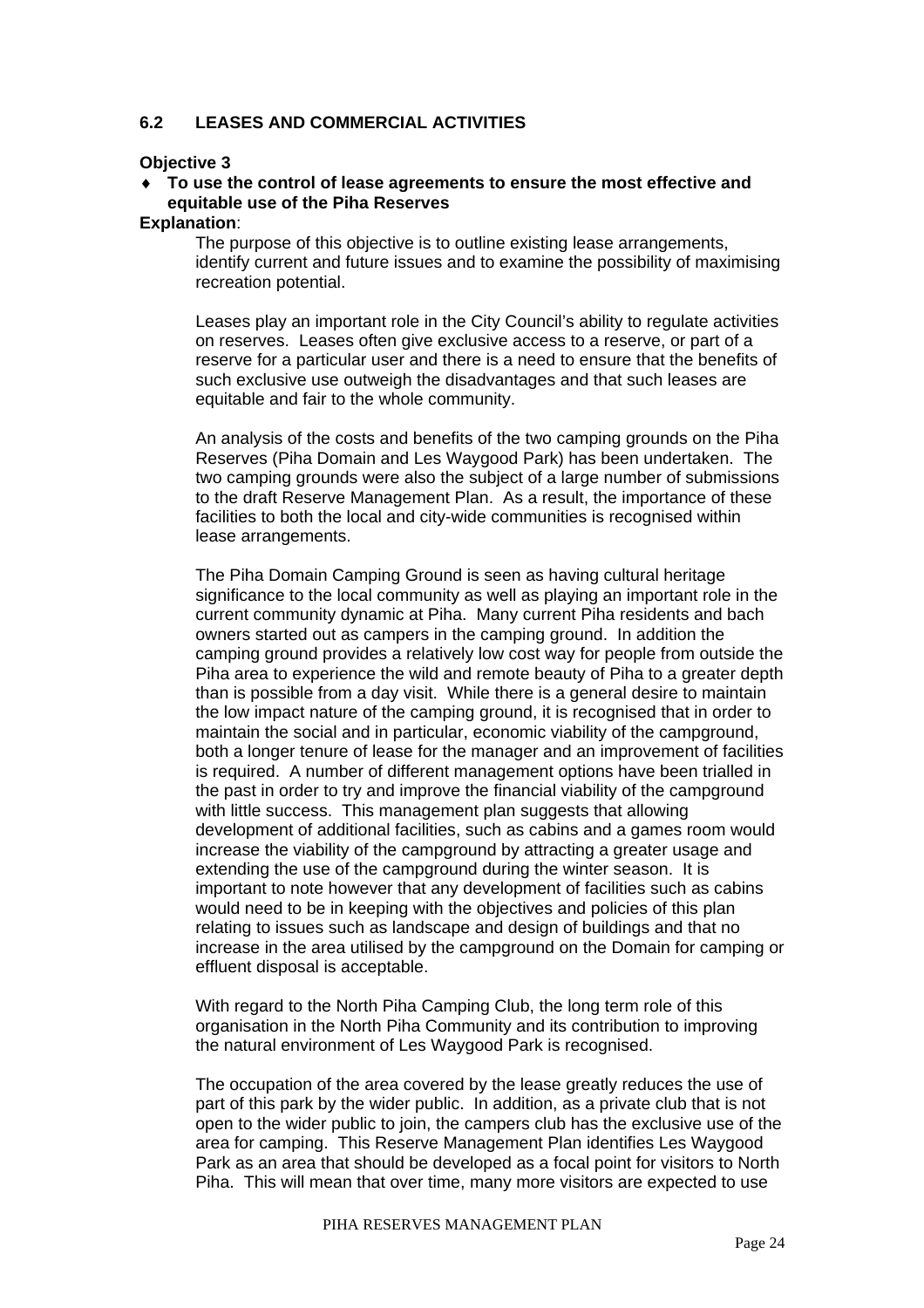Les Waygood Park and that parkland such as that occupied by the campers club will be increasingly in demand. It is recognised however that as visitor numbers to the area increase, the importance of supporting the United North Piha Lifeguard Service also increases. The surf lifesaving club has members who rely on the camping ground for accommodation over the surf lifesaving season.

As a result of these issues the management plan allows for a further, final lease period for the North Piha Campers Club of 5 years. At the end of the 5 years, a smaller area will be leased for camping to only the United North Piha Lifeguard Services. This would allow for the redevelopment of the park and integration of the two areas, including the removal of the toilet between the carpark and the camping ground area, while ensuring that the service offered by the lifeguards is able to continue.

- 1. Provision will be made for the continuation of leasing areas of land within Piha Domain to provide for community use and wellbeing. The leases of facilities such as the Bowling Club, Tennis Club and Library will be reviewed when the opportunity arises, to ensure maximum potential of the park is realised for the community.
- 2. A lease will be granted to the Piha Community Pre-school of an area of Les Waygood Park for the pre-school to expand onto. This lease should take into account that the playground is a public playground and signage is needed to identify this.
- 3. New applications for leases will have to conform to the criteria as set out in the Community Assistance Policy and Parks Strategy. In addition the applicant will need to satisfy the Waitakere City Council that the proposed use:
	- a) will be in accordance with the objectives and policies of this plan;
	- b) will not detract from the existing environment and use of the park;
	- c) will generally provide a benefit (or benefits) to the public which is greater than any adverse effect caused by granting the lease;
	- d) is in an appropriate location;
	- e) will not cater exclusively to any one sector of the public except where this is provided for and is appropriate in terms of the objectives and policies of this plan
- 4. No further liquor licences will be issued on any of the Piha Reserves
- 5. Existing liquor licenses will be strictly in accordance with the lease agreement.
- 6. Any commercial activity on the Piha Reserves shall require a lease agreement to operate and shall be in keeping with Objectives 1-22 of Chapter 6 of the Management Plan.
- 7. A new lease will be granted for the Piha Domain Camping Ground. This will include a lease period of sufficient length to allow the camping ground to be more commercially viable. Conditions of the lease will ensure that the operation of the campground is environmentally, socially and commercially sustainable. There will be no increase in the area currently occupied by the camping ground on the Domain including building and effluent disposal area.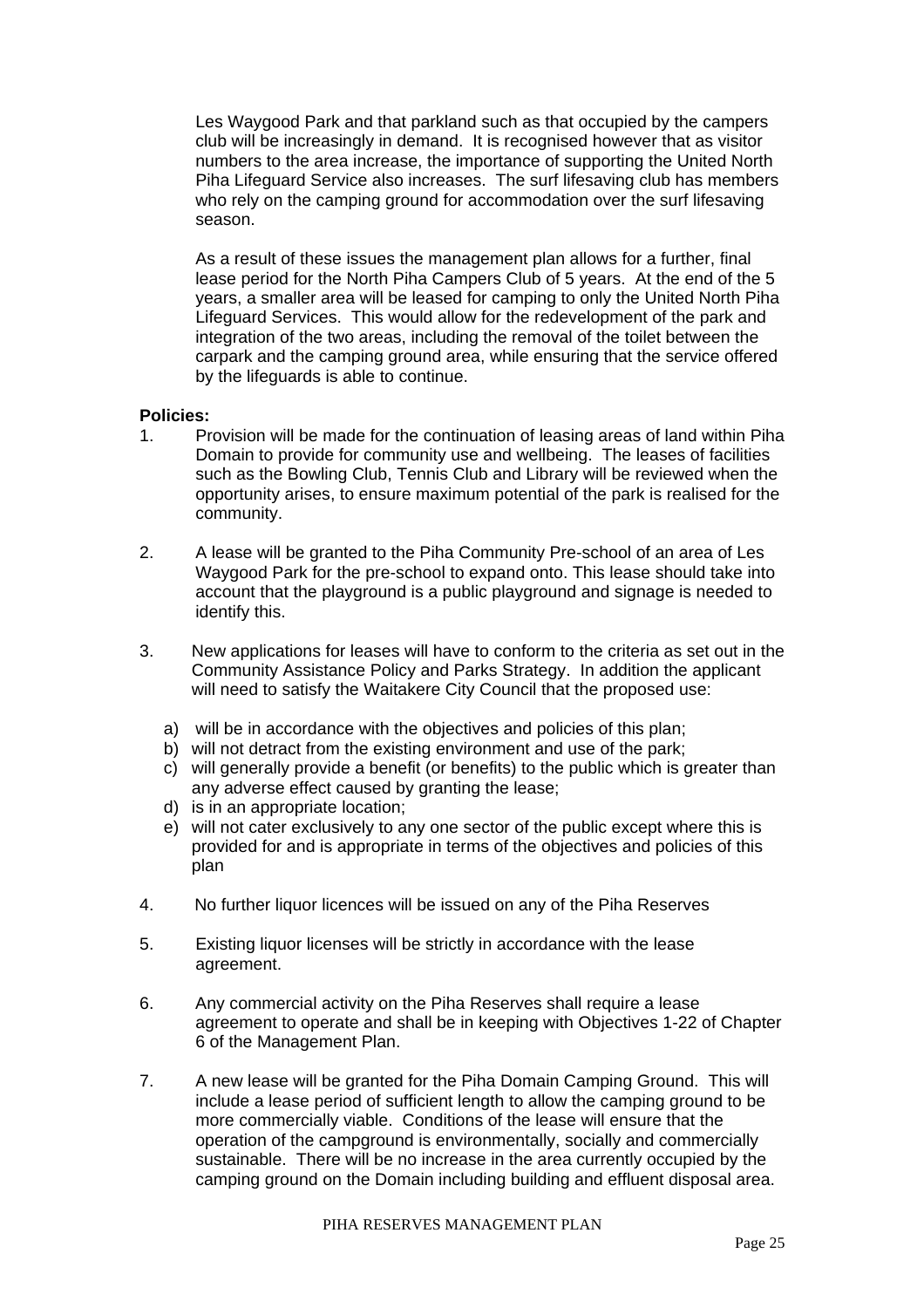- 8. The lease for the North Piha Camping Club on Les Waygood Park will be renewed for a final period of 5 years. Following the 5 year lease to the North Piha Campers Club a reduced area will be leased to the United North Piha Lifeguard Services.
- 9. A lease will be granted to local community artists for the old Piha Fire Station. The intention of this is to allow for the primary use of the building to be the display of artwork.

## **Objective 4**

## ♦ **To establish guidelines for all commercial activity on the Piha Reserves Explanation**:

Commercial activity can become an unsuitable activity in an area which has high natural and wilderness values for public recreation. Therefore commercial activities, including fundraising activities, are not a right and generally are considered inappropriate in this environment. This includes signage associated with commercial sponsorship of community groups and organisations.

Filming is a commercial activity and is regulated through the District Plan. A permit would be required from Council for any commercial filming activity and conditions may be set. These conditions would be consistent with the objectives and policies outlined in this management plan.

## **Policies**:

- 1. That commercial activity will not be permitted unless it meets the following criteria:
	- a) is in accordance with all statutory regulations and local bylaws affecting the reserve;
	- b) will be in accordance with the objectives and policies of this plan;
	- c) priority will be given to activities which take advantage or benefit from the natural wilderness values of the Park and will not detract from the existing character and use of the park;
	- d) no commercial activities will be permitted in the Park which have the potential to damage native flora and fauna;
	- e) the commercial activity will generally provide a benefit to the public which is greater than any adverse effects caused;
	- f) the commercial activity will not cater exclusively to any one sector of the public except where this is provided for and is appropriate in terms of the objectives and policies of this plan;
	- g) that commercial activity involving the selling, marketing and vending of items or services does not occur on the beach or parking areas adjacent to the beach;
	- h) That community fundraising events which fall within normal parks guidelines for events on parks are permitted to occur on the Piha Domain.
- 2. Commercial filming on the Piha Reserves should be consistent with all Objectives in the Reserve Management Plan. A permit shall be obtained from the Council for any commercial filming activity and conditions shall be placed to ensure that no damage or adverse effects on native flora, fauna or waterways occurs, and that there is minimal disruption to the use of the reserve by the general public.

### **Objective 5**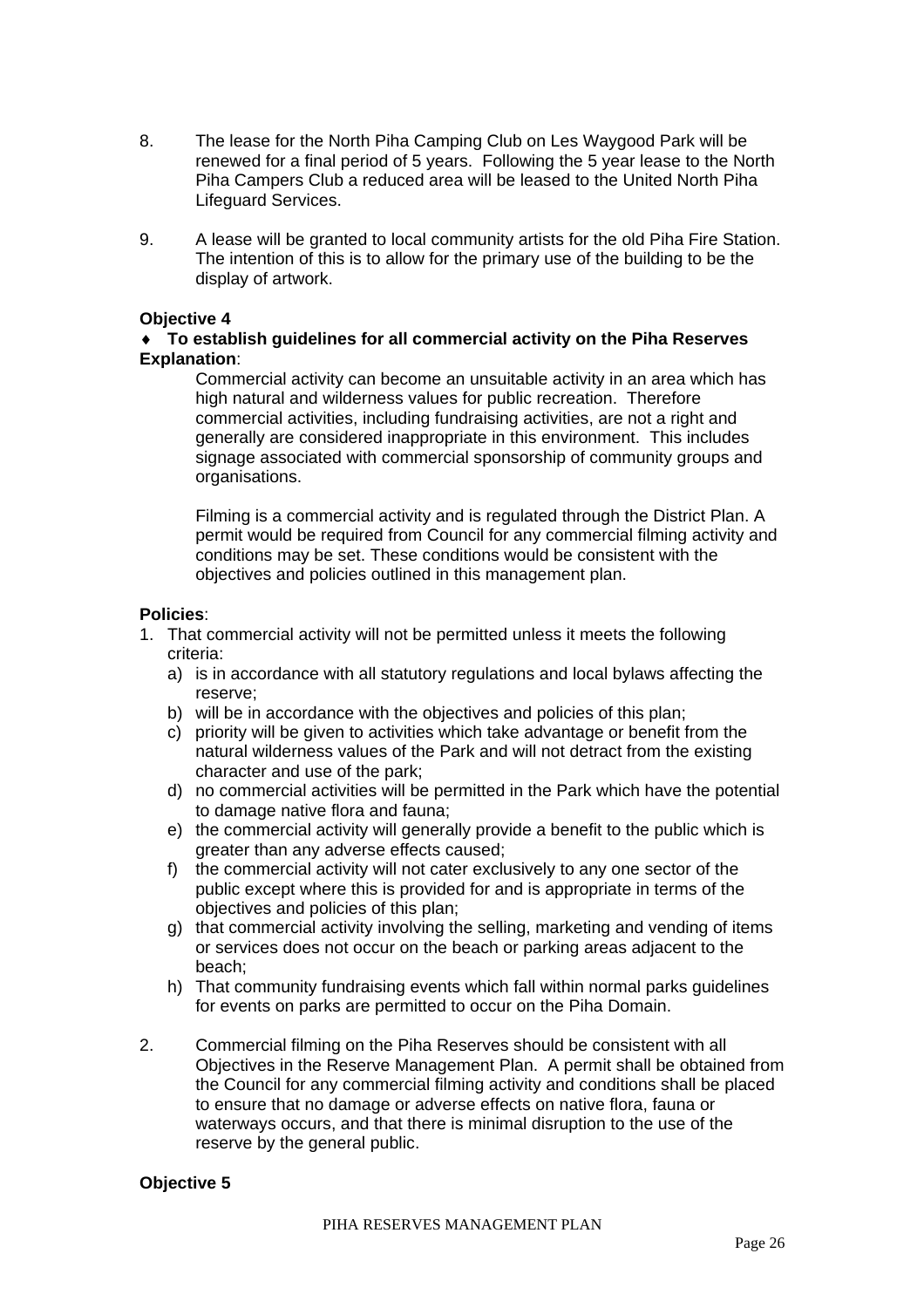♦ **To include within the reserve area land already owned by Council which is more appropriately managed as reserve, and to divest areas of land not needed as part of the reserves network.** 

## **Explanation**:

There are some areas which are currently owned by Council as part of legal road at Piha, which are more appropriately identified as reserve. It is considered that the vesting of these areas as reserve would result in benefits to both the community and the environment, as they could be managed in a manner more reflective of their natural values. These areas, and the classifications considered appropriate, are outlined in the policies under Objective 1.

In addition there are some areas of reserve which might better be managed as part of the Regional Parks network. These areas are physically connected to the ARC Parkland area.

### **Policies:**

- 1. Vest as reserve, those areas of legal road which would be logically be part of the reserves network rather than legal road, provided that areas which provide legal road frontage and formed roads shall remain as legal road.
- 2. Negotiate with the Auckland Regional Council to undertake the management of Glen Esk Plantation Reserve 1, Glen Esk Plantation Reserve 2, North Piha Esplanade, Accessway Reserve and Pendrell Reserve. These negotiations should recognise the aspirations of the local Piha community to have public access to Pendrell Reserve.
- 3. Investigate private encroachments over Garden Road Walkway and Garden Road Plantation Reserve and undertaking negotiations with individual landowners with a view to have encroachments removed over a reasonable timeframe.
- 4. Finalise the process of transferring the ownership of the land on which the Piha Community Kindergarten is sited to the Piha community.

## **6.3 NATURAL ENVIRONMENT**

### **Objective 6**

♦ **Natural physical processes such as wind blown sand movement, dune formation and erosion, stream movement and erosion, swamp and lake formation and infill, will not be interfered with unless they threaten roads or where the Council is required to fulfil statutory obligations.** 

### **Explanation:**

The dominant physical processes on the reserves are associated with the formation and erosion of the dunes, the movement of the four streams that flow across Piha Beach and the infilling of the pond on Claude Abel Reserve.

Dune creation and erosion can be unpredictable where human development has altered the natural dune formation. In Piha the history of dune modification has included dune flattening to provide roads and carparks, spreading spoil to stop erosion, and the more recent construction of a sand dune which has been re-vegetated. It is not known how these modifications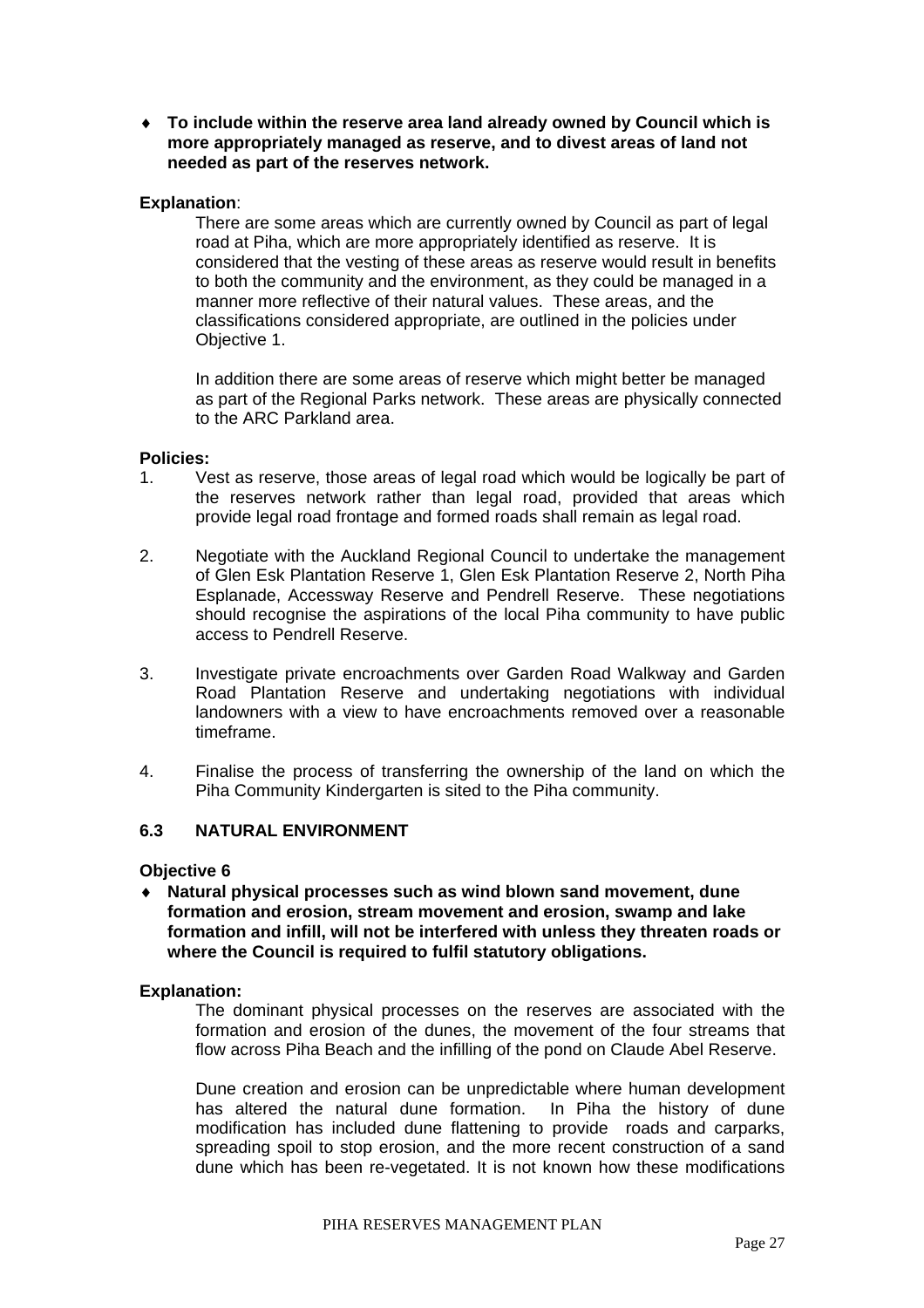have altered the geomorphological processes along Piha Beach. In the absence of this kind of information it is particularly difficult to formulate policies to manage the highly modified beach at the southern end of Piha.

Four streams flow across Piha Beach and through the reserves. These streams come from small steep catchments from which heavy rainfall discharges in a very short time. The small restricted and human modified channels will often flood during heavy rainfall. All the streams of Piha have undergone human modification.

At present the combined force of the Marawhara Stream and the Wekatahi Stream are eroding the sand dunes on the southern bank. This could eventually begin to erode Marine Parade North. In the past hard structures in the form of groynes have been used to try and stop this erosion. This erosion control was unsuccessful and at present causes eddies to form around the old groyne that may actually be contributing to erosion.

- 1. A coastal geomorphological study of Piha Beach, North Piha Beach and the adjacent sand dunes and coastline has been undertaken. Management of the beach areas will be undertaken according to the recommendations of this study and the Piha Coastal Management Plan which will be developed from it. Removal of foreign material (e.g. sand bags, warratahs, rubble and broken concrete stream channel) from the dunes and beach and maintenance of sand fences and boardwalks will be the only intervention undertaken on the beach until the Coastal Management Plan is complete.
- 2. Allow the natural processes of stream discharge to occur and only intervene to protect roads or where required to meet statutory obligations.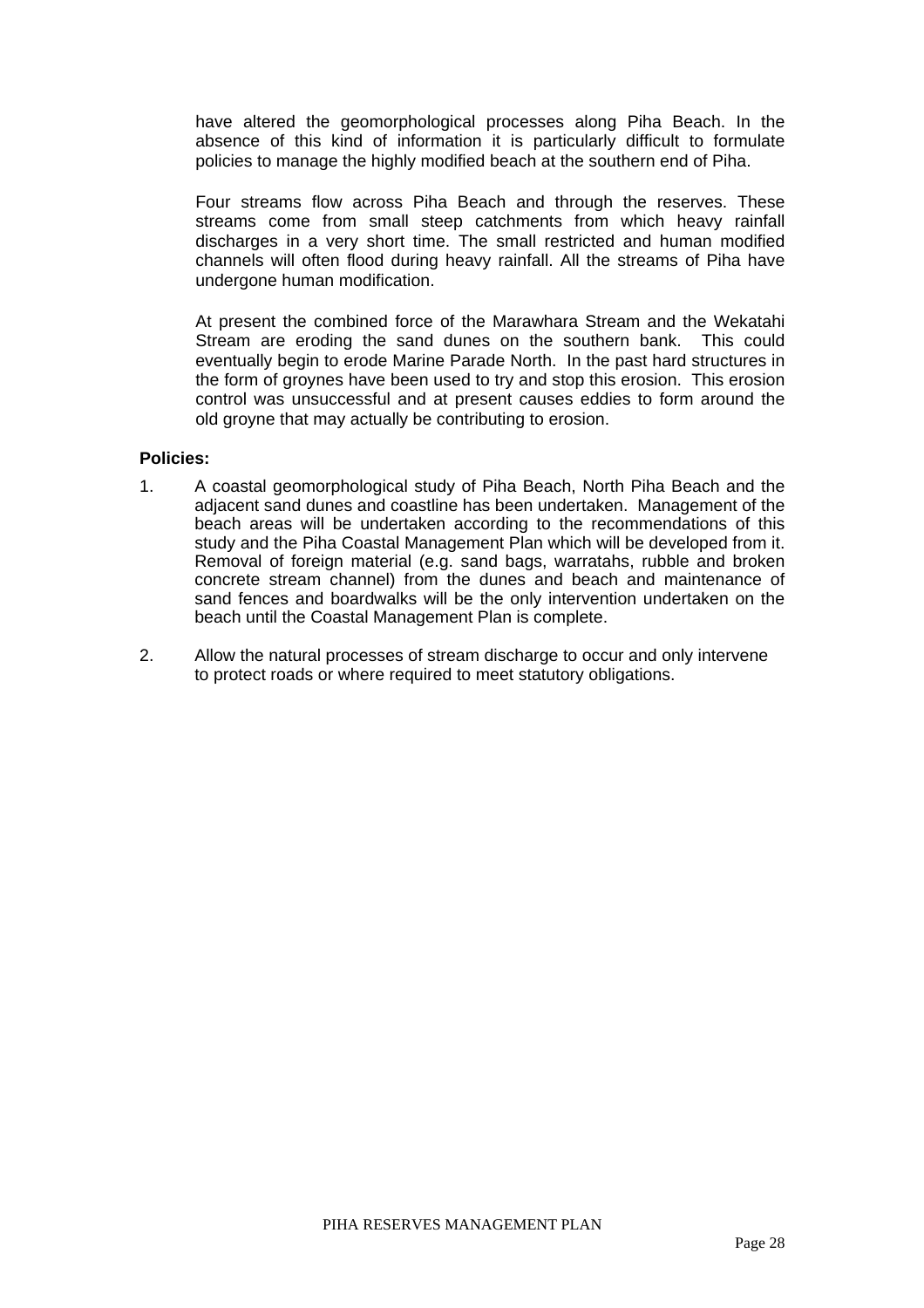## **Objective 7**

♦ **To conserve and enhance the landscapes of the reserves for the enjoyment of all visitors and residents.** 

## **Explanation:**

Piha sits within a landscape that is almost completely covered in vegetation, except in the modified coastal fringe where houses and roads have been constructed. It is in this coastal fringe that the majority of the reserves managed by Waitakere City Council are situated. Although many of the landscape values of the coastal fringe suffer from a poor interface between the coastal environment and the settlement many elements of the natural character are still worthy of conservation and enhancement. These highly valued elements include evidence of dynamic physical processes along the coast; presence of native vegetation, unmodified sand dunes with limited number of human made structures, and clean water which provides a healthy environment for recreation and marine organisms.

### **Policies:**

- 1. Recognise the contribution the reserves make to the visual amenity of Piha by enhancing the natural features of the reserves.
- 2. Ensure that the siting, design and appearance, of facilities and park furniture, complement the surrounding natural environment.
- 3. Upgrading of facilitates should be carried out in a way that complements the surrounding natural environment.
- 4. Planting carried out on reserves should reinforce the visual pattern of the landscape wherever practical.

### **Objective 8**

To protect, restore and where appropriate extend the native vegetation **cover within the reserves.** 

### **Explanation:**

Many of the reserves contain areas of native vegetation which are worthy of protection. In addition there are opportunities to extend the vegetation cover particularly along the edges of streams and the lagoon to enhance the ecological values. All restoration work should be carried out with local species from local seed sources.

- 1. All plants indigenous to Piha are protected and can only be removed where necessary for operational reasons and to maintain areas for specific recreational purposes. A list of plants indigenous to Piha is contained in Appendix Two.
- 2. Only plants which are indigenous to Piha (as listed in the appendices) and which are sourced locally (from cuttings, divisions or seed as appropriate) from the Piha area will be used in plantings within the Piha Reserves. These plants will be sourced from as close to the planting site as is practically possible, and will be planted within their natural habitat types.
- 3. Seek the involvement of the local community in the revegetation and vegetation management of the reserves.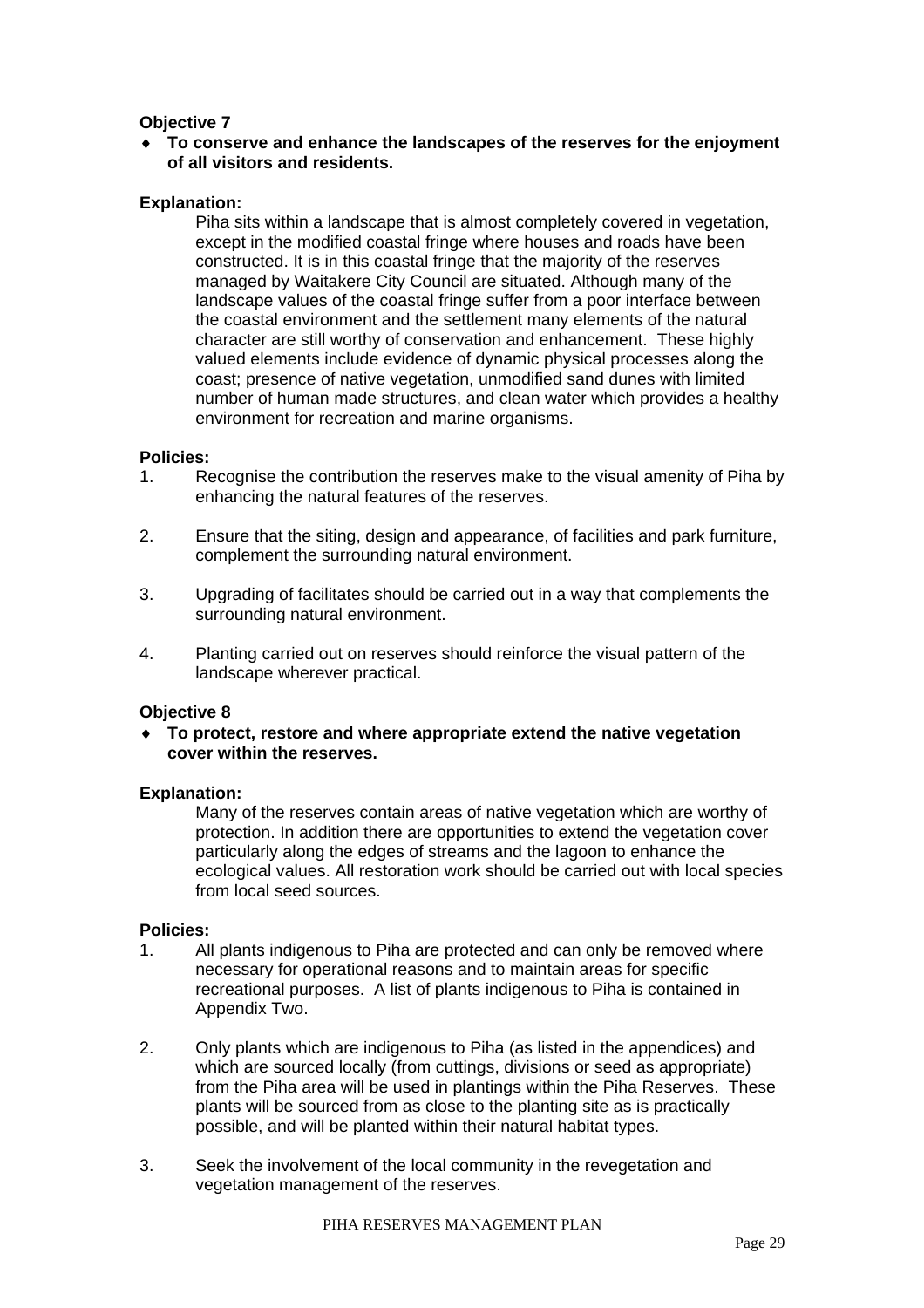4. Exotic species that are not environmentally damaging plants (as listed in the Waitakere City Council District Plan) may be planted if they fulfil a functional role (e.g. erosion control, grass cover for picnic areas) that can't be achieved using native plants.

## **Objective 9**

♦ **To protect and encourage native fauna within the reserves.** 

## **Explanation:**

The close proximity of the Piha reserves to the sea means they provide a range of habitats for many species that spend their time between the sea and the land. In particular a number of birds such as the little blue penguin, pied stilt, white faced heron and shags use the Piha reserves for nesting, roosting or foraging for food. Currently no comprehensive fauna inventory exists for Piha's' reserves making it difficult to formulate specific fauna management policies.

### **Policies:**

- 1. All native fauna are protected.
- 2. Facilities should be located in places where they will not interrupt the movements of native fauna.
- 3. Encourage planting that will enhance the survival of native fauna within the reserves.
- 4. Maintain the present restriction on dogs and horses which are outlined in the Council bylaws.
- 5. Survey the reserves, in conjunction with the local community and the Auckland Regional Council, to establish an inventory of native fauna.

### **Objective 10**

♦ **To minimise the effects of weed and animal pest invasion on the native flora and fauna within the reserves.** 

## **Explanation:**

Weeds are an ongoing problem throughout Piha's Reserves. Some weeds such as kikuyu grass are not possible to eradicate but cause problems with the regeneration of native vegetation through smothering and competing for limited resources such as water in a coastal environment. There are 129 plants identified as potential weeds in Waitakere City. Many of these are found in some or all of the Piha Reserves, however it is not likely to be possible to eliminate all of these weed species. A survey of the vegetation health of the Piha Reserves was undertaken in 1998, and the findings are attached at Appendix Three.

One weed of significant concern in the Piha area is agapanthus (*Agapanthus praecox*) In a survey in 1995 agapanthus was found in 79% of gardens in Piha. Agapanthus has established itself in many of the reserves in Piha and is a concern on coastal cliffs where is replaces native vegetation. The only way to control agapanthus is to physically remove the plant and remove the seed heads immediately after they have flowered.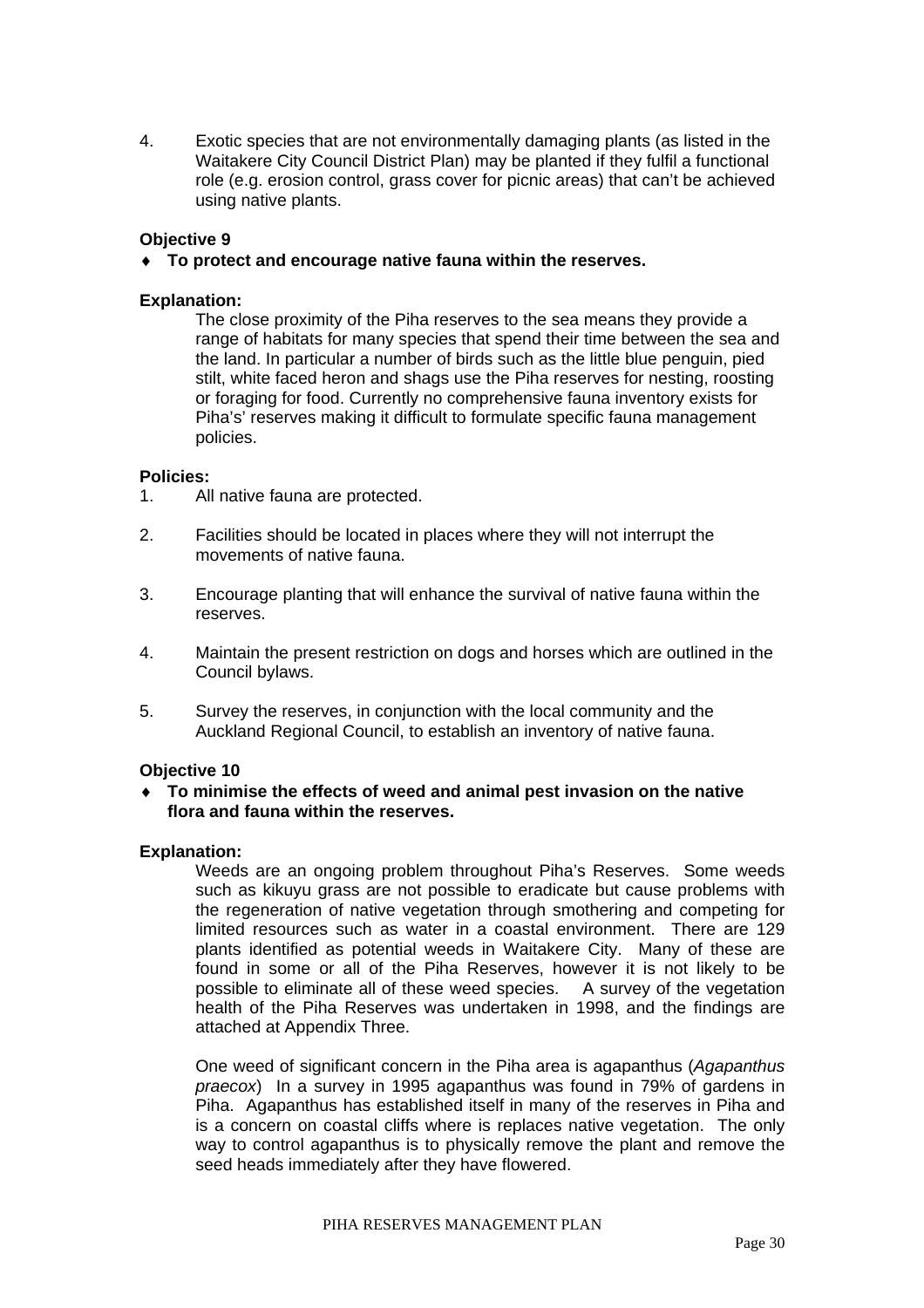A recent weed survey has been undertaken of all of Piha's reserves identifying that the southern reserves in particular have a high incidence of weed infestation. The key weeds are: agapanthus (*Agapanthus praecox*); boneseed (*Chrysanthemoides monilifera*); monkey apple (*Acmena smithii*); tuber ladder fern (*Nephrolepis cordifolia*); wandering Jew (*Tradescantia fluminensis*); German ivy (*Senecio mikanioides*); and wild ginger (*Hedychium gardnerianum*).

In additional to plant pest problems there are also animal and insect pest problems in the Piha Reserves, although a detailed survey of these has not been undertaken. Until the advent of Operation Forest Save, possums in particular were present in relatively high numbers. Rabbits can also be a problem and particularly affect regeneration rates of bush and sand dune vegetation.

Ongoing control of possums will be undertaken in a co-ordinated fashion with the ARC and would involve the use of Timms Traps baited with appropriate baits which are not attractive to domestic animals. Where rabbits need to be controlled in order to allow revegetation programmes to succeed this will be undertaken using pindone baits. Discussion with the local community will be required before any pindone baits are used.

### **Policies:**

- 1. Control and where possible eradicate weeds and animal pests.
- 2. Prioritise weeds and animal pests for removal or control and target areas that are particularly sensitive to weed and pest invasion and areas where eradication of weed and pest species is still possible.
- 3. Encourage adjacent land users to control weeds and animal pests on their land to reduce invasion into the reserves.
- 4. Weeds will be controlled in accordance with Council's current herbicide policy. Minimisation of herbicide use should be ensured by use of manual control where feasible, and by the use of target control methods such as drilling and injecting or cutting and painting weeds. Where herbicides are used the lowest toxicity herbicide available should be used.

## **Objective 11**

♦ **Protect and improve water quality in the streams and lagoon.** 

### **Explanation:**

In 1994 a water quality study found that water quality in all of Piha's streams was severely degraded, due to contamination from poorly functioning effluent treatment systems. A program for upgrading effluent treatment systems is underway, however other measures such as riparian planting could contribute to improving water quality in the streams and the lagoon. Recent water quality tests indicate that the Piha Lagoon is now safe for swimming, however habitat values are still compromised.

### **Policies:**

1. Continue to monitor water quality in the Piha Stream and Piha Lagoon.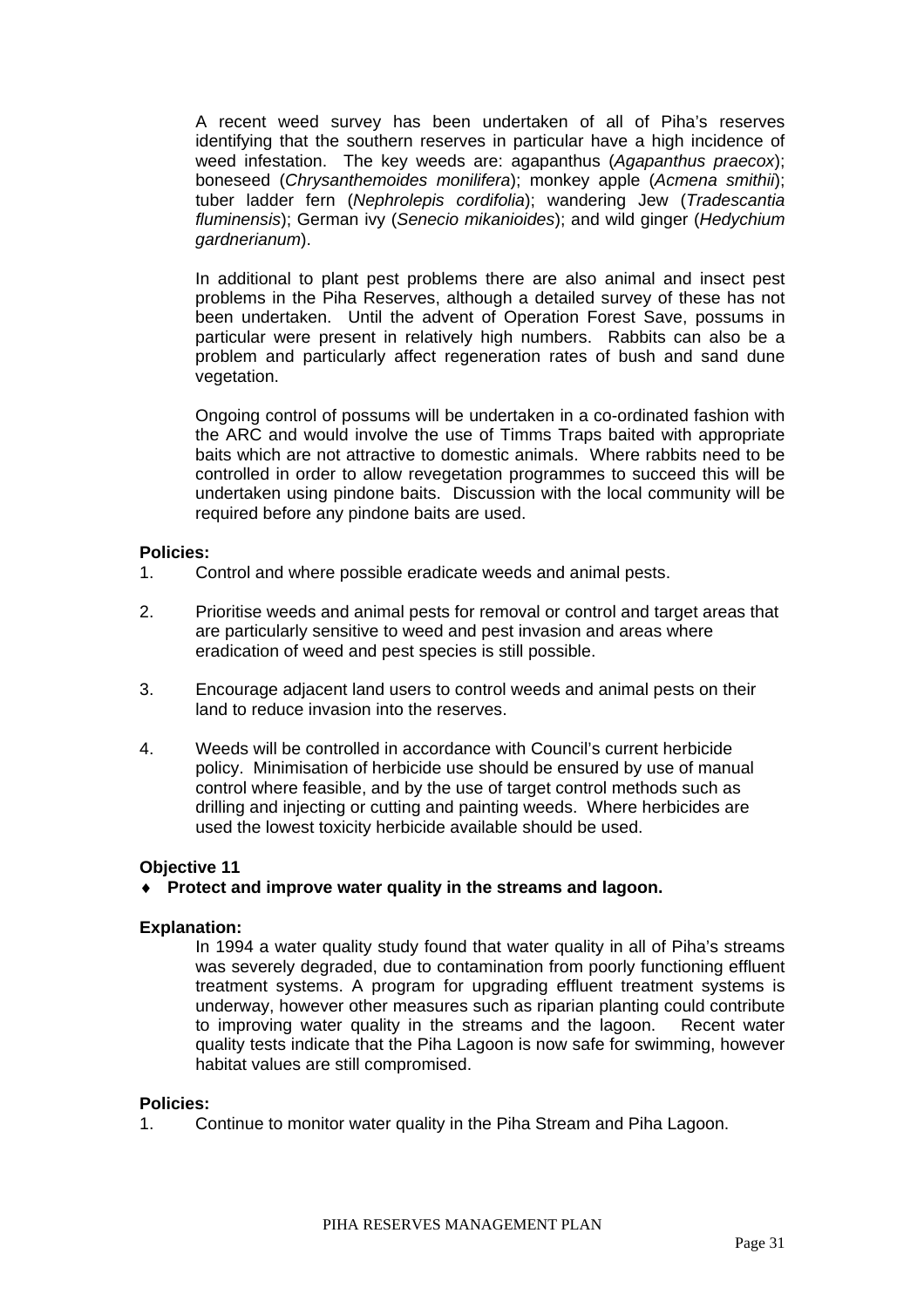- 2. Any future toilet facilities or upgrading of facilities in the reserves will have high quality disposal systems and reuse greywater and treated wastewater either within the system or for irrigation purposes.
- 3. Develop a riparian planting program along all streams in reserves and the Piha Lagoon.
- 4. Use permeable and semi-permeable surfaces wherever possible so as to reduce the quantity of stormwater entering streams and the lagoon.
- 5. Where stormwater discharges directly into streams and the lagoon implement methods that divert the stormwater through low impact filtering devices (e.g. soak holes, artificial wetlands, riparian planting and swales).

## **7.4 ARCHAEOLOGY AND CULTURAL HERITAGE**

### **Objective 12**

♦ **To protect all objects, buildings, sites, trees and landscapes of heritage and archaeological significance on the Piha Reserves** 

#### **Explanation:**

The Piha reserves contain a number of important archaeological and heritage sites which reflect the long history of settlement of the Piha area by both Maori and Pakeha, with midden, old timber driving dams, heritage buildings and trees.

#### **Policies:**

- 1. Undertake a complete inventory of archaeological and cultural heritage features on the Piha Reserves
- 2. Conserve and protect all archaeological and cultural heritage features on the Piha Reserves in accordance with legislation and District Plan requirements and the Waitakere City Heritage Strategy.
- 3. Any development or works, including reserve maintenance, shall avoid destruction, damage or modification of archaeological sites on the Piha Reserves.
- 4. The physical condition and integrity of heritage items on the Piha Reserves will be monitored on a regular basis.

## **6.5 RECREATION AND USE**

#### **Objective 13**

♦ **To provide for a variety of leisure activities for the local and wider communities which won't compromise the character of the reserves.** 

#### **Explanation:**

The Piha reserves are an important recreational area for both the local community and the Auckland region. A visitor survey carried out in Piha in 1996/97 identified swimming/beach activities, surfing, sightseeing, picnicking and tramping as being the most popular leisure activities at Piha.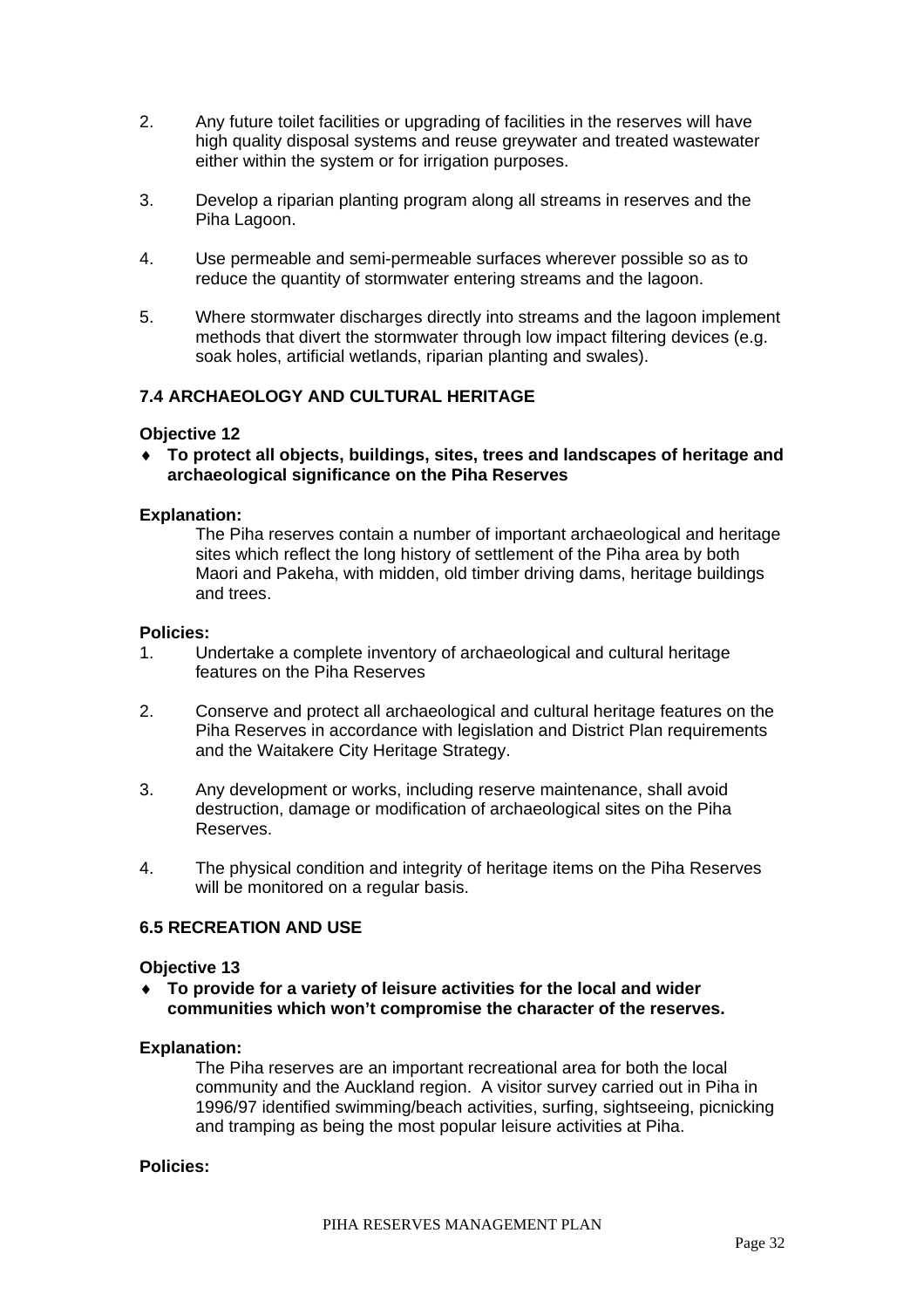- 1. No leisure activities should cause permanent damage to native flora and fauna.
- 2. Continue to support the existence of community organisations and facilities on the reserves (e.g. kindergarten, bowling club, tennis club and library) that contribute to the wellbeing of the community while not excluding others from using the facilities.
- 3. Encourage the multiple use of community facilities in accordance with the Community Assistance Policy.
- 4. Provide facilities for the visitors in appropriate places to enable them to enjoy the reserves without impacting on the natural values.

### **Objective 14**

♦ **Ensure appropriate access to the reserves for all groups while protecting the natural values.** 

### **Explanation:**

Some groups, particularly those with limited mobility, require better levels of access to the reserves. This can be achieved for most of the reserves at Piha however access may not be possible at some of the walkways due to the steep topography.

The dune areas on the reserves are fragile and by nature and access through them needs to be managed carefully to minimise damage.

There are a number of walkways linking roads and providing access to other reserves. These walkways are generally informal in nature and suit the character of Piha.

### **Policies:**

- 1. Encourage the development of accessways for people with limited mobility where the terrain is suitable and the ecological values will not be compromised.
- 2. Maintain the current informal nature of walkways and provide maintenance to a level that ensures vegetation does not make access difficult.
- 3. Ensure accessways to the beach are kept to a defined walkway that keeps people off dune vegetation and will not lead to dune blowouts.
- 4. Investigate the potential for greater public access to and within the scenic reserves at Piha.
- 5. Seek ways to provide pedestrian access for Piha hill residents to the beach. A possible mechanism to gain such pedestrian access is through the negotiation of a public access easement with one of the Rayner Road property owners whose property is adjacent to Accessway Reserve.

## **Objective 15**

♦ **To develop a programme for on-site interpretation and education to enhance understanding and respect of the ecological, historical and cultural values of the reserves.**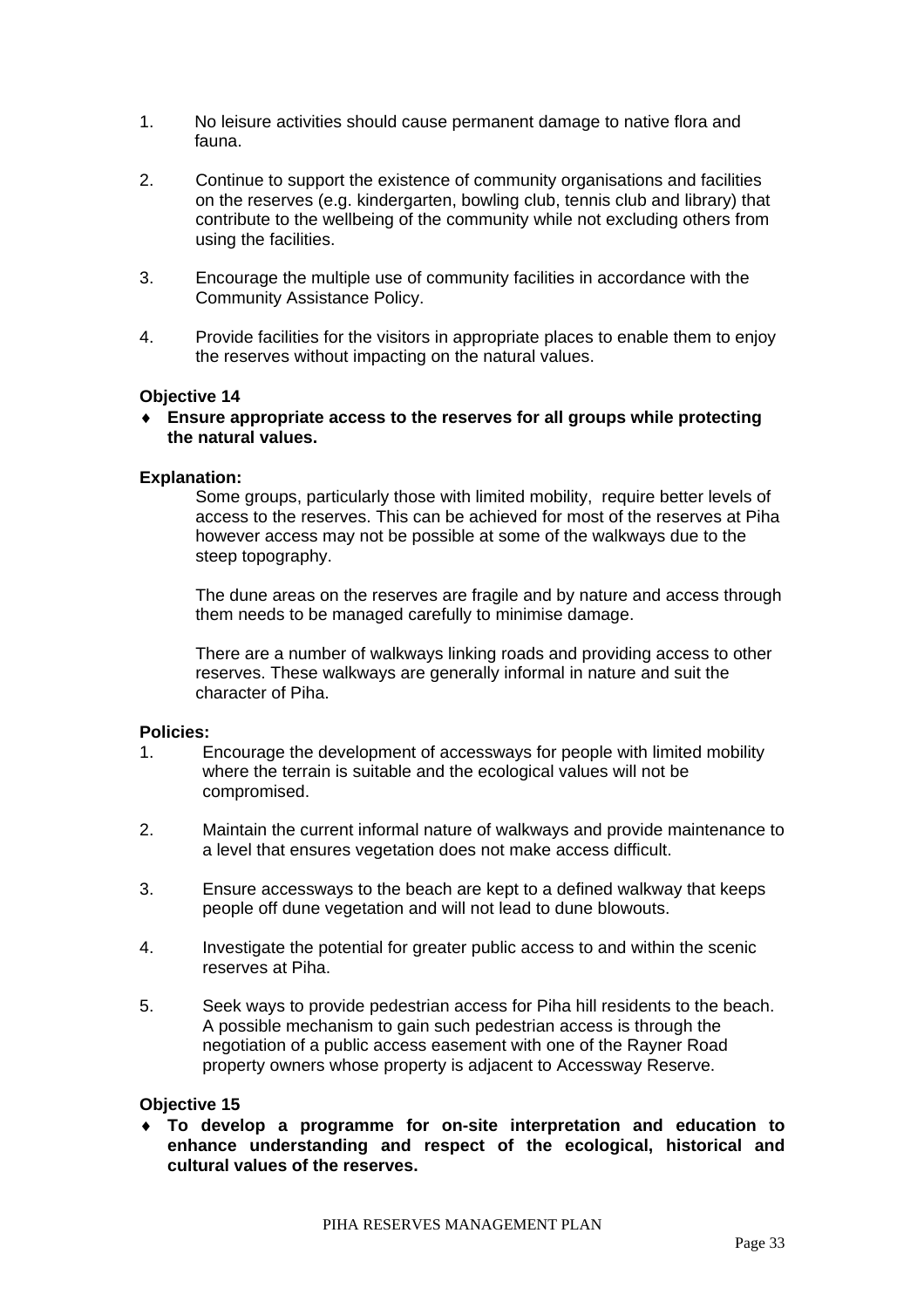## **Explanation:**

Providing on-site interpretation will enrich the experience of park users and can help foster a caring attitude towards the features of the reserves that require protection. One way to provide information and interpretation is with signs, however it is important that these don't detract from the visual amenity of the Piha reserves.

Because of the City Wide nature of some of Piha's reserves and the importance of the area to local iwi, where information signs are created it is appropriate that as well as displaying international sign symbols, the text should be in both English and Maori.

- 1. Ensure that coastal management initiatives and issues are suitably explained to the public to gain their understanding and support.
- 2. Develop signage which reduces visual effects on the Piha reserves and combines interpretation and education with information on prohibited and permitted activities.
- 3. Provide bi-lingual signs where appropriate, and ensure that all signs have correct Maori names.
- 4. Explore community liaison initiatives which can improve the understanding of the park environment by the visiting public.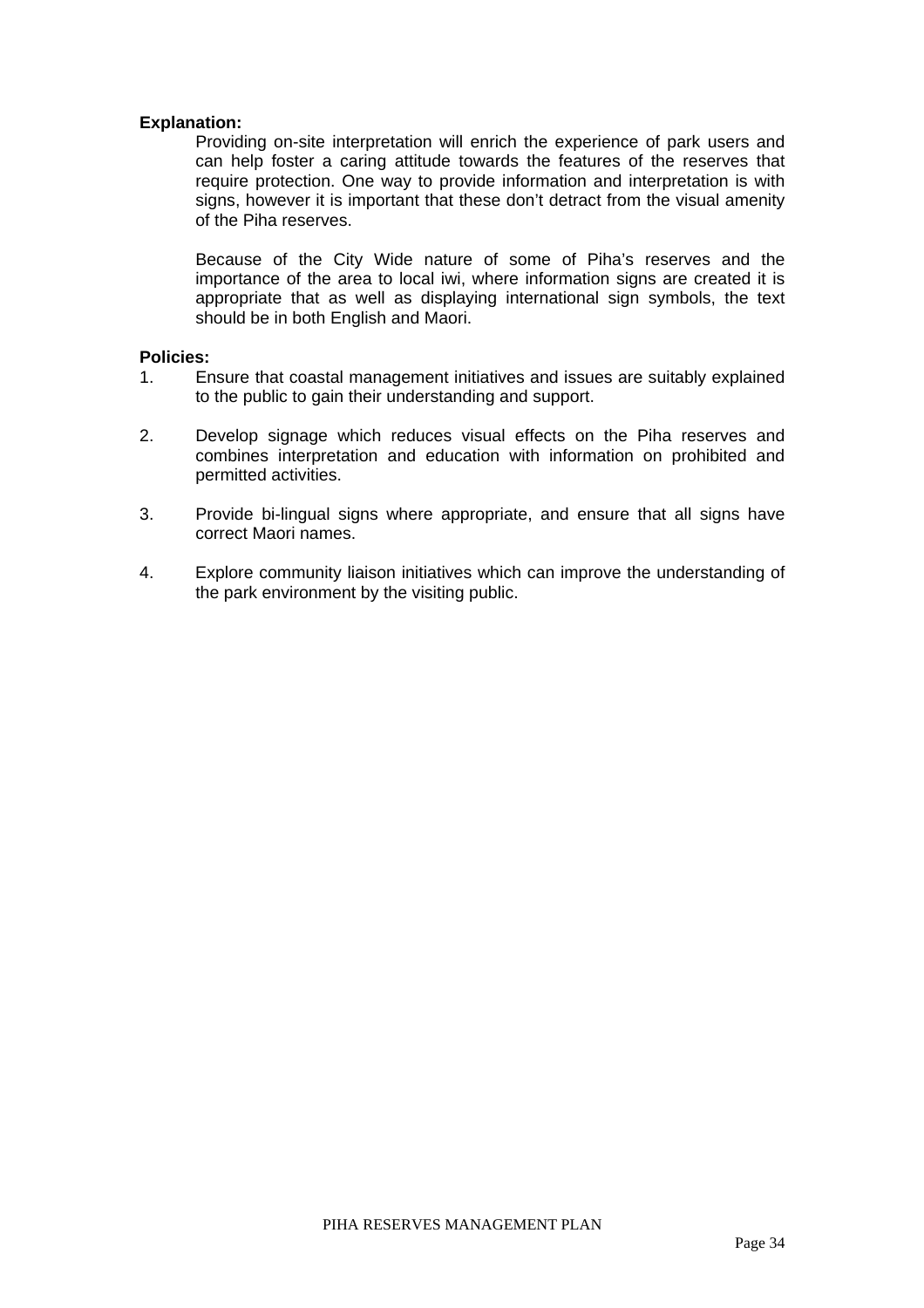## **6.6 FACILITIES AND MAINTENANCE**

## **Objective 16**

♦ **To ensure that utility services are located to minimise their impact on the landscape qualities of the Park.** 

## **Explanation:**

The provision of utility services (waste water disposal, power, telephone lines etc) to facilities on the Park have the potential to adversely affect the character of the Park. Should the installation of utility services be deemed to be necessary, these should be located so they do not detract from the recreation and amenity values of the reserves.

### **Policies:**

- 1. Ensure that utility services are only located on the Piha Reserves if required for some function of the reserves.
- 2. No further telecommunication towers or aerials (including cell sites) are permitted on the Piha Reserves unless they are for the exclusive benefit of the reserves and have no adverse effects on the reserves environment.
- 3. Ensure, where possible and appropriate, that existing poorly located utility services are better integrated into the reserves environment.

### **Objective 17**

♦ **To ensure an appropriate level of vehicular access and carparking on the Piha Reserves** 

## **Explanation:**

Vehicle access to the Piha Reserves plays an important role in the enjoyment of the recreation experience. Weekend and summer recreation use in particular, places great demands on the reserves. The lack of appropriate carparking areas can frustrate people and cause damage, as vehicle owners seek to park in inappropriate places and enter sand dune areas in a number of locations.

The carparking area at Marine Parade South in particular has had, and continues to have adverse effects on the natural character of the beach environment. The carparks were formed by flattening the foredune with the result being that windblown sand is constantly piling up on the carpark.

Problems have also occurred at North Piha due to the siting of an ARC carpark close to the end of the beach. The potential exists to extend the carpark at Les Waygood Park and this could provide alternative carparking for the northern part of the beach.

- 1. The current areas of carparking will be laid out for use as efficiently as possible.
- 2. Car access along the coastline should be restricted through the use of low barriers combined with mounded native planting.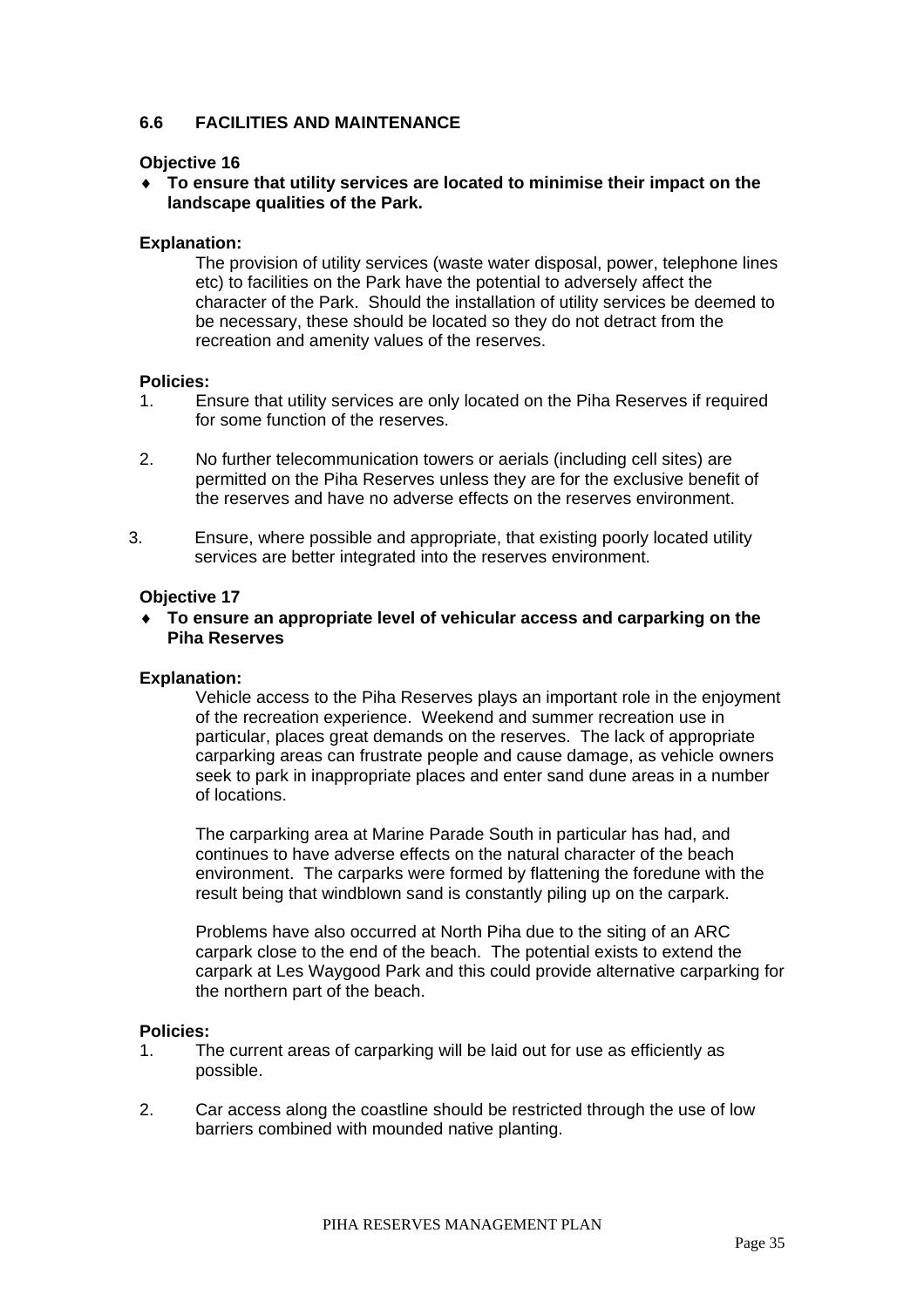- 3. The effects of sand buildup on the Marine Parade South carpark will be monitored and if problems continue some of the beach front carparking by the surf club shall be removed.
- 4. A limited increase in carparking shall be provided at Piha Domain if the Marine Parade South carpark is reduced in size.
- 5. New carparking, or upgrading of existing carparks or roads within the Piha reserves will utilise surfaces in keeping with the natural character of the area.
- 6. Following the upgrading of the carpark at Les Waygood Park, if carparking demand in the park increases the carpark will be increased in size in order to allow better use of existing visitor facilities.
- 7. Amenity planting will be undertaken where possible to mitigate adverse visual effects of carparking.
- 8. Council will advocate to the Auckland Regional Council to reduce the size of their carpark at North Piha.
- 9. Vehicle access to the beach will be restricted to surf lifesaving, emergency services, reserve management purposes and non - commercial boat launching only.

### **Objective 18**

♦ **To ensure that the design and appearance of new and existing buildings on the reserves are of the highest standard and sensitive to their surroundings.** 

### **Explanation:**

There are a number of buildings currently sited on the Piha Reserves. Many of these buildings have been relocated or constructed using volunteer labour and in some cases are not in keeping with the landscape character of the reserves. In order to enhance the landscape values of the Piha reserves any future upgrading of existing buildings and the construction of any future buildings should be designed and located in such a way that is sensitive to the landscape and amenity values of the reserves.

### **Policies:**

- 1. As the toilets and other buildings (including leased buildings) on the Piha Reserves are upgraded, modify the design and colour as practical to better blend into the coastal environment.
- 2. When determining the site of any new buildings, ensure that the location minimises any effects on landscape.
- 3. The design and colour of any new buildings should minimise visual impacts on the landscape.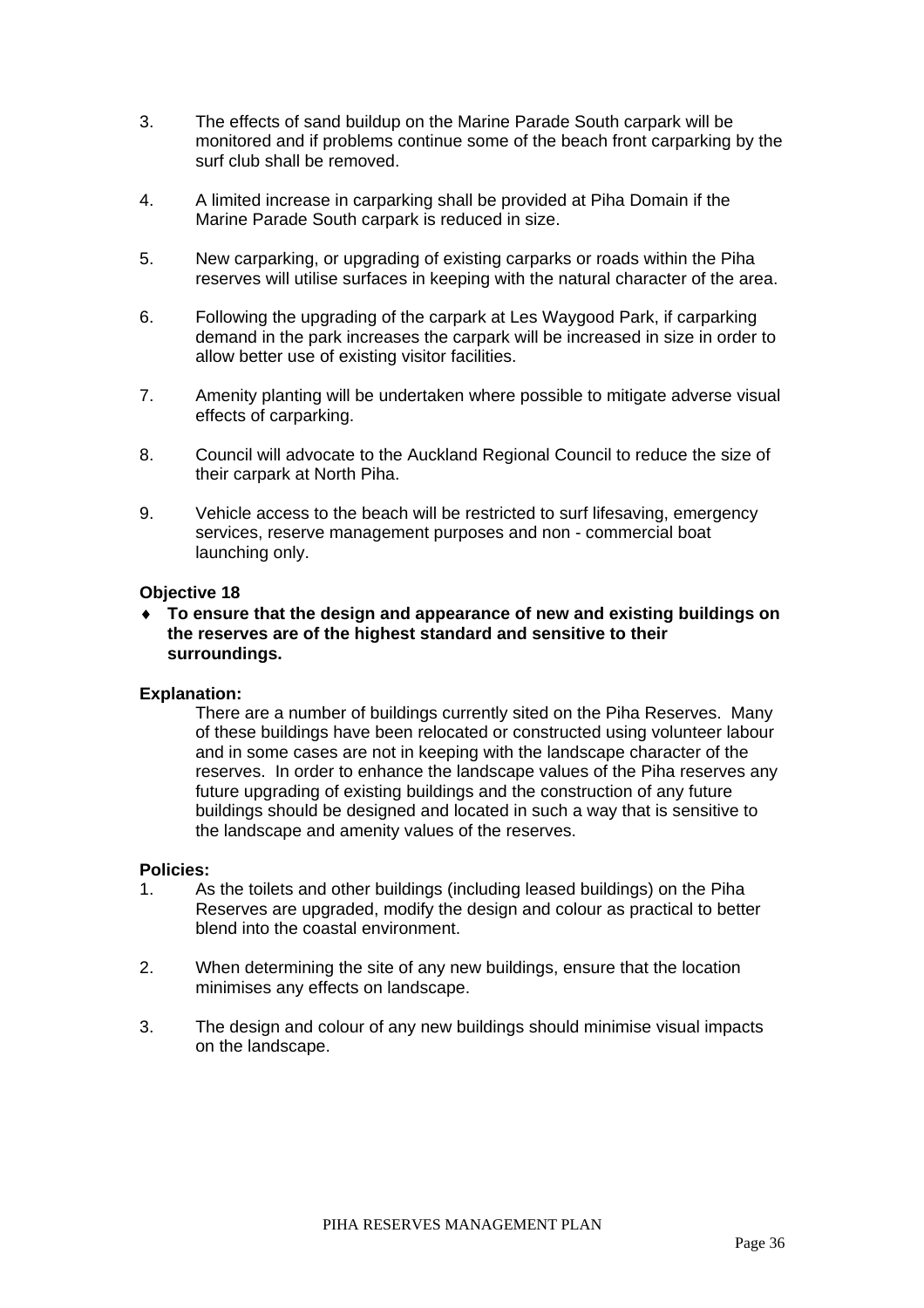### **Objective 19**

### ♦ **To ensure that park furniture and signage is provided at an appropriate level, while not detracting from the visual amenity of the Piha reserves.**

### **Explanation:**

The number and design of park furniture such as signs and bins can have adverse visual effects on the reserves as has occurred at Piha Beach. It is important however to meet statutory requirements and to provide furniture such as bins and seats at an appropriate level, recognising the needs of the local and visitor communities.

### **Policies:**

- 1. Park furniture including litterbins, seats, signs and barbeques will be provided at an appropriate level to cater for local and visitor community use within the Piha Reserves.
- 2. The design and location of park furniture will be provided in a way that minimises visual effects on the reserves. Furniture design will be in keeping with the wild and rustic nature of the environment.
- 3. Where possible signs will be amalgamated in order to reduce the overall number of signs.

### **Objective 20**

♦ **To ensure that all of the reserves facilities and plantings are maintained in a manner which is in keeping with the overall objectives of the management plan.** 

### **Explanation:**

There are general maintenance regimes for the facilities and resources located in Waitakere City's reserves. It is important that the level of maintenance allows the community to realise their recreational needs and that this is sustainable within the context of the Park environment and the Council budgetary framework.

#### **Policies:**

- 1. Establish maintenance schedules for all aspects of the reserve environments, ranging from sand dune planting to litterbin emptying and to ensure that adequate funding is allocated to achieve this.
- 2. Encourage community participation in the management of the Piha Reserves, including supporting "Coast Care" initiatives.
- 3. Ensure that all built structures conform to acceptable parks maintenance and design standards, including those facilities managed and maintained by clubs and organisations.
- 4. The Council will endeavour to manage the sand dune areas in accordance with any principles and techniques outlined in the Piha Coastal Management Study, currently being produced.
- 5. The walkways will be maintained at a higher level than has been undertaken in the past for pedestrian use, while keeping their track like nature.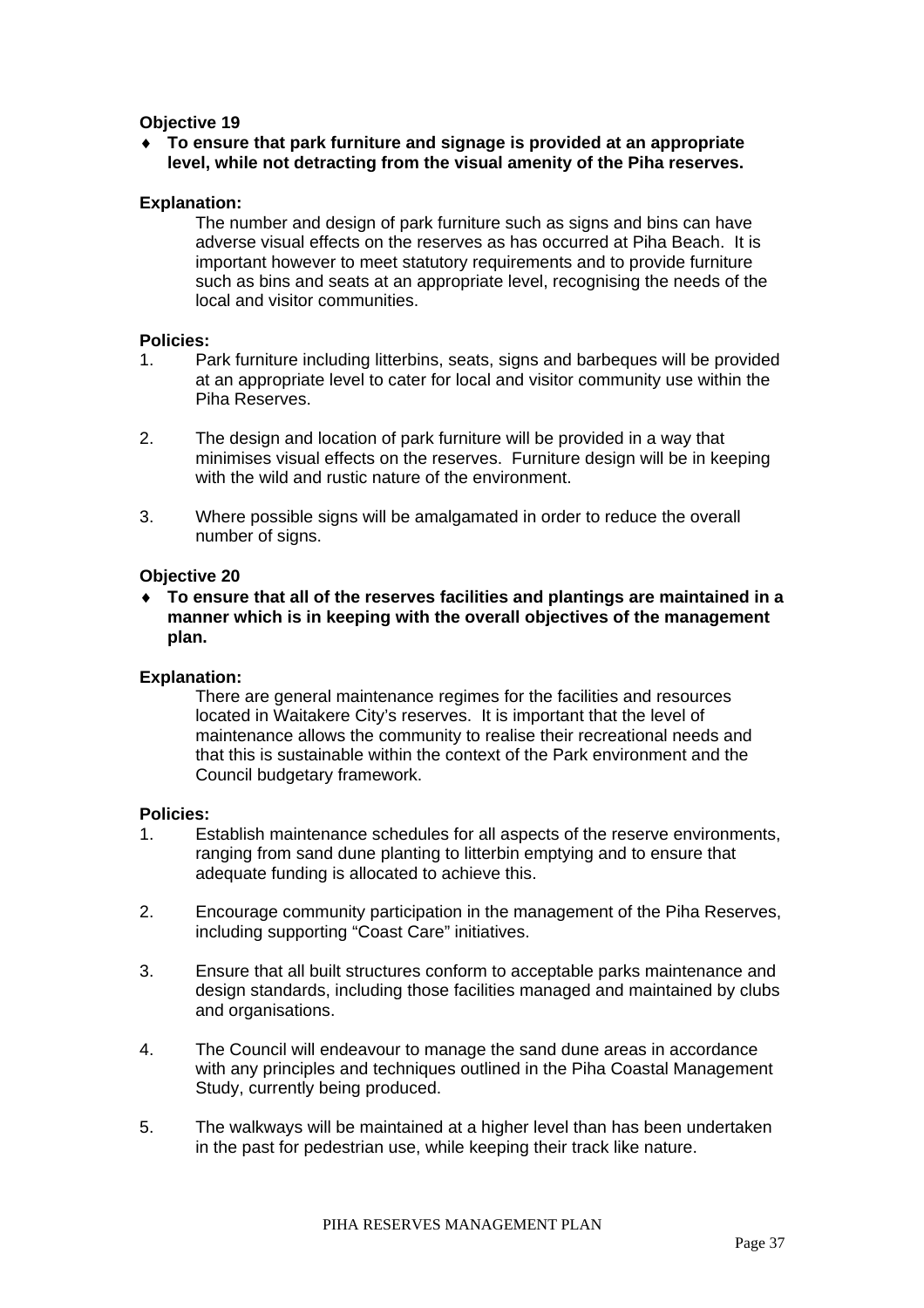### **Objective 21**

♦ **To ensure that any facilities on the reserves are maintained to minimise any potential hazard to users.** 

### **Explanation:**

Under legislation such as the Health and Safety in Employment Act, Waitakere City Council has an obligation to ensure that maintenance procedures and practices make the park safe to both the public and to operators. Where regular maintenance is unable to sustain a safe environment, redesign of a facility should be considered to avoid or mitigate safety and maintenance problems.

### **Policies:**

1. That the general specifications contained within the Waitakere City council "standard specification for parks maintenance" be observed at all times.

### **Objective 22**

♦ **To establish and implement procedures to deter people from undertaking acts that may damage the park or the wildlife within it, or which detract from other people's enjoyment of the reserves' environment.** 

### **Explanation:**

The potential for vandalism of the Piha Reserves is high, due to the large area of the public space. These acts can temporarily diminish the recreational opportunity, and natural values of the reserves, and can have the potential to have a long term adverse effect on the character and quality of the reserves. Certain areas, particularly sand dune areas, and those with the highest wildlife values, may require reduced access.

The greater amount of public surveillance and sense of ownership of an area, the less likely vandalism is to occur. Therefore the local community should be encouraged to use the reserves as much as possible and to strongly identify with their management and care. Community involvement in surveying and monitoring the health of the reserves and wildlife within them is one way in which a sense of stewardship and care for the reserves can be engendered.

### **Policies:**

- 1. Ensure that jet skiers are informed of their legal requirements to restrict speeds to 5 knots within 200 metres of the shore or within 30 metres of a person or craft in the water.
- 2. Advocate to the Maritime Safety Authority that jet skis be banned from the Piha and Marawhara Lagoons.
- 3. Provide information explaining the natural values of the Piha Reserves and the ways to reduce human impacts on these values.
- 4. Provide information on alcohol bans, dog controlled areas, jet skiing and fire regulations in such a way that does not detract from the visual amenity of the Piha Reserves.
- 5. Liase with the Auckland Regional Council regarding the use of an ARC Ranger to provide a ranger service on Piha and North Piha beaches over the peak summer period.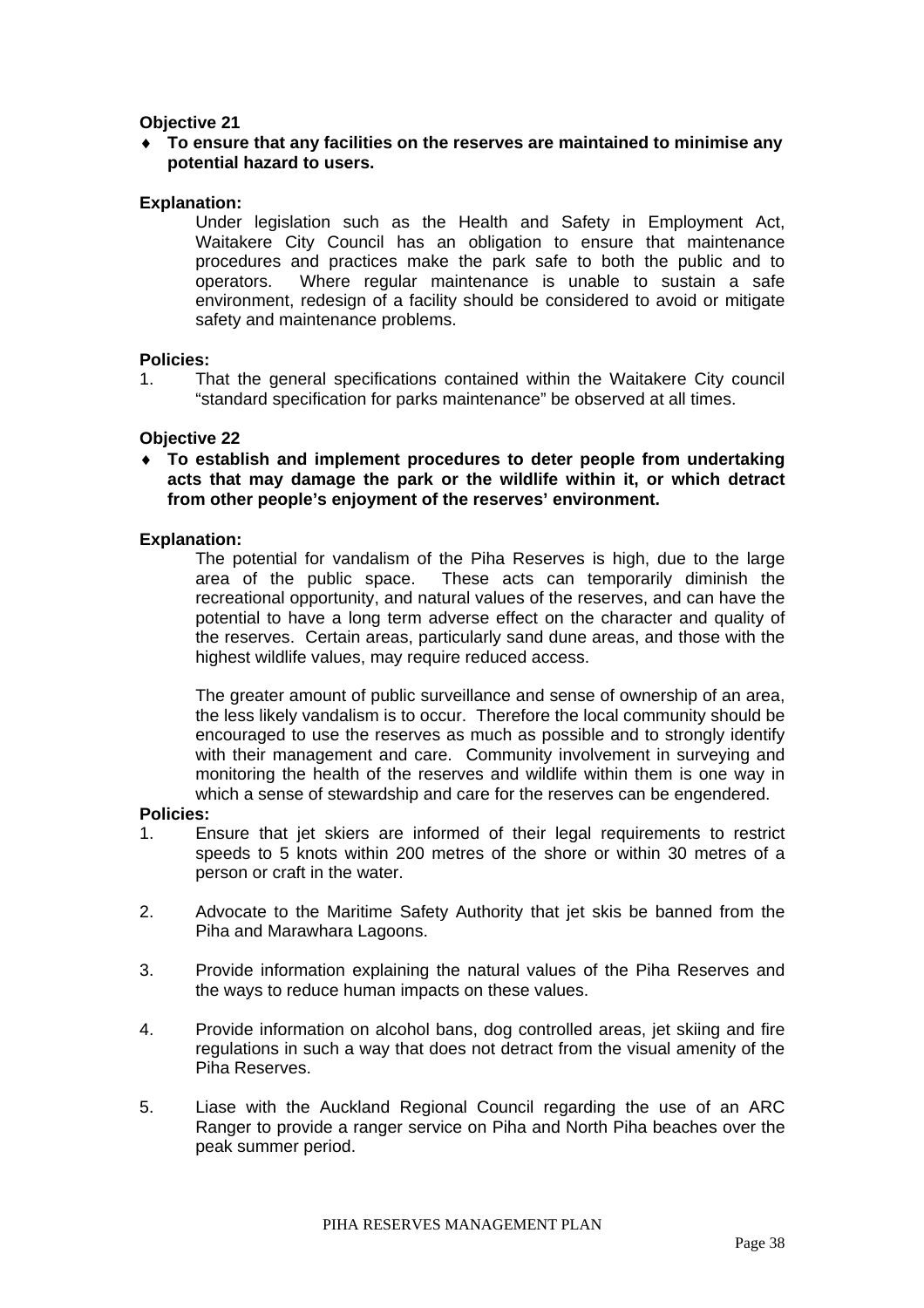### **7.0 RESERVE DEVELOPMENT PLANS**

The Piha Reserves are the most visited of all Waitakere City's parks. The rugged beauty of the coastline and long sandy beach with ocean surf make the beach reserves a favourite for a wide range of recreational activities. The draft development plans seek to realise the full recreational potential of the reserves while protecting and enhancing the environmental qualities which make it so attractive.

The development concept plans outline broad ideas on potential redevelopment of the reserves. The development concept plans seek to address the issues that have been raised in the Reserve Management Plan objectives and policies and give an indication as to the method of their implementation.

The development plans are only a concept at this stage and the detailed design of all areas will need to be prepared prior to implementation of the development plans.

# **7.1 LES WAYGOOD PARK (Figure 2)**

# **Access and Parking**

Les Waygood Park is proposed as the main visitor access point at North Piha in order to attract people to use this part of the beach, where there is a surf lifeguard patrol, toilet facilities and fewer conflicts with natural values rather than the northern end of the beach. The main access point for Les Waygood Park will remain at the entry to the carpark. The pedestrian access point alongside the Marawhara Stream will be upgraded, including additional planting along the road edge.

It is proposed to upgrade and improve the layout of the carpark. Preference will be given to resurfacing the carpark with a semi permeable surface, however if this is not possible due to geotechnical and drainage constraints then chipseal will be used as surfacing. It is also proposed that as visitor numbers increase that the carparking would be extended to provide an additional 35 car parks. The shape of the carpark will fit within existing native vegetation and will remain grassed –to be used as an overflow carpark during busy periods. The carpark will be delineated in a more sensitive way than the current fencing, through the use of appropriate planting. A number of pohutukawas would be planted through a middle strip in the carpark and at the south-east corner. As well as being an appropriate plant for this area, the pohutukawas will eventually provide some welcoming shade.

An interpretative sign will be placed between the carpark and the main beach accessway. The purpose of the sign will be to educate users about the dangers of the surf, the bylaws relating to dogs and the values of the area, particularly wildlife.

### **Vegetation**

Vegetation management at Les Waygood Park will mostly be focused on encouraging the regeneration of native vegetation. This will include control of weeds that pose the greatest threat to the native vegetation. Supplementary planting of ecosourced native species may occur in the area south of the carpark and towards the main beach access if regeneration isn't occurring naturally.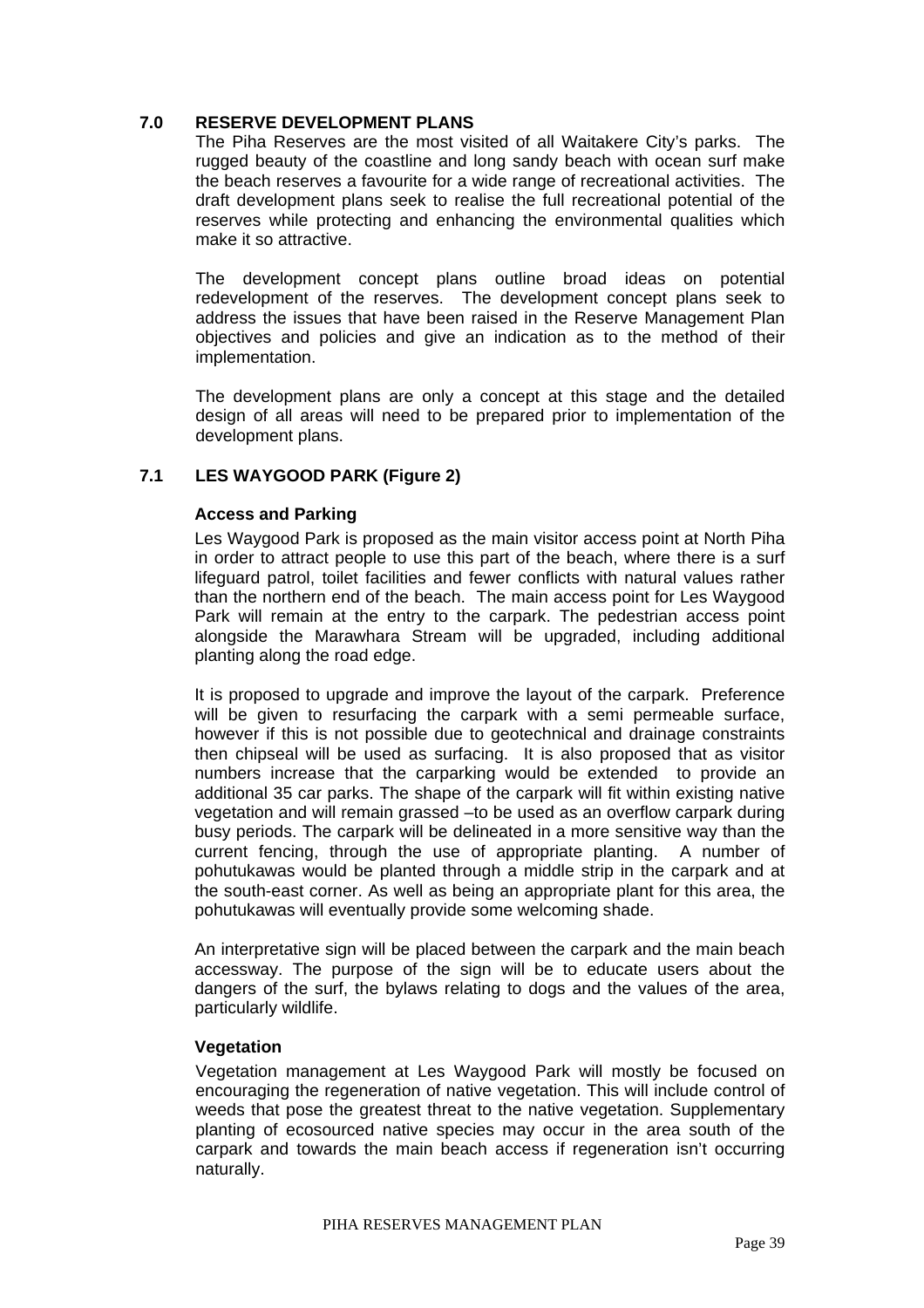The only areas that will be actively planted are the riparian edges of the Marawhara Stream and areas where there have been dune blowouts in order to reduce the amount of wind blown sand.

#### **North Piha Campground**

It is proposed to phase out the North Piha Camping Club for the reasons outlined in section 6 of the Reserve Management Plan, with a smaller area remaining camping ground for the use of members of the United North Piha Lifeguard Services. Over the period of the final lease term to the North Piha Camping Club it is proposed to improve the area as a passive recreational and picnic area for community and visitor use. The area to be leased to the United North Piha Lifeguard Services will be the south-western part of the current leased area, and the toilet block between the camping ground and the carpark will be demolished, allowing better integration of the two areas. To complement the open space area and to improve the ecological value of the area, a riparian planting programme will be developed along the Marawhara Stream.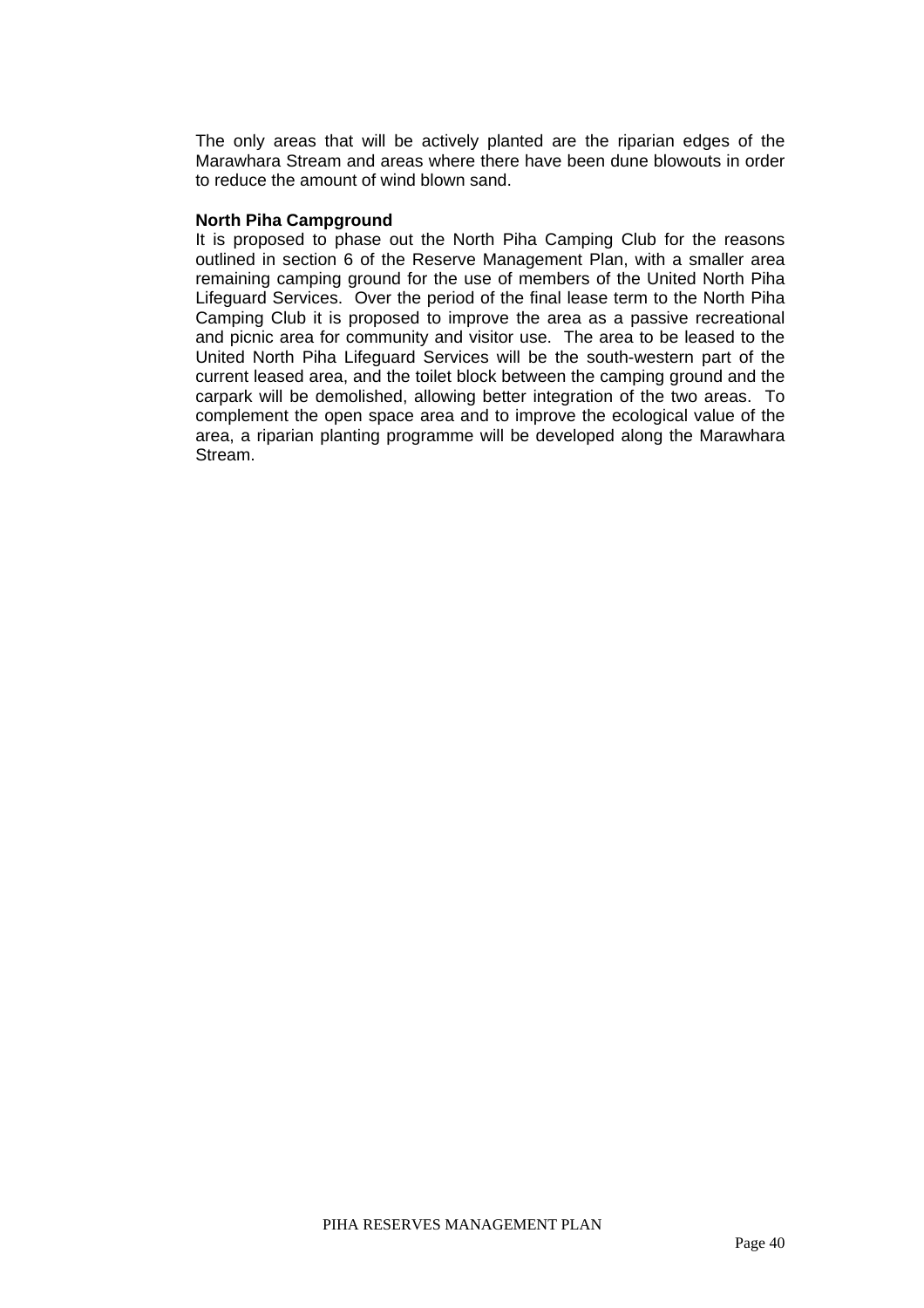### **7.2 PIHA ESPLANADE RESERVE / WEKATAHI RESERVE (Figure 3)**

Piha Esplanade Reserve is located in the vicinity between the confluence of the Marawhara and Wekatahi Streams and opposite the Wekatahi Reserve.

It is proposed to leave the Piha Esplanade Reserve and the Wekatahi Reserve as they are with no further active planting. Weed control will be carried out on prioritised weed species, particularly to encourage regeneration of native riparian plants.

Currently the accessways from Marine Parade North to Garden Road are poorly signposted and it is proposed to place low signs at each end of the accessways.

# **7.3 CLAUDE ABEL RESERVE (Figure 3)**

It is proposed to preserve the natural tranquillity of the Claude Abel Reserve. Only a few minor developments are proposed to enhance the existing features of the reserve.

In the past several attempts have been made to clear the waterlillies from the pond. This had proved very difficult and can be very disruptive to the bottom sediments. Open water is necessary for the waterfowl that use the pond so it is proposed that as needed waterlillies would be removed by hand to promote a few areas of open water.

The pond is naturally infilling and as time passes will become a raupo swamp. This progression is considered desirable and no efforts will be made to alter the progression other than the hand removal of waterlillies.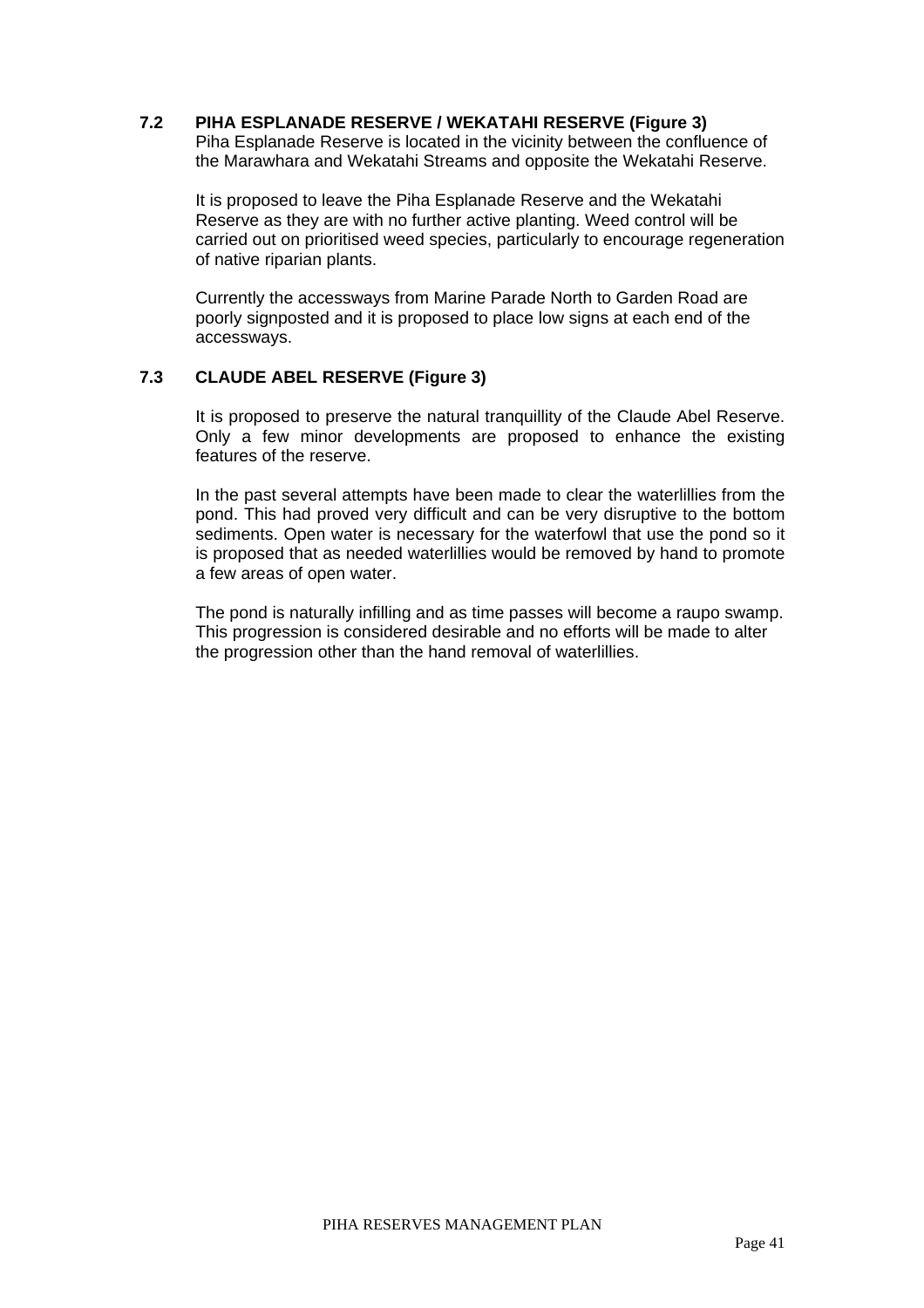# **7.4 NORTH PIHA STRAND (Figure 4)**

North Piha Strand covers the area sometimes known as the "middle beach" at Piha. The south end of the reserve provides direct access to Lion Rock and parking is provided between the road and sand dunes. This area is relatively highly used by visitor communities, as well as being an important beach area for locals. Three walkways from Garden Road come out opposite the North Piha Strand.

It is anticipated that no further carparking will be provided in this area, the main focus of development being improving the visual amenity and ecology of the area. The barrier rails will be planted with mounded up native shrubs such as flax to reduce the visual effect of the barriers. The soakage areas for the carparks will also be planted, with native dune hollow plants such as oioi. The access points to the beach will be formalised to reduce pedestrian impacts and dune planting undertaken in blowout areas to reduce wind blown sand. The area of legal road adjacent to the Wekatahi Stream not needed for roading purposes will be vested as esplanade reserve and form part of the North Piha Strand.

It is proposed to upgrade the toilets on North Piha Strand, and to remove the surf lifesaving tower from the top of the toilets. The roofline would be realigned in a similar fashion to that of the toilets at Marine Parade South.

A replacement surf lifesaving tower will be constructed to the south west of the toilet block to enable the lifeguards to have a good view of the popular swimming area beside Lion Rock. This tower will be of a similar design to that at North Piha.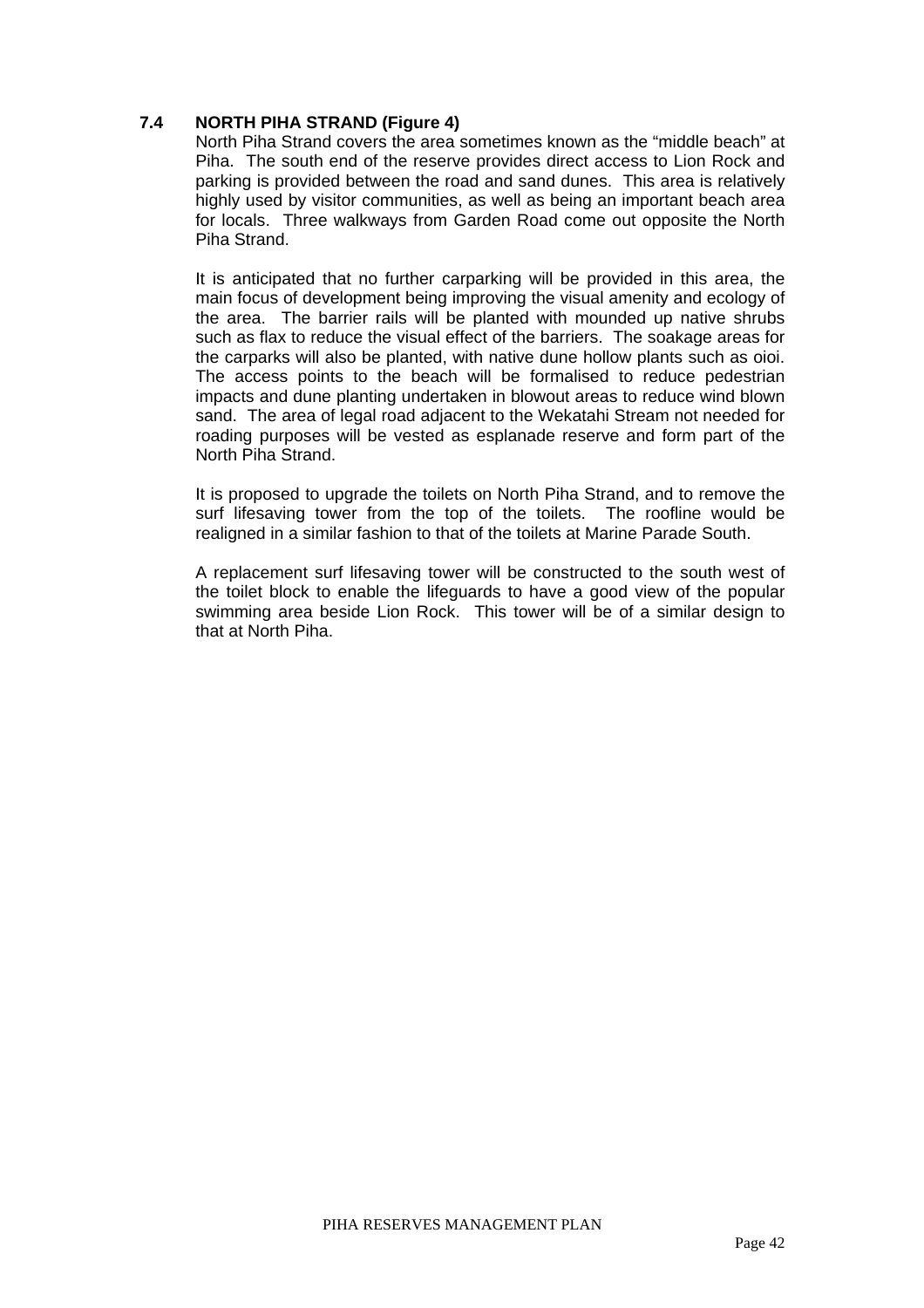# **7.5 PIHA DOMAIN (Figure 5 )**

Piha Domain is a main focus of visitor and local community use at Piha. Many people have their first experience of Piha by either staying at the campground, or arriving at the domain before heading down to the beach. The local community have community and recreational facilities sited on the domain, and as the largest area of flat land within the Piha reserves, the future use and development is a crucial issue within the management plan.

### **Piha Campground**

The Piha Domain camping ground will remain on Piha Domain, however provision is made for the possible addition of a small number of relocatable cabins. No provision is made for fencing of the campground or expansion of the leased area or area available for effluent disposal and the toilets will remain as both camping ground and public use facilities.

### **Provision of Visitor Facilities**

Piha Domain is a key entry point for visitors to the Piha Reserves. The domain acts as the main parking area during the summer peak period, and as such is seen as the key focus of visitor facilities.

The area adjacent to the Piha Lagoon is also seen as the focus of visitor facilities at Piha. The carpark entry point is seen as the main visitor entry to the reserve and will be improved by planting and appropriate signage. No planting of tall trees will be undertaken in order to ensure that views across the Domain are unimpeded. Future construction of toilets, planting of low shade trees, provision of picnicking facilities such as tables and electric bbqs, as well as the installation of an information and interpretation sign are seen as occurring adjacent to the lagoon and bridge. It is also proposed to upgrade the access road into Piha Domain using a semi-permeable material.

# **Community Buildings and Use**

The Domain is the focus of community activity at Piha, and this is seen as an important future role. The area adjacent to the Seaview Road/Garden Road intersection is the site of the Piha Library. No further community buildings will be allowed on the Piha Domain. In addition the area across Piha Road from the main part of the Domain, where the old fire station will be made available for community use and leased to local community artists for display space.

### **Active Recreation**

The bowling club and tennis club areas are a focus of formal recreation within the Domain and this role is seen as continuing, with any future extension of facilities being directed away from the Piha Stream and associated riparian margin.

The area by the lagoon which is used as overflow summer parking, and part of the camping ground not used in winter are the main focus of informal recreation in the Domain. These two areas are used for informal cricket and rugby by the local community.

The area by the lagoon is seen as the main focus of informal active recreation, with a cricket pitch being developed as well as the area flattened out. A deck/stage has recently been constructed over the effluent sand filter. No further areas of the Domain are to be used for effluent disposal.

# **Ecological Values**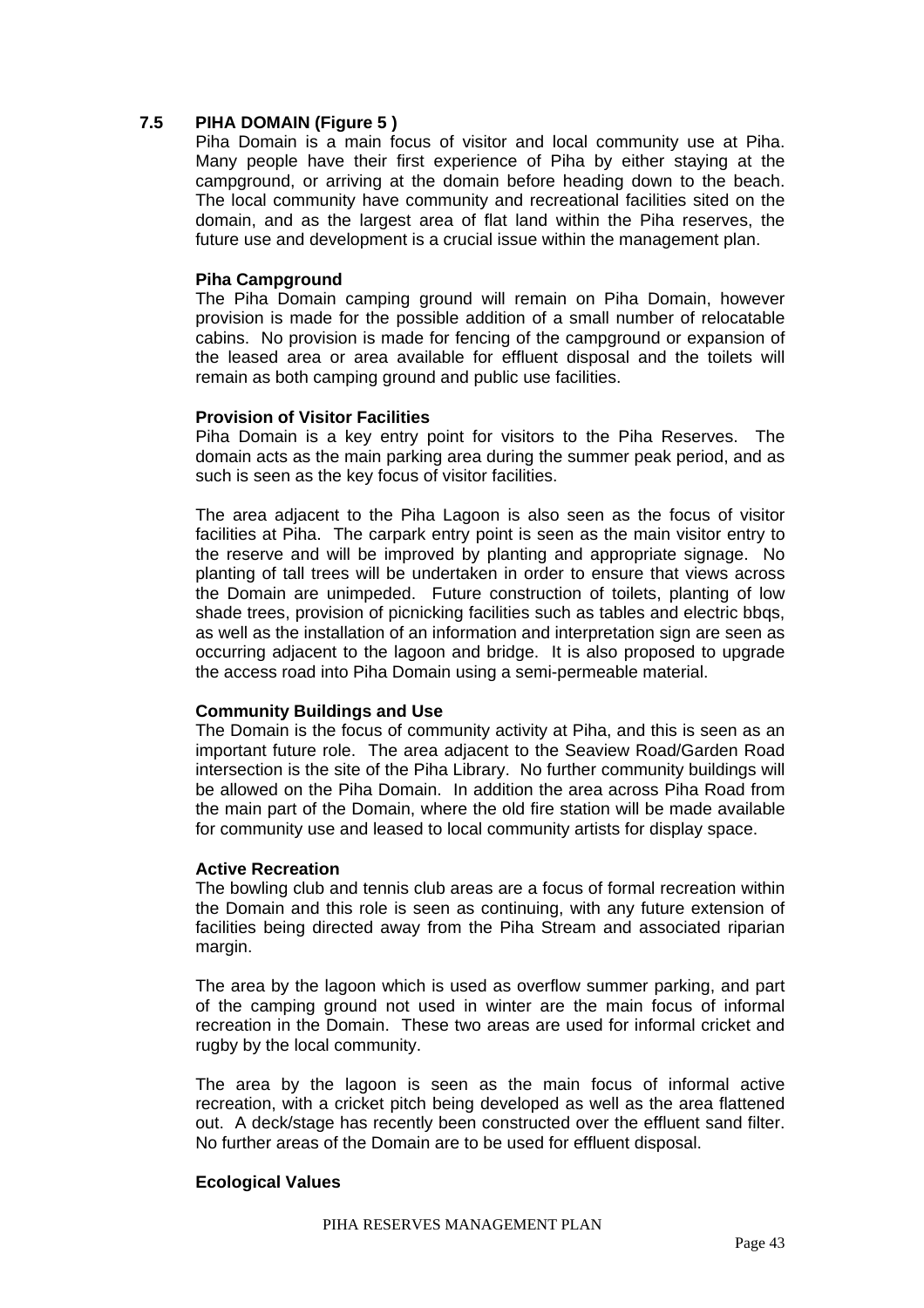The Piha Stream and Lagoon and associated riparian margin provide an important ecological role within the Piha Domain. Restoration of the riparian margins through the planting of ecosourced and ecosited wetland and terrestrial plants along the stream corridor and in the reclaimed land adjacent to the lagoon is seen as an important measure to restore and enhance both ecological values and water quality.

# **7.6 PIHA BEACH (Figure 6)**

This development plan shows the existing situation with the area of legal road proposed to be vested as Esplanade Reserve shown. At this stage no development options are proposed for the beach, dunes and carpark, these issues will be addressed in the Piha Coastal Management Plan.

Removal of debris from the beach front is a requirement of the 1991 Resource Consent obtained by Council for beach works undertaken then, and this will continue on an ongoing basis as debris is uncovered.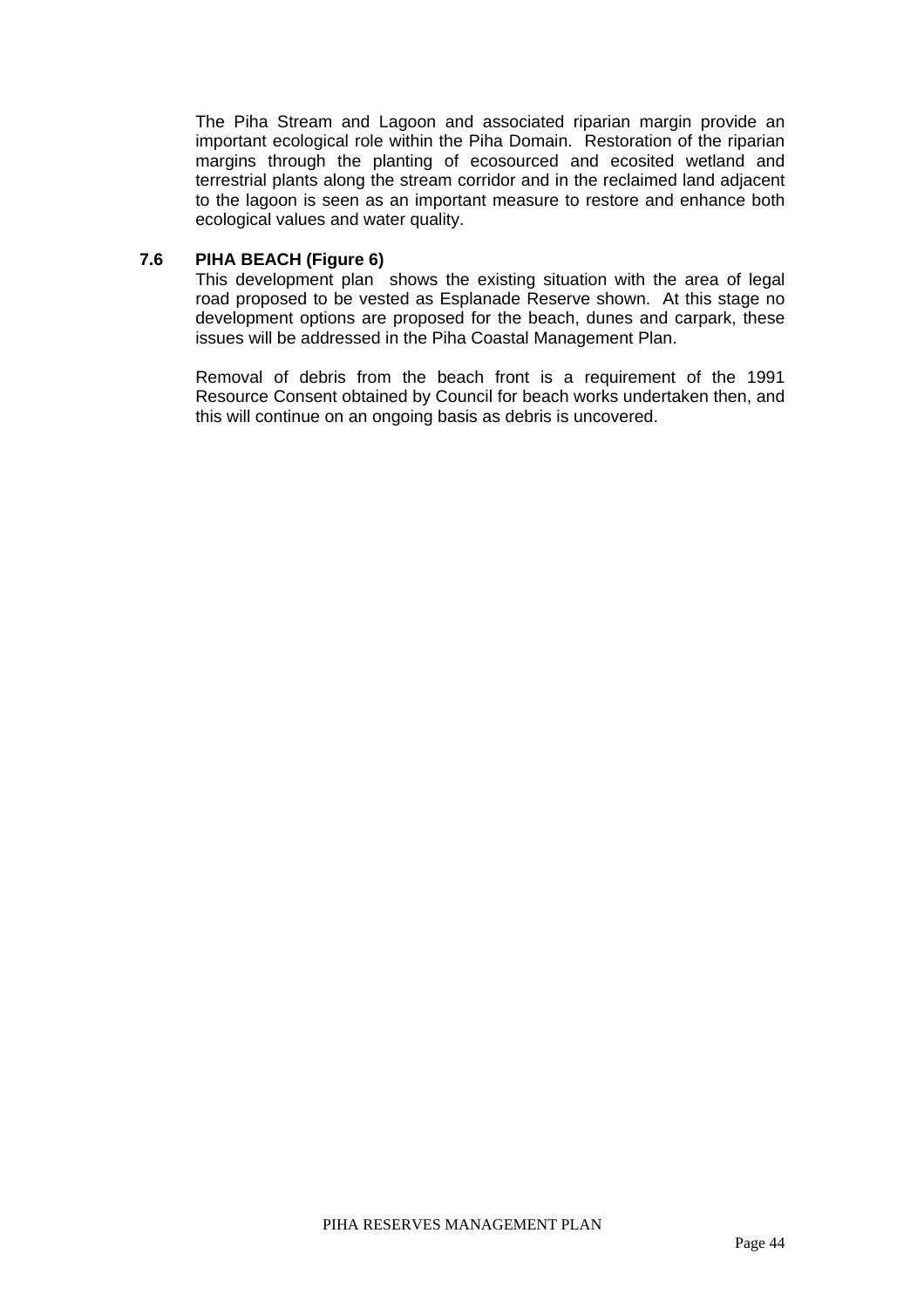# **APPENDIX ONE: RESERVE DESCRIPTIONS**

|                          | <b>GARDEN ROAD PLANTATION RESERVE</b>                                         |              |                   |                           |  |  |
|--------------------------|-------------------------------------------------------------------------------|--------------|-------------------|---------------------------|--|--|
|                          | <b>DESCRIPTION AND COMMENTS</b>                                               |              |                   |                           |  |  |
|                          | Plantation Reserve. Not marked Between the boundary of 95 and 97 Garden Road. |              |                   |                           |  |  |
| <b>VEGETATION TYPE</b>   |                                                                               |              |                   |                           |  |  |
|                          | Ranges exposed rocky coastal cliff shrubland.                                 |              |                   |                           |  |  |
|                          | Evidence of bamboo and other exotic weeds next to Garden Road.                |              |                   |                           |  |  |
| <b>Legal Description</b> | <b>Acquisition</b><br><b>Reserve Type</b><br>Area                             |              |                   |                           |  |  |
| (Hectares)               |                                                                               |              |                   |                           |  |  |
| DP 25002                 | 0.1034                                                                        | 1934         | <b>Developers</b> | <b>Plantation Reserve</b> |  |  |
| CT 632/55                |                                                                               | reserve      |                   |                           |  |  |
|                          |                                                                               | contribution |                   |                           |  |  |

# **GARDEN ROAD WALKWAY**

# **DESCRIPTION AND COMMENTS**

Steep path off Garden Road with large steps down to Marine Parade North. Signs for this section of walkway only from Garden Road. Walkway that runs parallel to the roads is not marked. An encroachment of one building has occurred over the walkway. Large area of pohutukawa next to the church. It is difficult to find access from Marine Parade North.

# **VEGETATION TYPE**

Main vegetation type is kikuyu grass with scattered banksias. Some small areas of West coast sand country back dune forest and shrubland.

| Legal Description                | Area<br>(Hectares)         | <b>Acquisition</b>                         | <b>Reserve Type</b>       |
|----------------------------------|----------------------------|--------------------------------------------|---------------------------|
| Lot 15 DP 33005                  | 0.179                      | 1934<br>Developers reserve<br>contribution | Recreation<br>Reserve     |
| DP 25002<br>DP 25002<br>DP 25002 | 0.0624<br>0.1955<br>0.0306 | 1934<br>Developers reserve<br>contribution | <b>Plantation Reserve</b> |
| Lot 16 DP 33005                  | 0.0639                     | 1934<br>Developers reserve<br>contribution | Accessway<br>Reserve      |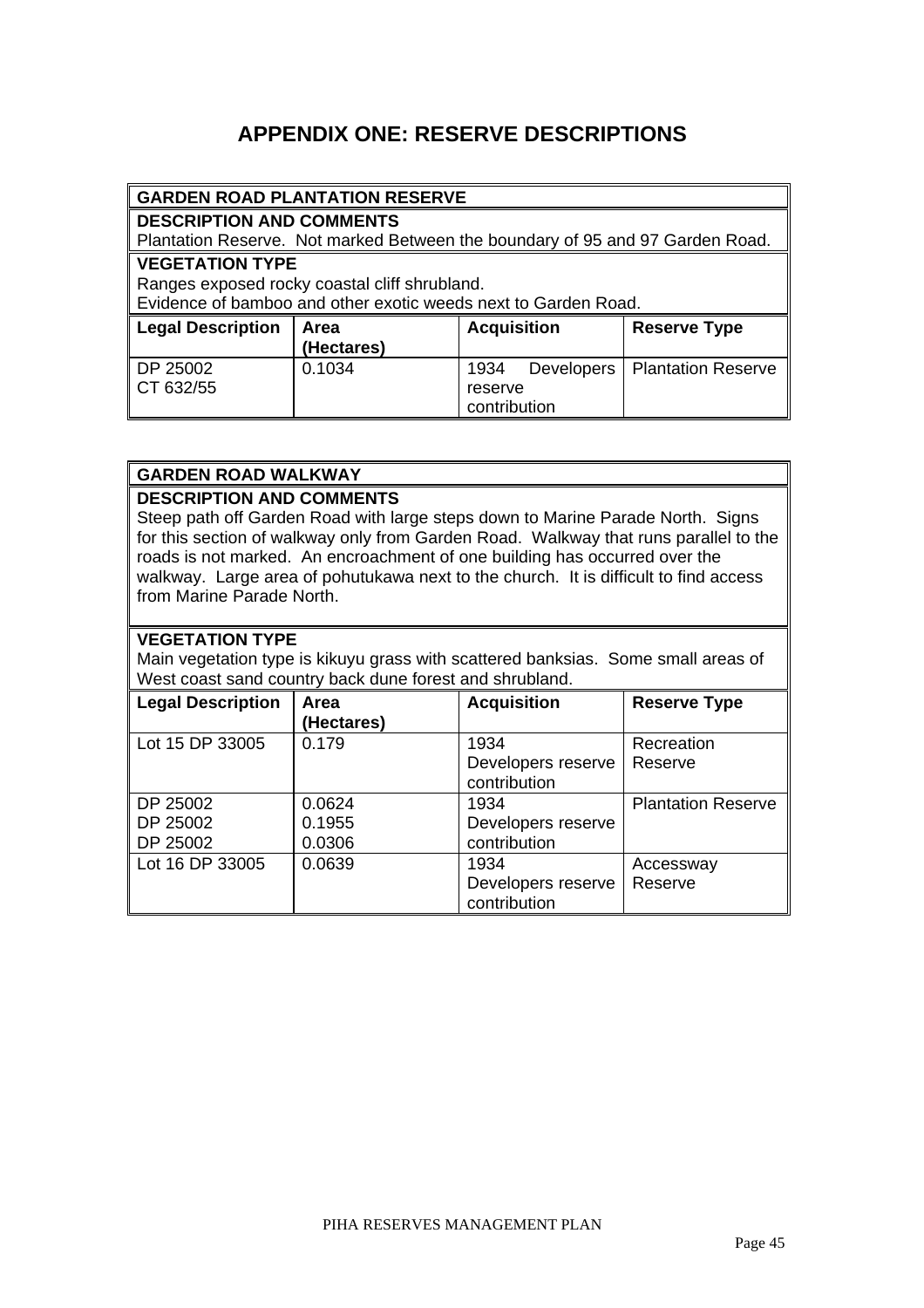# **LES WAYGOOD PARK**

# **DESCRIPTION AND COMMENTS**

Recreation Reserve

This park is 7.4 hectares and extends from the Marawhara Stream northward to the United Lifeguard Service. 1.47 hectares is leased by the North Piha Campers Club. Kindergarten, carpark, toilet and playground adjoining Barnett Hall. Stormwater ponding problem near toilets.

# **VEGETATION TYPE**

West Coast Sand Country

-Fore Dune of spinifex with the occasional pingao.

-Back Dune Forest and Shrubland directly behind the dune in a dune hollow where there is more moisture. Good mix of native plants including Karo (*Pittosporum crassifolium*), Taupata (*Coprosma repens*), Pohutukawa, with the occasional cabbage tree, with scattered *Carex secta*. Large expanse of kikuyu grass mixed with *Muehlenbeckia complexa*.

| <b>Legal Description</b>      | Area                                           | <b>Acquisition</b> |                                           | <b>Reserve Type</b>                         |
|-------------------------------|------------------------------------------------|--------------------|-------------------------------------------|---------------------------------------------|
|                               | (Hectares)                                     |                    |                                           |                                             |
| Lot 1 DP 51205                | 3 roods 16 perches                             | 1978<br>Purchased  | for                                       | Reserve under the<br>Reserves Act 1977      |
| <b>DP</b><br>Lot<br>Part<br>1 | 7.429514 ha                                    |                    | 'market value'<br>by                      | Vested<br>as<br>a                           |
| 32999.                        |                                                | Waitemata          | City                                      | Recreation                                  |
| both part Wekatahi            |                                                | Council            |                                           | Reserve in 1998.                            |
| <b>Block</b>                  |                                                |                    |                                           | Sand dune area to                           |
|                               |                                                |                    |                                           | vested<br>be<br>as<br><b>Scenic Reserve</b> |
| <b>Park Tenancy</b>           | <b>Licensee</b>                                | <b>Duration</b>    |                                           | <b>Permitted Use</b>                        |
| <b>Les Waygood</b>            | Piha Ratepayers                                |                    | New lease to be                           | Kindergarten                                |
| Park                          | and Residents                                  | established        |                                           |                                             |
| Lot 3 DP 58386                | Association                                    |                    |                                           |                                             |
| 1531 square                   | Incorporated                                   |                    |                                           |                                             |
| metres.                       |                                                |                    |                                           |                                             |
| Les Waygood                   | North Piha                                     |                    | New, final 5 year                         | Camp ground and                             |
| Park                          | <b>Campers Club</b>                            | lease to be        |                                           | caravan park for                            |
| Part 1 DP 32999               | Incorporated                                   | established        |                                           | the use of bona                             |
| 1.4700 ha                     |                                                |                    |                                           | fide members only.                          |
| <b>Park</b>                   | <b>Building/Structure Use</b><br>and Function  |                    | <b>Comments</b>                           |                                             |
| Les Waygood Park              | North Piha Campers Club<br>Kitchen and storage |                    | <b>Building highly visible</b>            |                                             |
| Les Waygood Park              | North Piha Campers Club                        |                    | Building highly visible.                  |                                             |
|                               | <b>Toilet Block</b>                            |                    |                                           |                                             |
| Les Waygood Park              | Playground structure                           |                    |                                           | Public playground but looks as              |
|                               |                                                |                    | though it is part of the<br>kindergarten. |                                             |
| Les Waygood Park              | Kindergarten                                   |                    | <b>Attached to Barnett Hall</b>           |                                             |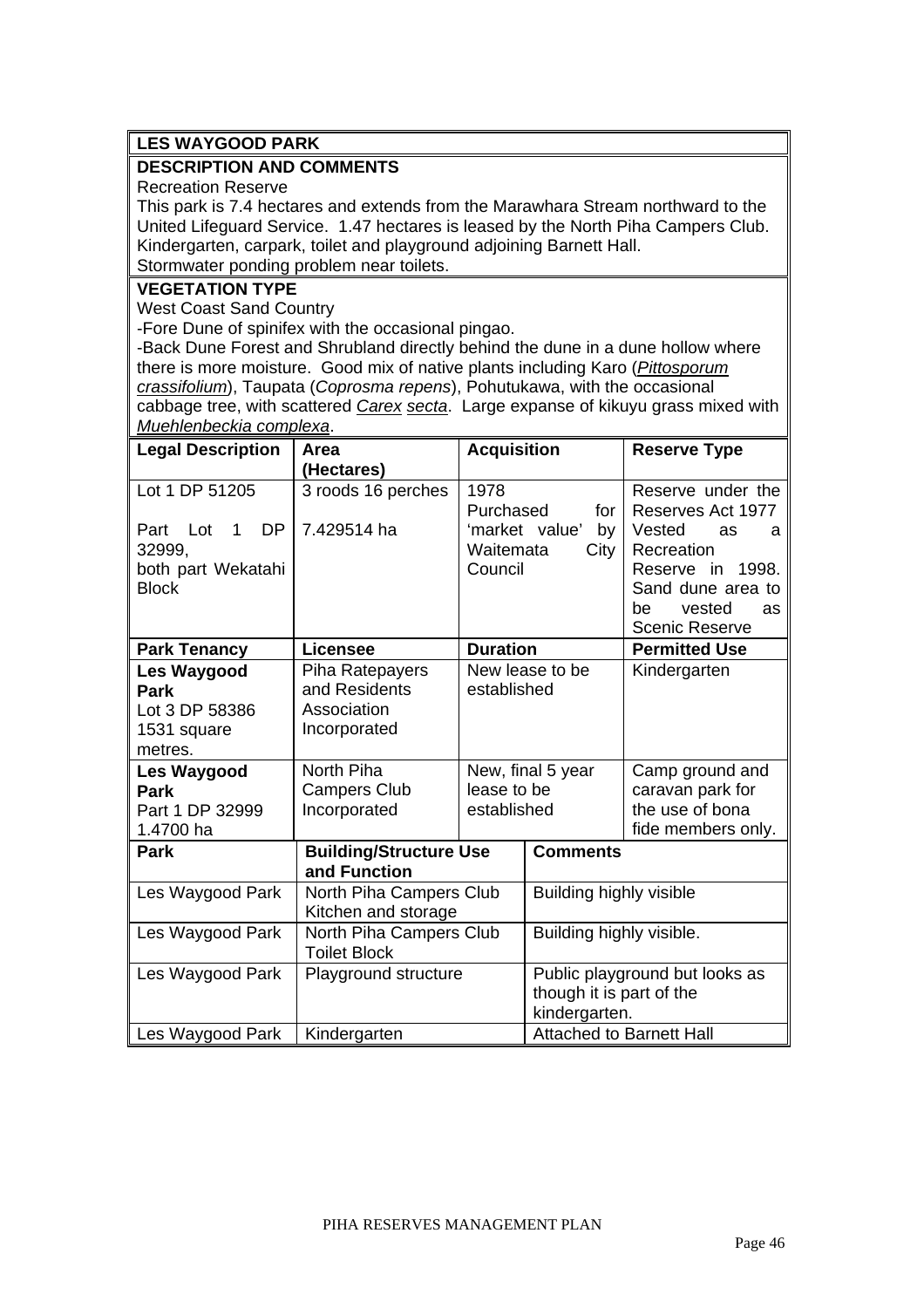# **NORTH PIHA ESPLANADE**

# **DESCRIPTION AND COMMENTS**

Narrow reserve with limited direct road access of only three points onto the reserve. To the north end of the reserve ARC carparking connecting onto the reserve.

Difficult to define where ARC carpark and Waitakere City land begins.

Problem with garden escapes and people still using the dune as a dumping ground for waste vegetation in the form of banksia and other plant prunings.

### **VEGETATION TYPE**

West Coast Sand Country

-Fore Dunes of spinifex

-Back Dune Forest and Shrubland with scattered patches of Karo and pohutukawa. Occasionally of species including kawakawa.

| Legal Description                 | Area<br>(Hectares) | <b>Acquisition</b>              | <b>Reserve Type</b>                        |
|-----------------------------------|--------------------|---------------------------------|--------------------------------------------|
| Lot 20 DP 33135                   | 2.6657             | Vested 1947 upon<br>subdivision | Local<br>Purpose<br>(Esplanade)<br>Reserve |
| Lot 13 DP 33135<br>Lot 6 DP 33135 | 0.0318<br>0.0318   | Vested 1947 upon<br>subdivision | Accessway                                  |

# **NORTH PIHA STRAND**

# **DESCRIPTION AND COMMENTS**

Long coastal reserve which is connected to Marine Parade North. Made up of a foredune of spinifex and a back dune mainly of kikuyu grass. Visitor carparking adjacent to Marine Parade North is restricted by the use of post and half round barrier fencing. A male and female toilet block with changing facilities and surf lifesaving tower on top is situated in the middle of the reserve. The helipad is sited next to the toilet block.

# **VEGETATION TYPE**

West Coast Sand Country -Fore Dunes of spinifex

-Back Dune of kikuyu grass and the occasional pohutukawa near the road.

| Legal Description | Area                          | <b>Acquisition</b> |                 | <b>Reserve Type</b>              |  |
|-------------------|-------------------------------|--------------------|-----------------|----------------------------------|--|
|                   | (Hectares)                    |                    |                 |                                  |  |
| Lot 4 DP 51449    | 2.8592                        | Dedicated as       | road            | Local<br>Purpose                 |  |
| Lot 4 DP 56010    | 0.1435                        | 1933.              | Vested<br>as    | (Esplanade)                      |  |
|                   |                               | Local              | Purpose         | Reserve                          |  |
|                   |                               | Reserve 1981       |                 |                                  |  |
| <b>Park</b>       | <b>Building/Structure Use</b> |                    | <b>Comments</b> |                                  |  |
|                   | and Function                  |                    |                 |                                  |  |
| North Piha Strand | <b>Toilet Block and surf</b>  |                    |                 | Surf life saving tower is highly |  |
|                   | lifesaving tower              |                    |                 | visible along most of Marine     |  |
|                   |                               |                    | Parade North.   |                                  |  |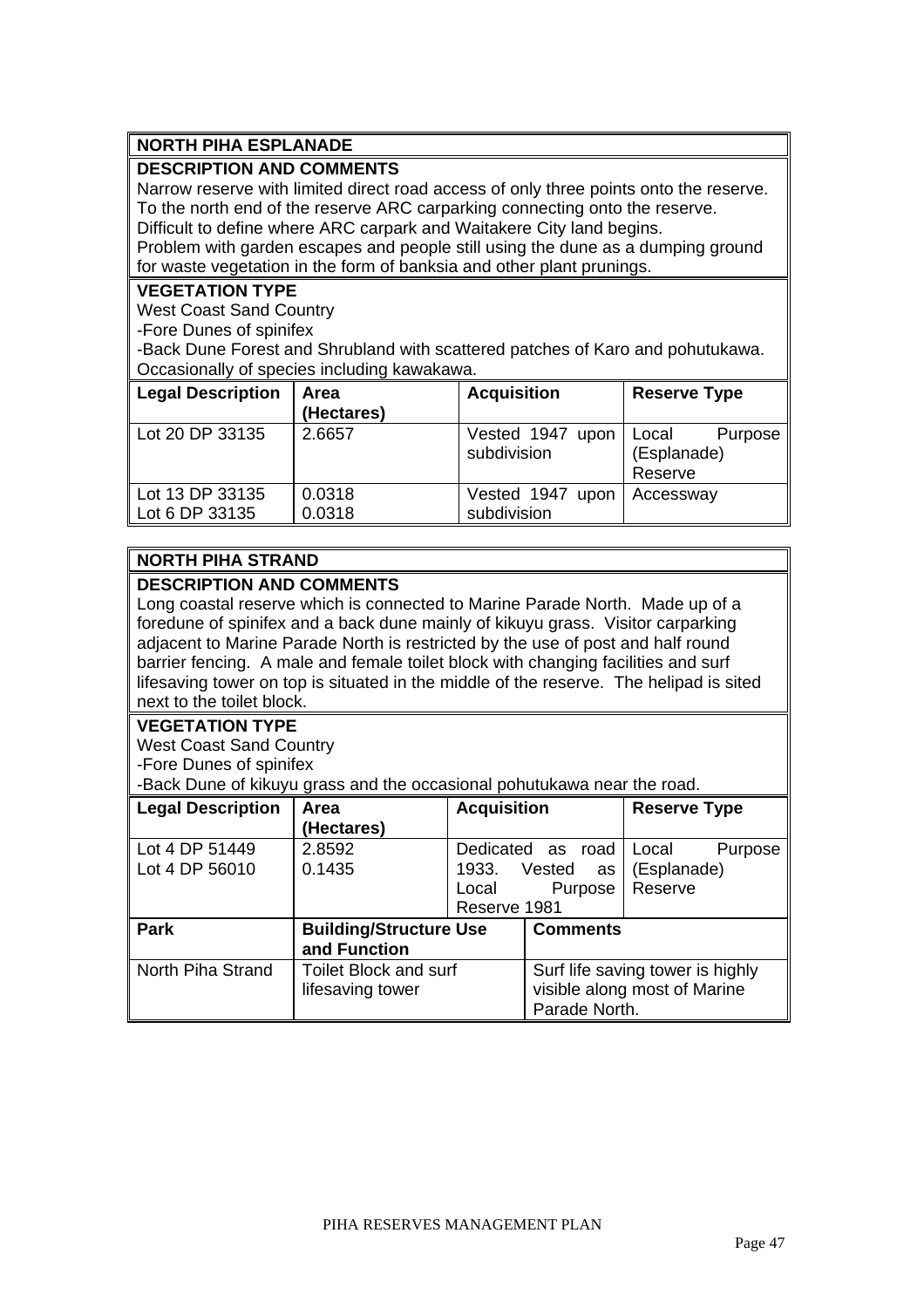# **PIHA DOMAIN Total Area 5.4 hectares**

# **DESCRIPTION AND COMMENTS**

The Domain is located near the mouth of the Piha Stream, adjoining Beach Road, Garden Road, Valley Road and Marine Parade South. The main vehicular access to the domain is via a sealed entranceway opposite Garden Road.

The Domain uses consist of:

- A campground with associated buildings and on site caravans. This takes up approximately half the flat area of the Domain. Access to the campground is opposite the Piha Store.
- Tennis Club and Bowling club in the south of the Domain with associated buildings.
- Public Playground in the campground and with a feel that it is part of the campground
- Piha Community Library
- Open Space area that is used as an overflow carparking area and sports field for locals.

# **VEGETATION TYPE**

In 1994 the 18 macrocarpas in the camp ground were felled. The two remaining trees next to the Bowling club are to remain. These are listed Heritage Trees. The bowling club trees are part of a semi-circle of trees planted by John "Pa' Bethell in the 1890's

Piha Stream Swamp up from the Domain is an important habitat because of its margin of raupo that forms a habitat for wildlife. This type of habitat could be developed on the margins of the lagoon in Piha Domain.

| <b>Legal Description</b> | Area       | <b>Acquisition</b>   | <b>Reserve Type</b>  |
|--------------------------|------------|----------------------|----------------------|
|                          | (Hectares) |                      |                      |
| DP 24667                 | 2.0773     | 1933                 | Acquired 1933 as     |
| Lot 306 DP24667          | 1.7148     | Vested<br>in<br>the  | developers reserve   |
| All part<br>of<br>CT     |            | Crown                | contribution         |
| 642/56                   |            | 1967                 | 1967<br>Domain       |
|                          |            | Vested in trust to   | terminated<br>status |
|                          |            | Waitemata County     | to<br>become         |
|                          |            | Council              | recreation reserve   |
| Lot 71 DP25709           | 1.0598     | 1935                 | Acquired 1935 as     |
| Part of CT 642/56        |            | Vested<br>the<br>in. | developers reserve   |
|                          |            | Crown                | contribution         |
|                          |            | 1967                 | 1967<br>Domain       |
|                          |            | Vested in trust to   | terminated<br>status |
|                          |            | Waitemata County     | become<br>to         |
|                          |            | Council              | recreation reserve   |
| Lot DP31269              | 0.04401    | 1943                 | Acquired 1943 as     |
| Lot 3 DP 31269           | 1.4164     | Vested<br>the<br>in. | developers reserve   |
| Lot 3 DP 31269           | 0.01016    | Crown                | contribution         |
| CT.<br>All part<br>of    |            | 1967                 | 1967<br>Domain       |
| 642/56                   |            | Vested in trust to   | Waitemata County     |
|                          |            | Council              | terminated<br>status |
|                          |            |                      | become<br>to         |
|                          |            |                      | recreation reserve   |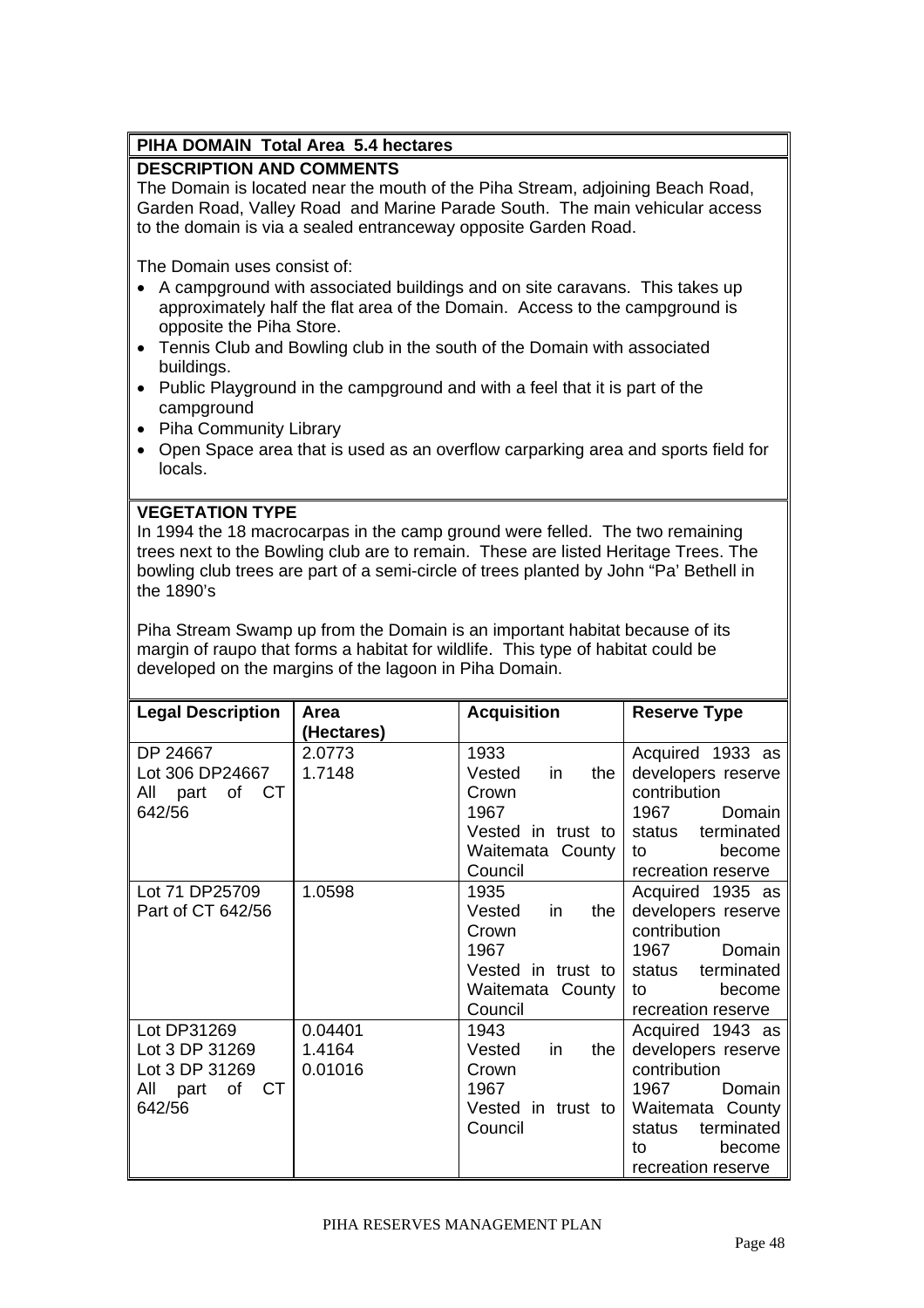| DP 24231 part of<br>CT 642/56                                                                                        | 0.0250                                                                                                | 1933<br>1966<br>Vested<br>Council                                    | Vested in Crown<br>in<br>Waitemata County                                        | Plantation<br>1933<br>Reserve<br>1966 local purpose<br>(plantation) reserve                      |
|----------------------------------------------------------------------------------------------------------------------|-------------------------------------------------------------------------------------------------------|----------------------------------------------------------------------|----------------------------------------------------------------------------------|--------------------------------------------------------------------------------------------------|
| Lot DP 2431 all of<br>CT 780/284                                                                                     | 0.4396                                                                                                | Council                                                              | 1945 purchased by<br>Waitemata County                                            | Recreation<br>Reserve                                                                            |
| <b>Park Tenancy</b>                                                                                                  | <b>Licensee</b>                                                                                       | <b>Duration</b>                                                      |                                                                                  | <b>Permitted Use</b>                                                                             |
| <b>Piha Domain</b><br>Part DP 24667 and<br>Lot 71 DP 25709                                                           | <b>Piha Tennis Club</b><br>Incorporated                                                               | 1st June 1996<br>Termination<br>31 May 2016                          | Commencement                                                                     | Playing and<br>practising tennis by<br>its members and<br>the public and the<br>use for netball. |
| <b>Piha Domain</b><br>Part Piha Block<br>DP 24667 and Part<br>Lot 71 DP 25709<br>3,500 square<br>metres              | Piha Bowling Club<br>Incorporated                                                                     | Commencement<br>1 August 1987<br><b>Termination</b><br>1 August 2020 |                                                                                  | Lawn Bowls, Indoor<br>Bowls and other<br>recreational<br>activities                              |
| <b>Piha Domain</b><br>Part Piha Block<br>DP 24667                                                                    | Piha Ratepayers<br>and Residents<br>Association                                                       | Commencement<br>1 April 1998<br>Termination<br>1 April 2018          |                                                                                  | Piha Library                                                                                     |
| <b>Piha Domain</b><br>Part Piha Block<br>DP 24677, Lot 71<br>DP 25709 and Lots<br>1 and 2 DP 31269<br>2.565 Hectares | Gerry and Melanie<br>Boortman                                                                         | Commencement<br>9 April 1997<br>Termination<br>9 April 2000          |                                                                                  | Motorcamp and<br>camping ground.                                                                 |
| Park                                                                                                                 | <b>Building/Structure Use</b><br>and Function                                                         |                                                                      | <b>Comments</b>                                                                  |                                                                                                  |
| Piha Domain                                                                                                          | <b>Toilet Block</b><br>Contains ladies and men's<br>toilets and cold water<br>showers.                |                                                                      | New toilet block constructed in<br>1987, used by both campers<br>and the public. |                                                                                                  |
| Piha Domain                                                                                                          | Water tanks                                                                                           |                                                                      | On Seaview Road side behind<br>the toilet block.                                 |                                                                                                  |
| Piha Domain                                                                                                          | <b>Boiler house</b><br>contains oiled fired boilers<br>which provide hot water for<br>the camp ground |                                                                      | Situated behind the<br>the tennis courts                                         | kitchen/shower block adjoining                                                                   |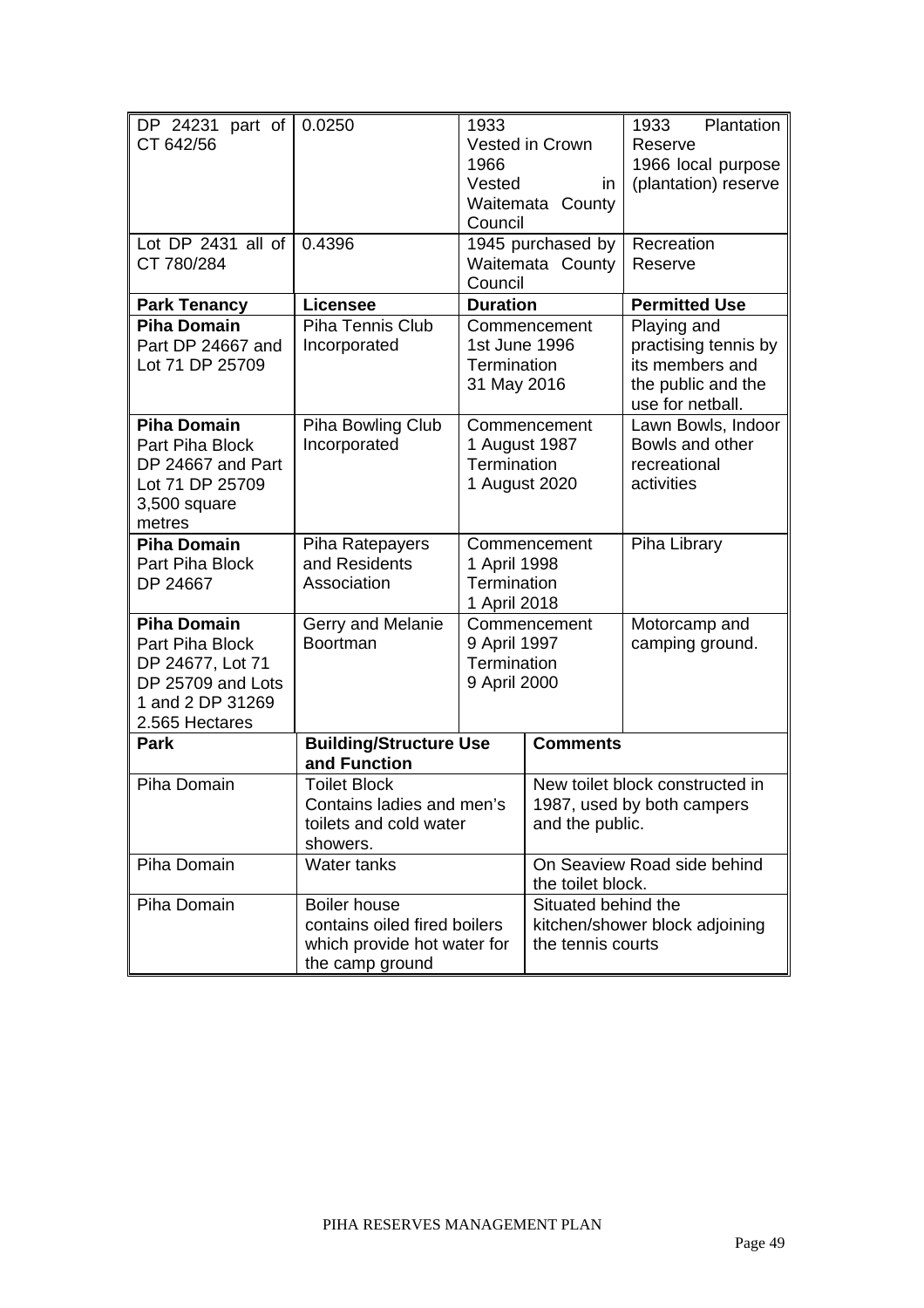| Piha Domain | Kitchen/Shower                                                                                                               | Timber building formerly the<br>radar tracker shed shifted onto<br>site in 1964                                    |
|-------------|------------------------------------------------------------------------------------------------------------------------------|--------------------------------------------------------------------------------------------------------------------|
| Piha Domain | <b>Electric power Switch</b><br>Housing for caravan power<br>sites                                                           |                                                                                                                    |
| Piha Domain | Water Bore timber shed                                                                                                       |                                                                                                                    |
| Piha Domain | Footbridge                                                                                                                   |                                                                                                                    |
| Piha Domain | <b>Piha Tennis Club Pavilion</b><br>which was built by the Tennis<br>Club. Maintenance is carried<br>out by the Tennis Club. | <b>Timber Pavilion situated</b><br>behind the camp ground<br>kitchen                                               |
| Piha Domain | Piha Tennis Club Volley<br>Board                                                                                             | 6m x 3m concrete block                                                                                             |
| Piha Domain | Bowling Club House which<br>was built by the Bowling<br>Club. Maintenance is carried<br>out the by Bowling Club.             | Facilities include; Bar, kitchen,<br>toilets, recreation area, dance<br>floor, committee room, store<br>rooms etc. |
| Piha Domain | Old Green corrugated<br>garage by bowling club                                                                               |                                                                                                                    |
| Piha Domain | Water Tank by bowling club                                                                                                   |                                                                                                                    |
| Piha Domain | Camp ground managers<br>residence House                                                                                      |                                                                                                                    |
| Piha Domain | Camp ground managers<br>residence Garage                                                                                     |                                                                                                                    |
| Piha Domain | Camp ground managers<br>residence Shed                                                                                       |                                                                                                                    |
| Piha Domain | Playground                                                                                                                   |                                                                                                                    |

# **PIHA ESPLANADE RESERVE**

# **DESCRIPTION AND COMMENTS**

Small reserve bounded by the Wekatahi Stream and Marawhara Stream. 5 Residential properties adjoin this Reserve. Access to the reserve is gained via two points off Marine Parade North.

### **VEGETATION TYPE**

West coast Sand Country

-Fore Dunes, Shrubland and wetland vegetation.

Area of regenerating pohutukawa forests and wetland vegetation.

| Legal Description                 | Area<br>(Hectares) | <b>Acquisition</b>                                | <b>Reserve Type</b>                        |
|-----------------------------------|--------------------|---------------------------------------------------|--------------------------------------------|
| ll Pt<br>DP<br>15<br>Lot<br>32985 | 1.1019             | Vested<br>upon<br>subdivision 1946                | Purpose<br>Local<br>(Esplanade)<br>reserve |
| Lot 2 and Lot 3<br>DP 144046      | 0.0246             | with<br>Land<br>swap<br>adjacent<br>owner<br>1992 | Purpose<br>Local<br>(Esplanade)<br>reserve |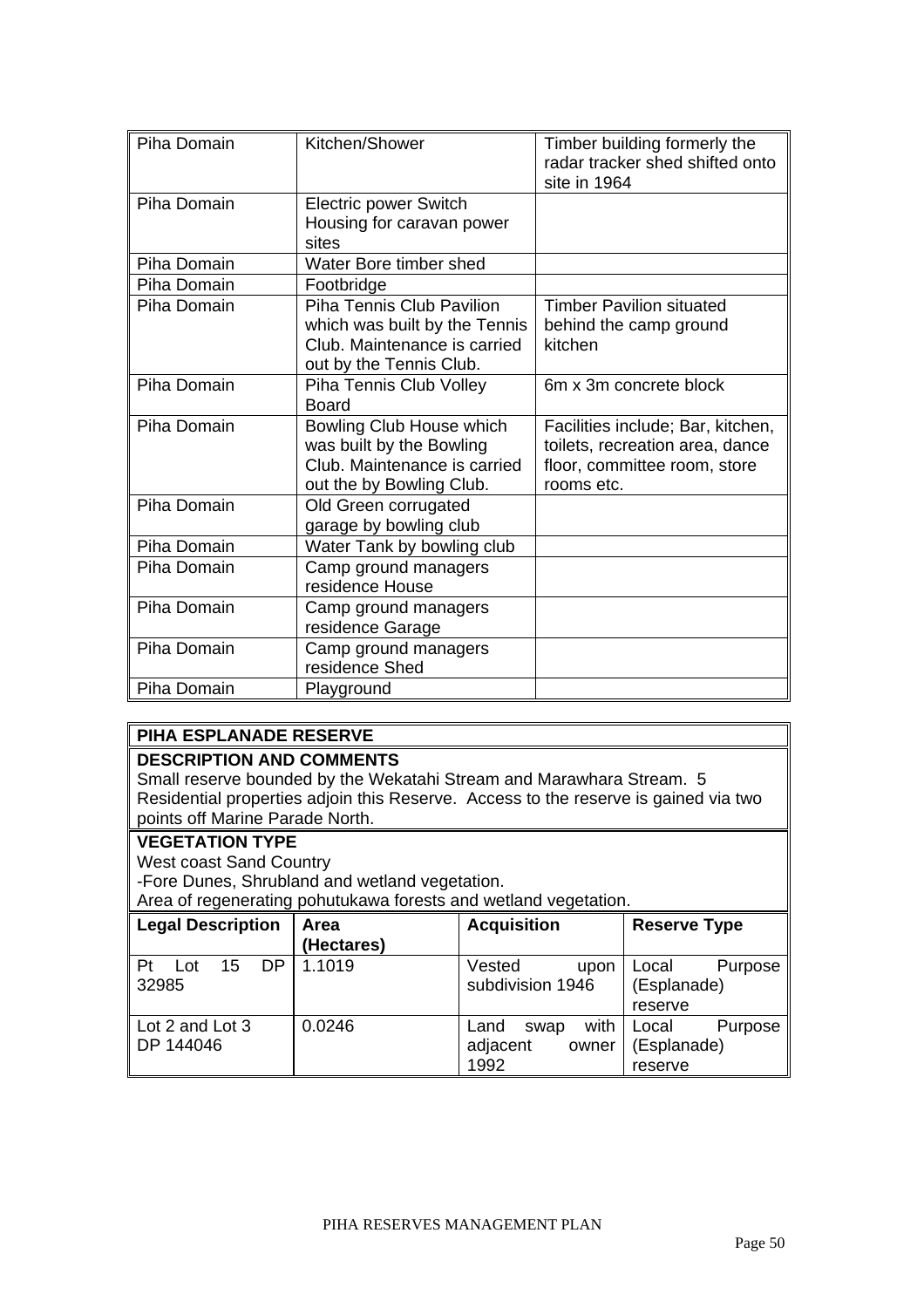# **CLAUDE ABEL RESERVE (Formerly Piha Scenic Reserve)**

# **DESCRIPTION AND COMMENTS**

Large reserve next to Garden Road dominated by a small pond and native forest. Visually very pleasant with pond and backdrop of trees. Ongoing problems with the aggressive lilies that have been planted in the pond.

### **VEGETATION TYPE**

The eastern side of the pond rises steeply away from the waters edge and is covered by a stand of Ranges Exposed Rocky Coastal Cliff Shrubland. The noted species of this area have been included in a vegetation survey.

# **Key Botanical species list:**

*Kunzea ericiodes, Corynocarpus laevigatus, Rhopalostylis sapida, Sophora microphylla, Metrosideros excelsa, Cordyline australis, Cyathea medullaris, Dicksonia, Phormium tenax, Leptospermum scoparium, Brachyglottis repanda, Carex grasses, Coprosma spp, Myrsine australis, Macropiper, Typha orientalis*, Rice plant, Papyrus, rushes, sedges.

| <b>Legal Description</b>   | Area       | <b>Acquisition</b>    | <b>Reserve Type</b>  |
|----------------------------|------------|-----------------------|----------------------|
|                            | (Hectares) |                       |                      |
| DP 25002 part CT 642/55    | 2.0500     | 1934                  | Recreation           |
|                            |            | Reserve               | Reserve initially    |
|                            |            | contribution          | changed<br><i>in</i> |
|                            |            | vested in Crown       | 1962 to scenic       |
|                            |            | 1962                  | reserve Gazette      |
|                            |            | in<br>vested          | Notice 1929          |
|                            |            | Waitemata             |                      |
|                            |            | <b>County Council</b> |                      |
| Lot 2 and 3 DP 33766 part  | .1720      | 1947                  | Recreation           |
| CT 883/184                 |            | <b>Boundary</b>       | Reserve initially    |
|                            |            | Adjustment            | changed<br><i>in</i> |
|                            |            | /land exchange        | 1962 to scenic       |
|                            |            | 1962                  | reserve              |
|                            |            | vested<br>in.         | Notice<br>Gazette    |
|                            |            | Waitemata             | 1929                 |
|                            |            | <b>County Council</b> |                      |
| Lot 1 DP 25002 all land in |            | 1962                  | Recreation           |
| CT 788/13                  |            | Purchased<br>by l     | Reserve              |
|                            |            | Crown                 | changed<br>to        |
|                            |            | 1962                  | scenic<br>reserve    |
|                            |            | vested<br>in.         | in 1963 Gazette      |
|                            |            | Waitemata             | <b>Notice 19635</b>  |
|                            |            | <b>County Council</b> |                      |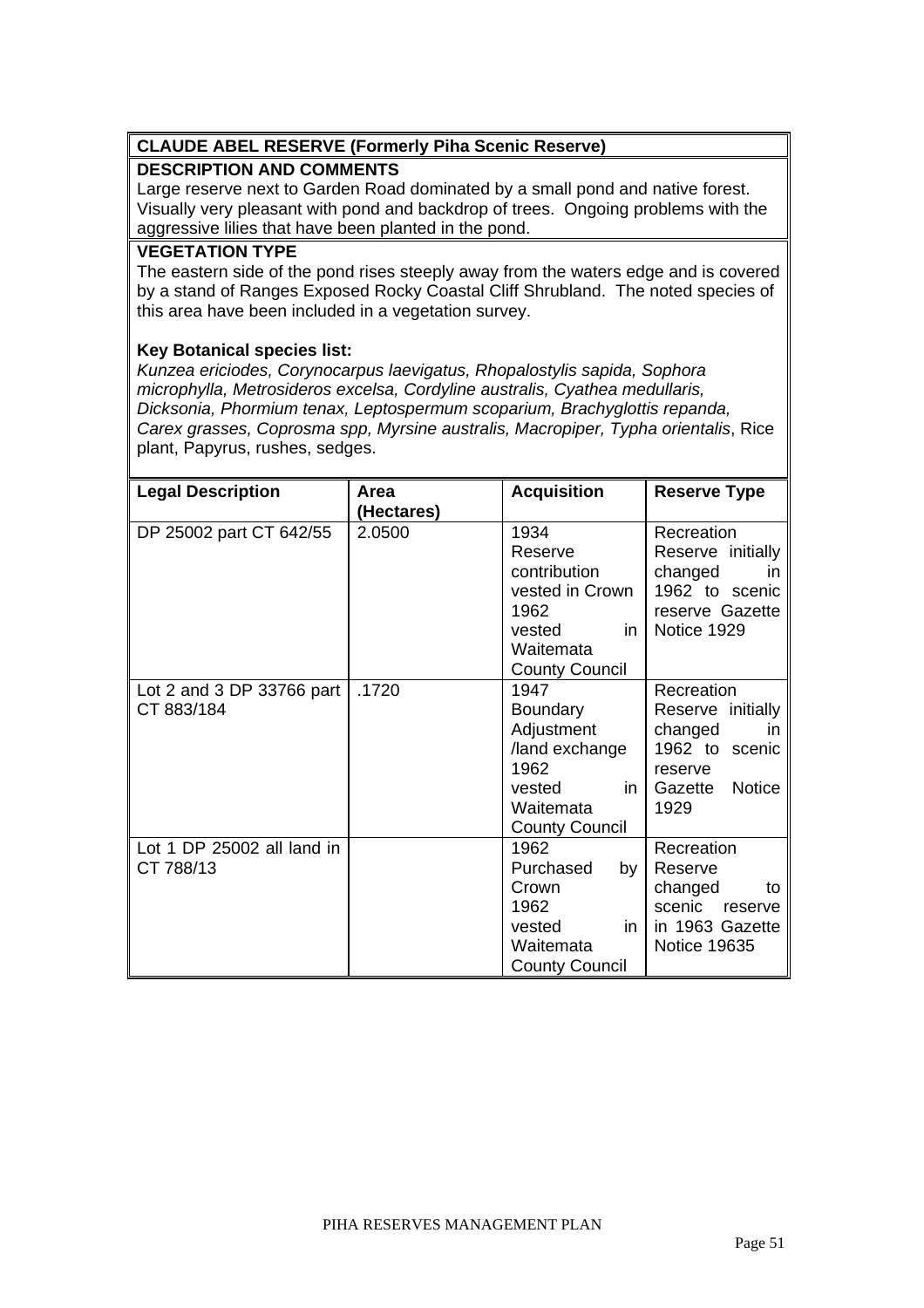# **SEAVIEW ROAD PLANTATION RESERVE (No.1)**

# **DESCRIPTION AND COMMENTS**

Walkway opposite the Domain from Garden Road down to Seaview Road. No signpost, confused entrance for Garden Road. Weeds prevalent. Possibly dangerous exit onto Seaview Road.

### **VEGETATION TYPE**

Ranges Rugged hill

Kauri/ Podocarp/ Broadleaf Forest

| Legal Description | Area<br>(Hectares) | <b>Acquisition</b> | <b>Reserve Type</b> |
|-------------------|--------------------|--------------------|---------------------|
| DP 24667          | 0.0202             | 1933               | Purpose  <br>Local  |
|                   |                    | Developers reserve | (Plantation)        |
|                   |                    | contribution       | Reserve             |

|                                 | <b>SEAVIEW WALKWAY</b>                            |                           |                      |  |  |
|---------------------------------|---------------------------------------------------|---------------------------|----------------------|--|--|
| <b>DESCRIPTION AND COMMENTS</b> |                                                   |                           |                      |  |  |
|                                 | Between Seaview Road and Beach Valley Road        |                           |                      |  |  |
| <b>VEGETATION TYPE</b>          |                                                   |                           |                      |  |  |
|                                 | Ranges Exposed Rocky Coastal Cliff Shrubland      |                           |                      |  |  |
| <b>Legal Description</b>        | <b>Acquisition</b><br><b>Reserve Type</b><br>Area |                           |                      |  |  |
|                                 | (Hectares)                                        |                           |                      |  |  |
| DP 24667                        | 0.0475                                            | 1933<br><b>Developers</b> | <b>Local Purpose</b> |  |  |
| (Plantation)<br>reserve         |                                                   |                           |                      |  |  |
|                                 |                                                   | contribution              | Reserve              |  |  |

| <b>SEAVIEW ROAD PLANTATION RESERVE (No.2) (Rayner Walk)</b> |                                                         |                           |                     |
|-------------------------------------------------------------|---------------------------------------------------------|---------------------------|---------------------|
| <b>DESCRIPTION AND COMMENTS</b>                             |                                                         |                           |                     |
|                                                             | Walkway between Piha Road and Rayner Road/Seaview Road. |                           |                     |
| <b>VEGETATION TYPE</b>                                      |                                                         |                           |                     |
|                                                             |                                                         |                           |                     |
| <b>Legal Description</b>                                    | <b>Area</b>                                             | <b>Acquisition</b>        | <b>Reserve Type</b> |
|                                                             | (Hectares)                                              |                           |                     |
| Lot 74 DP 31270                                             | 0.2339                                                  | 1943<br><b>Developers</b> | Purpose<br>Local    |
|                                                             |                                                         | reserve                   | (Accessway)         |
|                                                             |                                                         | contribution              | Reserve             |
| DP 24667                                                    | 0.0324                                                  | 1933<br><b>Developers</b> | Local<br>Purpose    |
|                                                             |                                                         | reserve                   | (Plantation)        |
|                                                             |                                                         | contribution              | reserve             |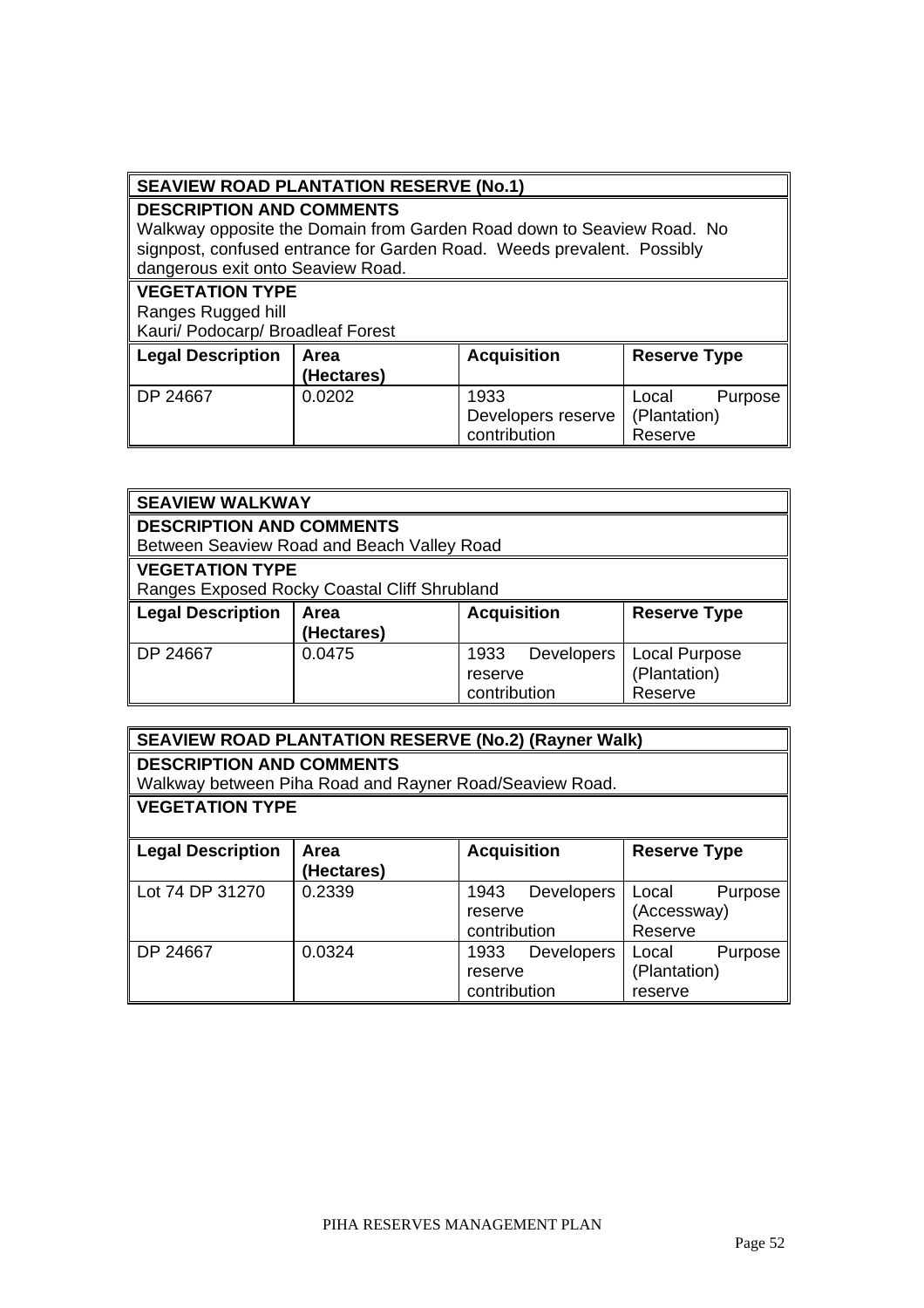### **WEKATAHI RESERVE**

### **DESCRIPTION AND COMMENTS**

Sign at Marine Parade North and Garden Road. Access good on southern walkway. Well used walkway by locals of Garden Road to get down to the beach. Maintenance required on walkway.

#### **VEGETATION TYPE**

Ranges Exposed Rocky Coastal Cliff Shrubland with Pohutukawa canopy and nikau understory with open grass areas

| Legal Description           | <b>Area</b><br>(Hectares) | <b>Acquisition</b>                                                                                                                                                                                                                                     | <b>Reserve Type</b>                                                                                                                              |
|-----------------------------|---------------------------|--------------------------------------------------------------------------------------------------------------------------------------------------------------------------------------------------------------------------------------------------------|--------------------------------------------------------------------------------------------------------------------------------------------------|
| Lot 4 DP 32999 CT<br>856/86 | 0.4679                    | Vested as reserve<br>contribution<br>conditional<br>0f<br>subdivisional<br>consent from<br>Mr<br>Melville<br>J.M.<br>to<br>Waitemata<br><b>Borough</b><br>Council<br>on 7 July 1946 as<br>for<br>'a<br>reserve<br>carparking<br>and<br>other purposes. | Reserve under the<br>1977 Reserves Act<br>not formally<br>but<br>in<br>classified<br>this<br>To<br>be<br>category<br>vested as Scenic<br>Reserve |

# **MARINE PARADE SOUTH ROAD ( Carpark and Sand Dune)**

# **DESCRIPTION AND COMMENTS**

Structures on the road include: carparking for 100 cars, various bollards, barriers and signs, rubbish bins, Toilet block, surf lifesaving structure, surf lifesaving boat ramp, bridge over stream. The road is divided in the middle by the stream which is in a concrete channel.

# **VEGETATION TYPE**

Spinifex and Pingao dominate sand dunes. Patches of kikuyu grass at the southern and middle sections of the reserve. To the north towards Lion Rock on the taller dunes there is an area infested with weeds.

| Legal Description        | Area<br>(Hectares)                               | <b>Acquisition</b> |                 | <b>Reserve Type</b>                                                       |
|--------------------------|--------------------------------------------------|--------------------|-----------------|---------------------------------------------------------------------------|
| Dedicated<br>T256654     |                                                  | 1937               |                 | Legal Road to be<br>vested as<br>Local<br>Purpose<br>Esplanade<br>Reserve |
| <b>Park</b>              | <b>Building/Structure Use</b><br>and Function    |                    | <b>Comments</b> |                                                                           |
| Marine Parade<br>∥ South | <b>Public Toilet Block and</b><br>changing rooms |                    | 1998            | New Structure completed in                                                |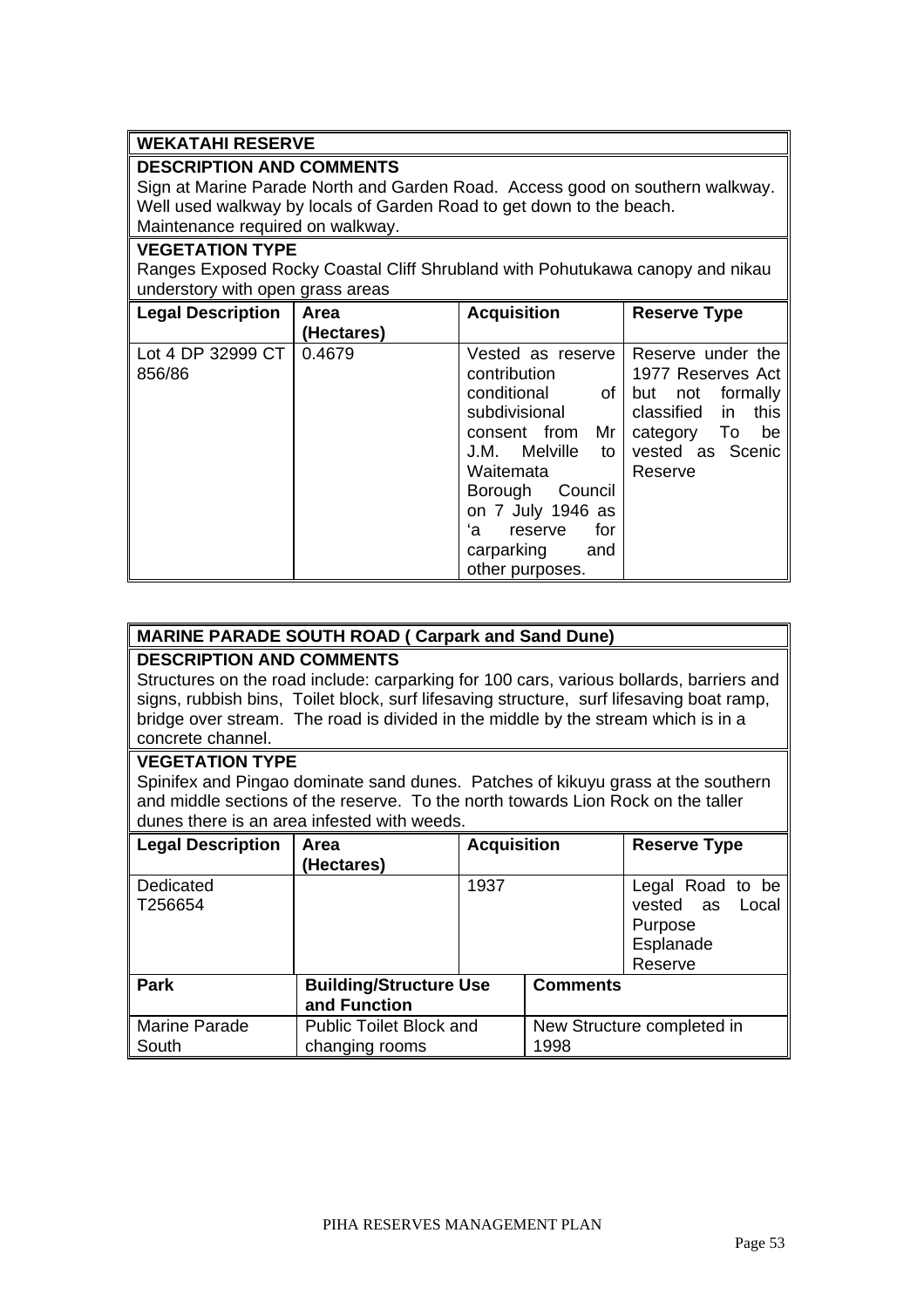# **MARINE PARADE PLANTATION RESERVE**

# **DESCRIPTION AND COMMENTS**

Walkway between Garden Road and Marine Parade. It is difficult to locate Garden Road end. Steps start half way up a private driveway. Steep and overgrown with weeds and steep areas without any steps. "Private" sign on path which is confusing to people who do not know the walkway. Very accessible from the beach end of the walkway

# **VEGETATION TYPE**

Lowlands coastal Margins and Estuarine Wetlands

| Legal Description | Area       | <b>Acquisition</b> | <b>Reserve Type</b>             |  |
|-------------------|------------|--------------------|---------------------------------|--|
|                   | (Hectares) |                    |                                 |  |
| ∥ DP 24231        | 0.0318     | 1933               | Developers   Plantation Reserve |  |
| ∥ DP 25002        | 0.0252     | reserve            |                                 |  |
|                   |            | contribution       |                                 |  |

# **SEAVIEW UNFORMED ROAD (EASTERN SIDE OF THE DOMAIN)**

# **DESCRIPTION AND COMMENTS**

Two pieces of road. One that wraps around the new fire station and includes the old fire station, adjacent to the Piha Stream and the other that adjoins the Piha Stream and Beach Valley Road.

### **VEGETATION TYPE**

Both areas are covered in Kikuyu grass. Riparian revegetation planting is planned to occur next to the fire station as a consent condition. Planting should also be undertaken on the other side of the stream.

| <b>Legal Description</b>                                             | Area                                          | <b>Acquisition</b> |                 | <b>Reserve Type</b>                                                                                                                                                                              |
|----------------------------------------------------------------------|-----------------------------------------------|--------------------|-----------------|--------------------------------------------------------------------------------------------------------------------------------------------------------------------------------------------------|
| Dedicated<br>T256654                                                 | (Hectares)                                    | 1942               |                 | Legal Road -area<br>where old Piha Fire<br>Station is sited to<br>be vested as Local<br>Purpose<br>Community<br>Building<br>Reserve,<br>remainder<br>to<br>vested<br>as<br>Recreation<br>Reserve |
| <b>Park</b>                                                          | <b>Building/Structure Use</b><br>and Function |                    | <b>Comments</b> |                                                                                                                                                                                                  |
| Seaview Unformed<br>Road (to be<br>incorporated into<br>Piha Domain) | Old Piha Fire Station.                        |                    | display space   | Gifted to Waitakere City by the<br>Fire Service and to be leased to<br>local community artists as                                                                                                |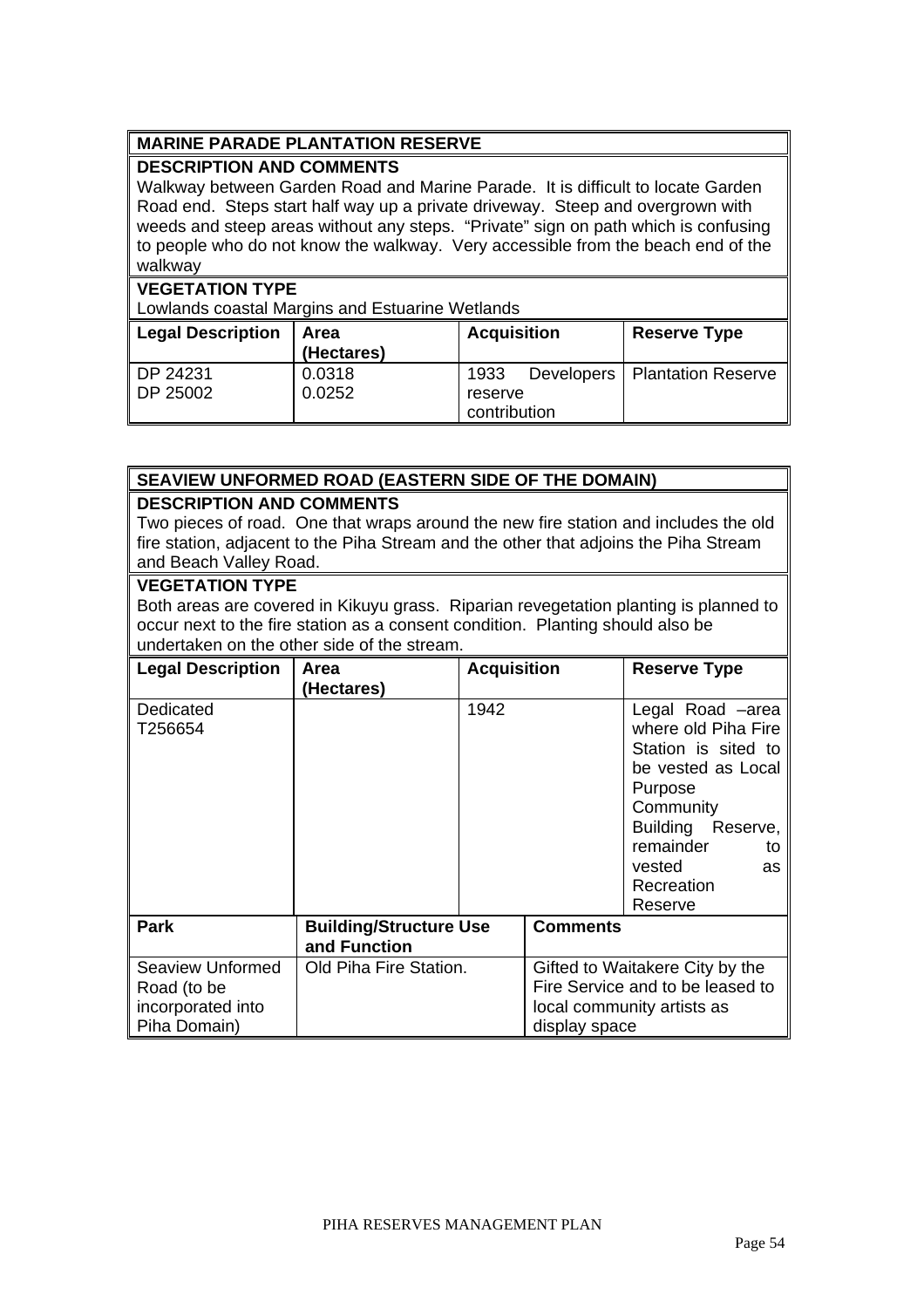# **SYLVAN GLADE PLANTATION RESERVE**

### **DESCRIPTION**

Bush area

### **VEGETATION TYPE**

**VEGETATION TYPE**

Coastal cliff broadleaf forest.

| <b>Legal Description</b> | Area<br>(Hectares) | <b>Acquisition</b> | <b>Reserve Type</b>   |
|--------------------------|--------------------|--------------------|-----------------------|
| ∥ DP 24231 .             | 0.0233             |                    | Plantation<br>Reserve |

# **SYLVAN GLADE LEGAL ROAD (Walkway)**

# **DESCRIPTION AND COMMENTS**

Steep walkway with private driveway access at the top and bottom of the reserve. The walkway is difficult to find both at the top and the bottom of the walkway with signs up form the end of the road and off steep private drives. The lack of signs off the road makes these walkways feel as though they are private driveways rather than part of the public walkway network. This walkway is however well known by the locals and was discussed in the community consultation.

The walkway is in need of repair to improve the steps and reduce the erosion on the steepest sections. It would also benefit from the siting of a seat part way down.

| Coastal cliff broadleaf forest |                                   |                    |                                                                                              |  |
|--------------------------------|-----------------------------------|--------------------|----------------------------------------------------------------------------------------------|--|
| <b>Legal Description</b>       | Area<br>(Hectares)                | <b>Acquisition</b> | <b>Reserve Type</b>                                                                          |  |
| Dedicated<br>T256654           | 23 acres, 2 roods<br>11.7 perches | 1932               | Legal Road -to be<br>stopped<br>and<br>vested as Local<br>Purpose<br>(Accessway<br>Reserve)  |  |
| Dedicated<br>T354506           | 4 acres 1 rood 37.9<br>perches    | 1941               | Legal Road - to be<br>stopped<br>and<br>vested as Local<br>Purpose<br>(Accessway)<br>Reserve |  |

| <b>GLEN ESK PLANTATION RESERVE 1</b>                                                           |                                                                                                                                                            |                    |                     |  |  |
|------------------------------------------------------------------------------------------------|------------------------------------------------------------------------------------------------------------------------------------------------------------|--------------------|---------------------|--|--|
| <b>DESCRIPTION AND COMMENTS</b>                                                                |                                                                                                                                                            |                    |                     |  |  |
|                                                                                                | Reserve adjoining ARC reserve and making up part of the entrance to ARC land.<br>Impossible to define area of ARC/ Waitakere City boundary and management. |                    |                     |  |  |
|                                                                                                | <b>VEGETATION TYPE</b>                                                                                                                                     |                    |                     |  |  |
| <b>Legal Description</b>                                                                       | Area<br>(Hectares)                                                                                                                                         | <b>Acquisition</b> | <b>Reserve Type</b> |  |  |
| L.Lot 72 DP 25709<br><b>Plantation Reserve</b><br>0.1146<br>Developers reserve<br>contribution |                                                                                                                                                            |                    |                     |  |  |

# **GLEN ESK PLANTATION RESERVE 2**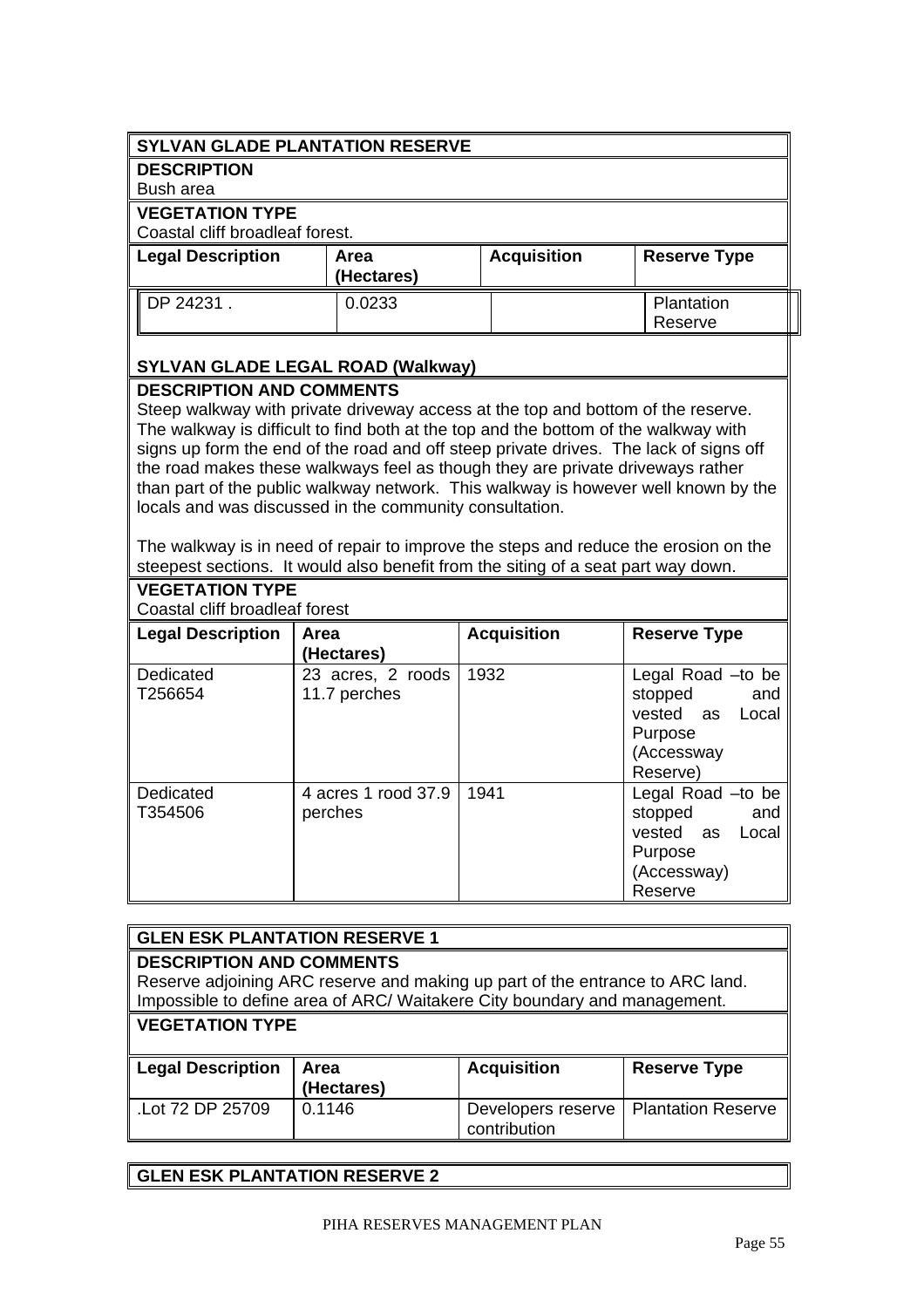# **DESCRIPTION AND COMMENTS**

Reserve adjoining ARC reserve and making up part of the entrance to ARC land. Impossible to define area of ARC/ Waitakere City boundary and management.

# **VEGETATION TYPE**

| <b>Legal Description</b> | Area<br>(Hectares) | <b>Acquisition</b>                                      | <b>Reserve Type</b> |
|--------------------------|--------------------|---------------------------------------------------------|---------------------|
| Lot 73 DP 25709          | 0.0911             | Developers reserve   Plantation Reserve<br>contribution |                     |

### **PENDRELL RESERVE**

### **DESCRIPTION AND COMMENTS**

No access signs or proper walkway formed onto this reserve. The majority of the reserve is at the back of private property and gives the feeling that you are encroaching in private land. Only local knowledge would provide you with any idea that this was a reserve. The reserve connects with ARC land and a steep cliff face.

Good views of Piha are obtained from the reserve and it could be developed as a viewing area.

### **VEGETATION TYPE**

Ranges Rugged Hill Kauri/ Podocarp/ Broadleaf Forest. A large amount of weeds in the reserve.

| Legal Description | Area<br>(Hectares) | <b>Acquisition</b>                              | <b>Reserve Type</b>                                                                    |
|-------------------|--------------------|-------------------------------------------------|----------------------------------------------------------------------------------------|
| Lot 20 DP 37728   | 0.2992             | Vested<br>$\mathsf{I}$<br>territorial authority | Local   Recreation<br>Reserve.<br>To be<br>reclassified<br>as<br><b>Scenic Reserve</b> |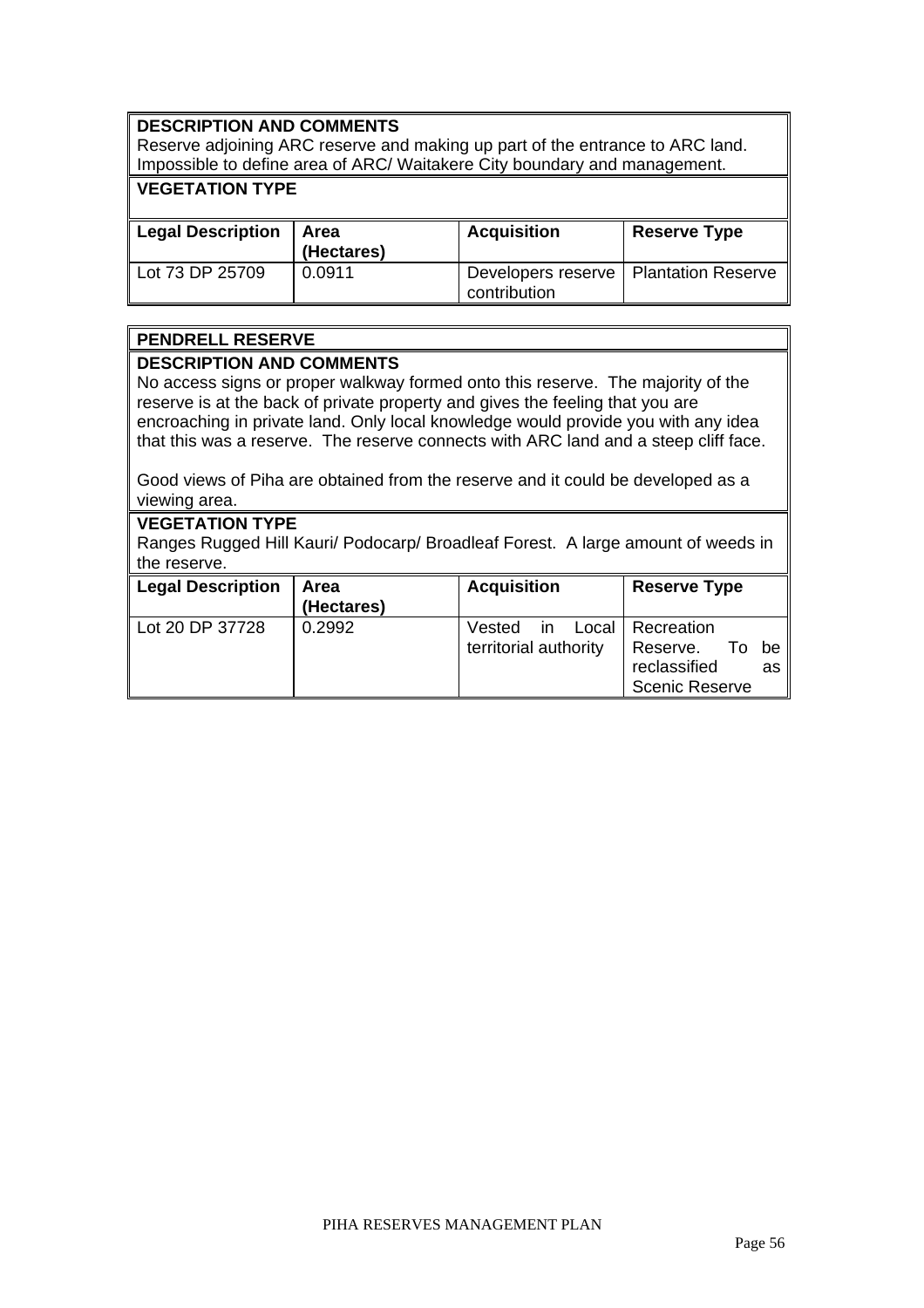# **ACCESSWAY RESERVE (South Piha Plantation Reserve)**

# **DESCRIPTION AND COMMENTS**

Narrow reserve accessible only from Piha Road next to 69 Piha Road. Electrical transformer on the road next to the reserve.

Views of Piha from the top of the reserve and along the track.

Good possibility of making this part of the walkway network down from the top of the hill down to ARC land on the coast.

# **VEGETATION TYPE**

At the top of Piha Road gorse and weeds but going down into Coastal cliff broadleaf forest with a pioneer canopy of kanuka.

| <b>Legal Description</b>                                               | <b>Area</b><br>(Hectares) | <b>Acquisition</b> | <b>Reserve Type</b>                                                                                                                                                                                                                                                                                                                                                                                          |
|------------------------------------------------------------------------|---------------------------|--------------------|--------------------------------------------------------------------------------------------------------------------------------------------------------------------------------------------------------------------------------------------------------------------------------------------------------------------------------------------------------------------------------------------------------------|
| Lots 72 and 74, DP<br>31270 and Lot 77<br>31268<br>СT<br>DP.<br>642/56 | 1.0944                    |                    | Acquired<br>as<br>plantation reserve<br>1943<br>in.<br><b>as</b><br>developers reserve<br>contribution.<br>Vested<br>in.<br>Waitemata County<br>Council on 1 April<br>$5^{\text{th}}$<br>1962.<br>April<br>1967 vested as a<br>reserve for access<br>purposes (Gazette<br>Notice A212957),<br>$17th$ March 1983<br>Gazettes as local<br>purpose<br>(accessway)<br>(Gazette)<br>reserve<br>Notice B158275.2). |

# **NORTH PIHA ROAD BETWEEN PIHA ESPLANADE RESERVE AND LES WAYGOOD PARK ADJOINING MARAWHARA STREAM**

# **DESCRIPTION AND COMMENTS**

Small piece of land adjoining road and Marawhara Stream

### **VEGETATION TYPE**

Flax and Kikuyu grass with scattered pampas and coastal Shrubland.

| <b>Legal Description</b> | <b>Area</b><br>(Hectares) | <b>Acquisition</b> | <b>Reserve Type</b>   |
|--------------------------|---------------------------|--------------------|-----------------------|
|                          |                           | Dedicated<br>and   | Road -to<br>Legal     |
|                          |                           | Gazetted 1947 p53  | vested<br>be<br>as    |
|                          |                           |                    | recreation            |
|                          |                           |                    | and<br>reserve        |
|                          |                           |                    | included<br>in<br>Les |
|                          |                           |                    | Waygood Park          |

| $\parallel$ WEKATAHI UNFORMED ROAD |  |
|------------------------------------|--|
| DESCRIPTION AND COMMENTS           |  |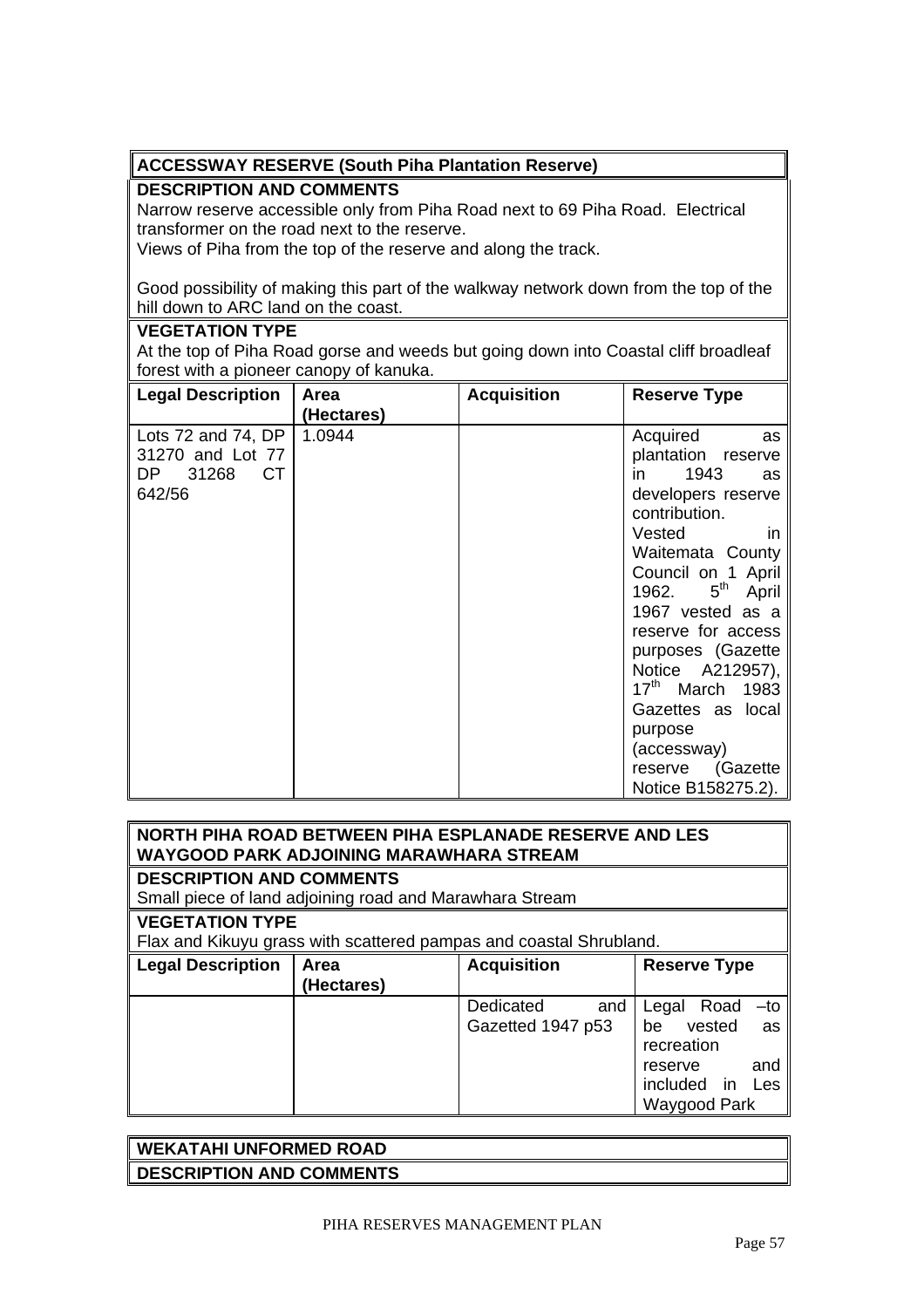Grass, wetland and coastal bush area that connects Marine Parade North to Wekatahi Reserve.

# **VEGETATION TYPE**

Kikuyu grass, Muehlenbeckia, agapanthus and bracken in the western half of the lot with a shrubby coastal vegetation including Mahoe and hangehange to the east extending to the stream, as well as a small area of cabbage tree/flax/raupo wetland.

Adjacent to Wekatahi Stream is Lot 9 DP 32985 with a vegetation that is a small area of coastal forest next to the stream, consisting of Pohutukawa approx. 6m high with a sub canopy of Mahoe and other broadleaf species, with numerous kawakawa in the understory. There is also a cabbage tree/flax/raupo wetland in the eastern part of the property, draining into the Wekatahi Stream.

| Legal Description             | Area<br>(Hectares) | <b>Acquisition</b>                                                  | <b>Reserve Type</b>                                                                                                                                |
|-------------------------------|--------------------|---------------------------------------------------------------------|----------------------------------------------------------------------------------------------------------------------------------------------------|
| Lot 8 DP 32925<br>CT 1114/142 | 0.2099             | Purchased<br>County Council on   into<br>16 November 1966   Reserve | at   Unformed Road $-$<br>'market value' from   to be vested as<br>Mr L.R. Waygood Scenic Reserve<br>by the Waitemata and incorporated<br>Wekatahi |

# **NORTH PIHA ROAD BETWEEN NORTH PIHA STRAND AND PIHA ESPLANADE RESERVE ADJOINING WEKATAHI STREAM**

### **DESCRIPTION AND COMMENTS**

Area of land adjoining road and Wekatahi Stream. Land area being eroded away due to the combined action of the Wekatahi and Marawhara Streams

### **VEGETATION TYPE**

Kikuyu and coastal shrubland. Spinifex sand dune being eroded away by the combined force of the Wekatahi and Marawhara Streams. Small area of wetland vegetation near the Wekatahi Bridge.

| <b>Legal Description</b> | <b>Area</b><br>(Hectares) | <b>Acquisition</b> | <b>Reserve Type</b> |
|--------------------------|---------------------------|--------------------|---------------------|
|                          |                           |                    | Legal Road - to be  |
|                          |                           |                    | vested<br>as        |
|                          |                           |                    | Esplanade           |
|                          |                           |                    | Reserve<br>and      |
|                          |                           |                    | included in North   |
|                          |                           |                    | <b>Piha Strand</b>  |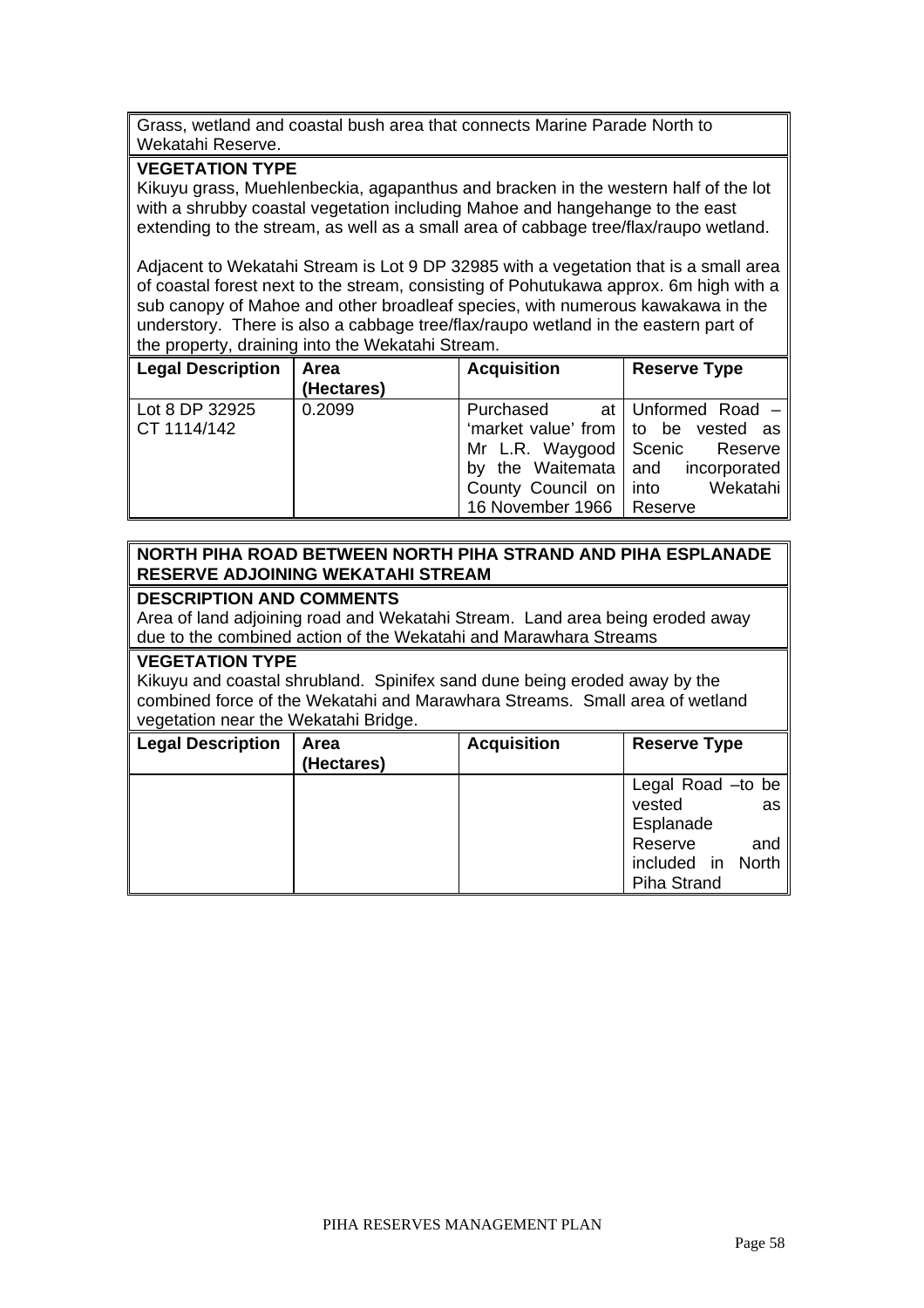# **APPENDIX TWO: NATIVE (INDIGENOUS) PLANTS OF PIHA**

*Adiantum aethiopicum* makaka

Adiantum hispidulum **Rosy maidenhair** Agathis australis **Kauri Kauri** Arthropodium cirratum **Arthropodium cirratum Rengarenga** lily *Asplenium bulbiferum* hen and chicken fern Asplenium flabellifolium **Necklace** fern Asplenium lamprophyllum **Clossy** asplenium Asplenium lucidum **but a strategied as a set of the Shining spleenwort** *Asplenium mauritimum Asplenium northlandicum* Leather leaf asplenium *Astelia banksii* Coastal astelia Astelia trinervia **Astelia** trinervia **Reservictive Construction** Kauri grass Austrofestuca littoralis **Austrofestuca** littoralis **Austrofestuca** littoralis Azolla filiculoides **Floating** fern **Baumea articulata Jointed twig-rush Baumea rubiginosa Sedge tussock** *Beilschmiedia tarairi* Taraire *Beilschmiedia tawa* Tawa **Blechnum banksii** *Blechnum capense* Kiokio *Blechnum chambersii* **Referred Referred Referred Referred Referred Referred Referred Referred Referred Referred Referred Referred Referred Referred Referred Referred Referred Referred** *Blechnum membranaceum*  **Brachyglottis repanda Rangiora Rangiora Calystegia soldanella Nihinihi**, shore bindweed *Carex pumilo* **Carex 2 Carex** *Carex* **Cand carex Carex secta Pukio, niggerhead Carex tetacea Speckled sedge Carmichaelia arborea Native broom Carpodetus serratus Putaputaweta** *Cassinia leptophylla* Tauhinu *Celmisia major var major* Waitakere rock daisy **Centella uniflora Marsh pennywort Marsh pennywort Cheilanthes distans Rockfern** *Cheilanthes seiberi* Rockfern **Collospermum hastatum Coprosma arborea Mamangi Coprosma acerosa Sand coprosma Coprosma crassifolia Stiff stemmed coprosma Coprosma lucida Shining karamu** *Coprosma repens* Taupata *Coprosma robusta* Karamu *Coprosma rhamnoides Corokia cotoneaster* **Bluff korokio Cordyline australis Cabbage tree Cordyline banksii Forest cabbage tree**<br> **Cordyline pumilo Forest cabbage tree**<br> **Firest conditional cabbage of the Cordyline pumilo** *Cortaderia fulvida* Toetoe **Cortaderia splendens Coastal toetoe** *Corynocarpus laevigatus* Karaka **Cotula coronopifolia Bachelor's button** *Cyathea dealbata* Ponga **Cyathea medullaris Mamaku** 

# **Species Common Name**

Adiantum cunninghamii **bertama cunninghamii** Common maidenhair Asplenium flaccidum **Makawe, hanging spleenwort** 

*Asplenium oblongifolium* Huruhuruwhenua, shining spleenwort *Astelia solandri* Kowharawhara, perching lily

*Cordyline pumilo* Ti rauriki, dwarf cabbage tree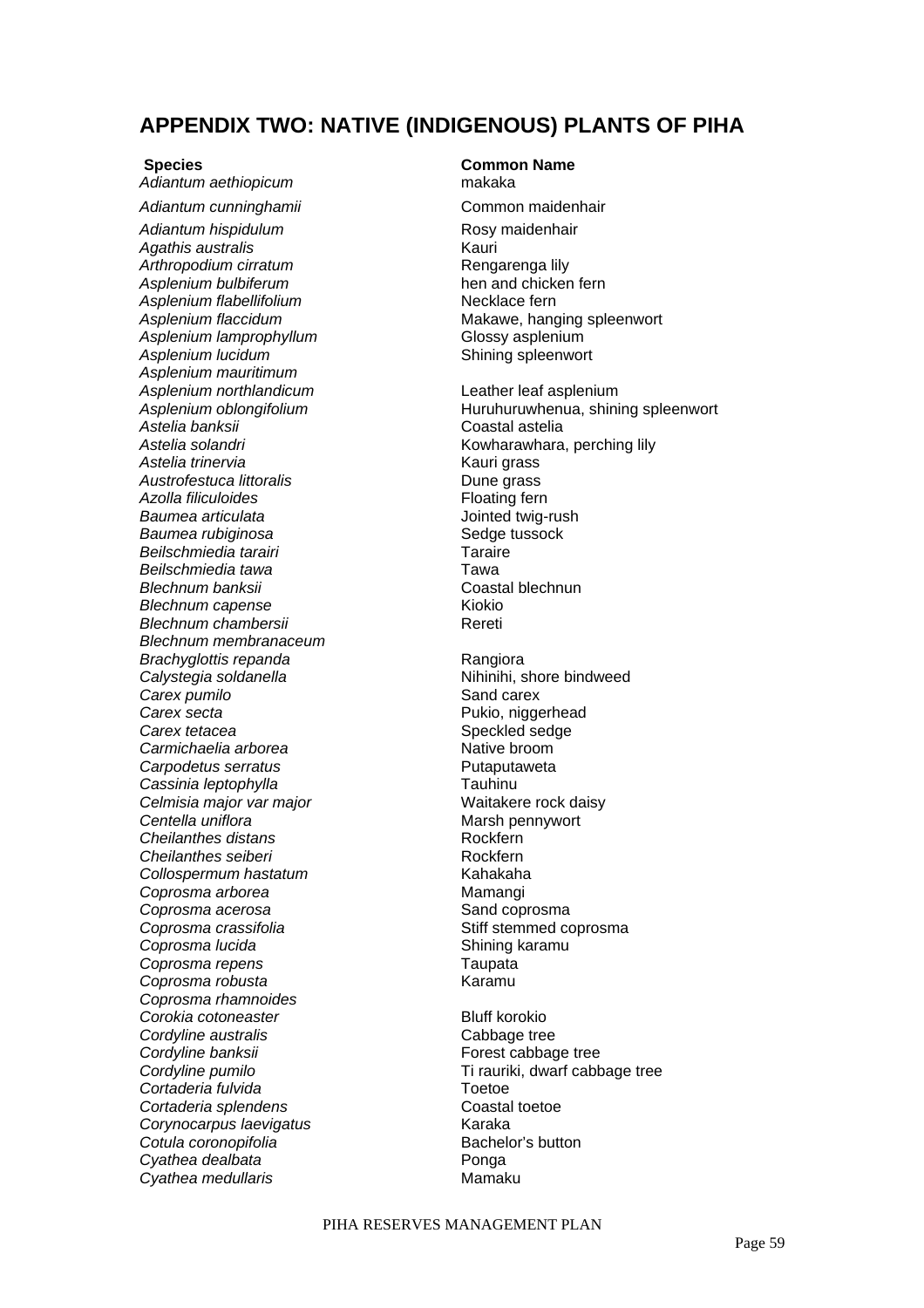**Cyathodes junipera Mingimingi** *Dacrycarpus dacrydiodes* Kahikatea **Dacridium cupressinum Rimu Desmoschoenus spiralis Pingao Dianella nigra Turutu, NZ blueberry** *Dichondra repens*<br> *Disphyma australe*<br> *Disphyma australe*<br>
Mercury Bay Mercury bay weed<br>
Horokaka, NZ ice p *Dodonaea viscosa Doodia media* 2008 - Pukupuku **Doodia mollis** and the molton of the Mokimoki **Dracophyllum sinclairii interventional control of the Spiderwood Dysoxylum spectabile Kohekohe** *Eleocarpus dentatus* **Hinau** *Eleocharis sphacelata* **Kuta** *Entelea arborescens* Whau *Freycinetia banksii* Kiekie *Freycinetia baueriana* Kiekie Gahnia lacera **Cutty** grass **Gahnia setifolia Cutty** grass Gahnia xanthocarpa **being contained to the Cahnia xanthocarpa Toikiwi**, cutty grass **Gaultheria antipoda Bush snowberry Geniostoma rupestre Hangehange Hangehange** *Griselinia lucida* Puka *Hebe bishopiana* Huia hebe *Hebe macrocarpa* Koromiko *Hebe stricta* Koromiko *Hedycarya arborea* **Pigeonwood**, porakaiwhiri *Hymenophyllum spp* Filmy ferns *Hypolepis ambigua Hypolepis dicksonioides* **Ginat hypolepis** *Hypolepis distans Hypolepis rufobarbata Isolepis nodosa* **Knobby clubrush** *Juncus pallidus* Giant rush Knightia excelsa **Rewarewa Rewarewa** Kunzea ericoides **Kunzea ericoides Kanuka** *Lastreopsis glabella Lastreopsis hispida* Hairy legs *Lastreopsis micrisora Lastreopsis velutina* Velvet fern *Laurelia novae-zelandiae* Pukatea *Leptocarpus similis* oioi, jointed rush *Leptospermum scoparium* Manuka **Leucopogon fasciculatus**<br>
Leucopogon fraseri<br>
Leucopogon fraseri Leucopogon fraseri *Libertia grandiflora* Large flowered iris *Libertia ixioides* **Native irris** Native iris **Libertia peregrinans Creeping sand iris** *Lindsaea linearis Lindsaea trichomanoides Litsea calicaris* Mangaeo *Lophomyrtus obcordata* Rohutu **Lycopodium deuterodensum Tree clubmoss** Lygodium articulatum **Mangemange** *Macropiper excelsum* Xawakawa *Melicope simplex* Poataniwha *Melicope ternata* Wharangi *Melicytus ramiflorus* **Mahoe** 

*Cyperus ustulatus* Upoko tangata, giant umbrella sedge **Horokaka, NZ ice plant<br>Akeake** West coast cliff hebe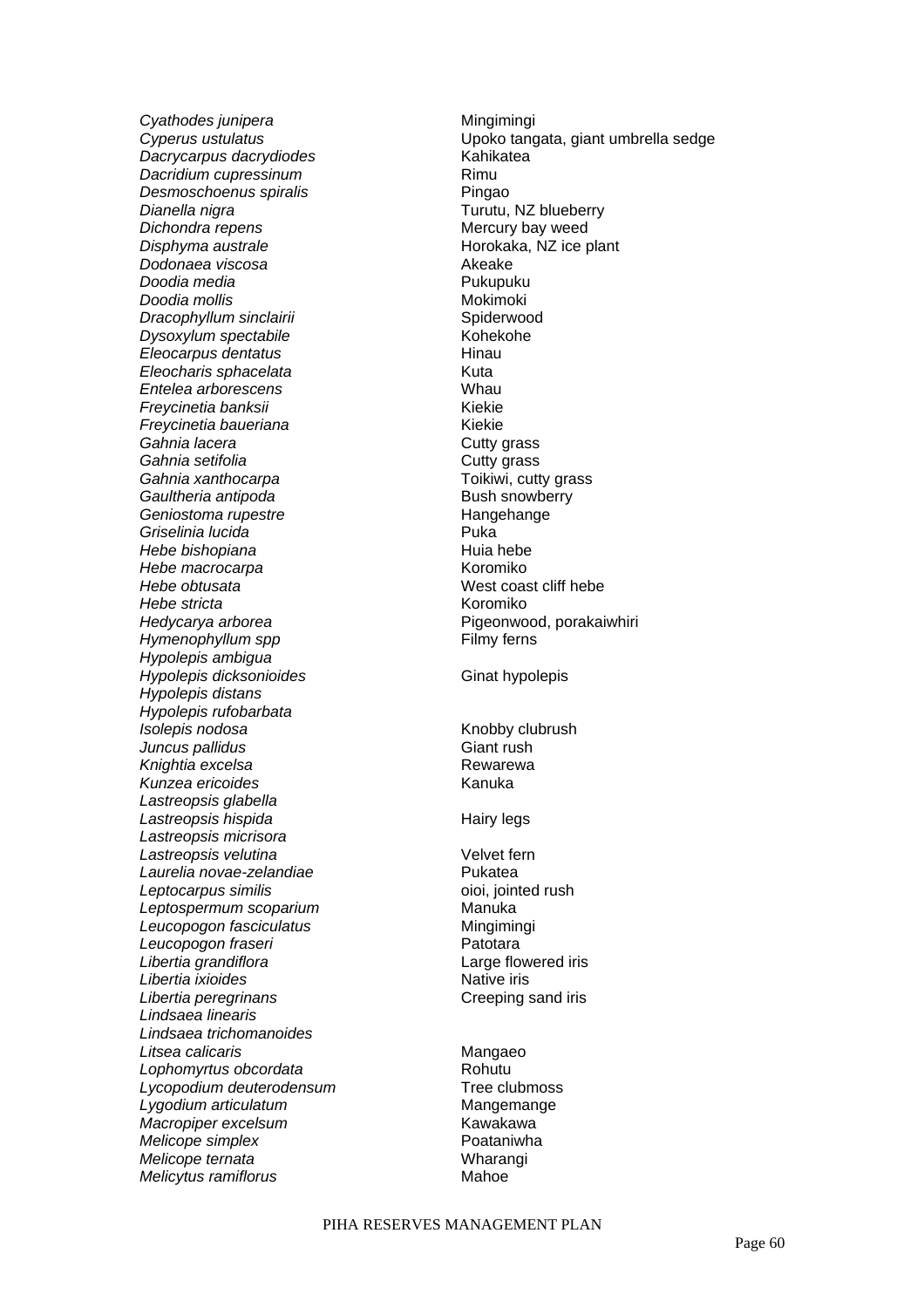*Metrosideros carminea* and the *Akakura*, carmine rata *Metrosideros excelsa* Pohutukawa *Metrosideros excelsa X robusta* Pohutukawa/rata hybrid *Metrosideros perforata* and a set of the Akatea, small white rata *Microlaena avenacea* **Forest rice grass** *Microlaena polynoda* and the settlem **Native bamboo** *Microlaena stipoides*<br> *Muehlenbeckia complexa*<br>
Muehlenbeckia complexa<br>
Muehlenbeckia complexa *Muehlenbeckia complexa Myoporum laetum* Ngaio **Mysine divaricata Weeping mapou** *Nertera depressa* **Duckweed Nertera dichondrifolia Northern netera** *Olearia albida* Tree daisy **Olearia furfuracea Akepiro/tanguru** Parsonsia capsularis **Access 19 and 19 and 19 and 19 and 19 and 19 and 19 and 19 and 19 and 19 and 19 and 19 and 19 and 19 and 19 and 19 and 19 and 19 and 19 and 19 and 19 and 19 and 19 and 19 and 19 and 19 and 19 and 19 a** *Pellaea falcata Parsonsia heterophylla* NZ jasmine **Parsonsia heterophylla** Peperomia urvilleana **belanging terminal wharanui Phormium cookianum Wharariki** *Phormium tenax* flax/harakeke *Phyllocladus trichomenoides* Tanekaha Phymatosorus diversifolius **Matube 2018** Kowaowao, hound's tongue **Phymatosorus pustulatus**<br> **Phymatosorus scandens**<br> **Community Moki, fragrant fern**<br> **Moki, fragrant fern** *Phymatosorus scandens* **Phymatosorus scandens** Mokimoki, fragent fern *Pimelia arenaria* **Autetaranga**, sand daphne **Pimelia prostrata According to the Strathmore weed** *Pittosporum crassifolium* **Karo** *Pittosporum ellipticum*  **Poa anceps Plumed tussock** *Polystichum richardii* **Tutoke**, shield fern Podocarpus hallii **Alli**n and the Hall's totara Polystichum richardii **Tutoke**, shield fern Pomaderris kumeraho **berkenang kumerahou** Kumerahou *Pomaderris ericifolia* Tauhinu **Prumnopitys ferruginea Miro** Miro **Pseudopanax crassifolius Horoeka, lancewood Pseudopanax ferox fierce lancewood** Pseudopanax lessonii **berena in control coastal five finger**, houpara *Pteridium esculentum* **Bracken** *Pteris macilenta*  **Pteris comans and the Contract Contract Contract Preris contract Contract Contract Contract Contract Contract Contract Contract Contract Contract Contract Contract Contract Contract Contract Contract Contract Contract Con Ranunculus acaulis sand buttercup** *Rhabdothamnus solandri* Turepo *Rhopalostylis sapida* Nikau **Samolus repens** Samolus *Samolus repens* **Scandia rosifolia Coastal angelica** *Schefflera digitata* Pate *Schoenoplectus validus* Kapungawha *Schoenus maschalinus* dwarf bog-rush *Schoenus nitens* Rush **Selleria radicans Remuremu** Sophora microphylla var. fulvida **West Coast Kowhai Tetragonia trigyna NZ** spinich

*Myrsine australis* Red matipo, mapou Tarawera, button fern *Pseudopanax arboreus* Fivefinger, puahou, whauwhaupaku *Pteris tremula* Tuawera, trembling brake

*Spinifex hirsutus* Kowhangatara, Spinifex, silver sand grass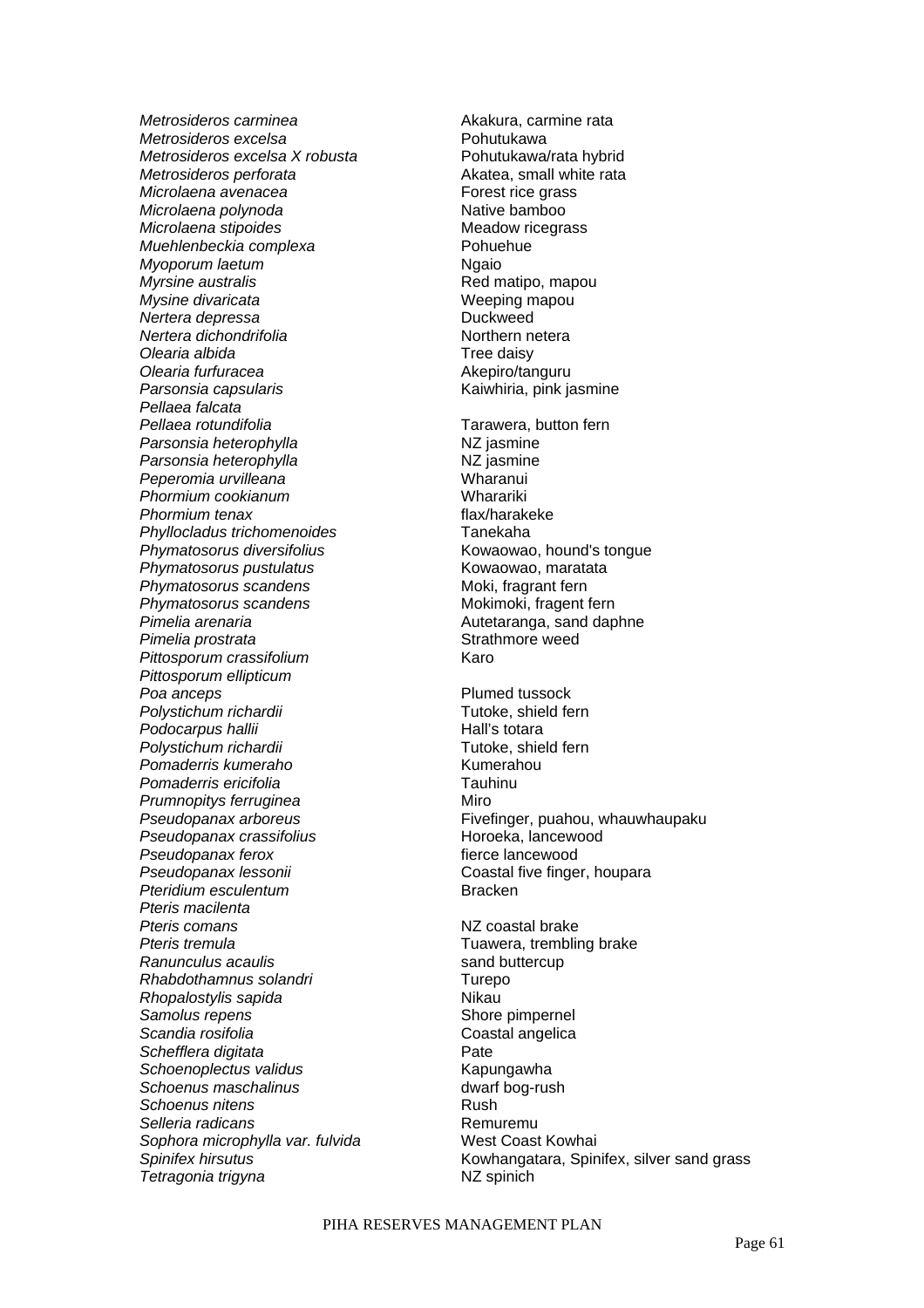*Toronia toru* toru *Typha orientalis*<br>Uncinia uncinata Vitex lucens **Puritives Puritives Puritives** 

Raupo<br>forest hook sedge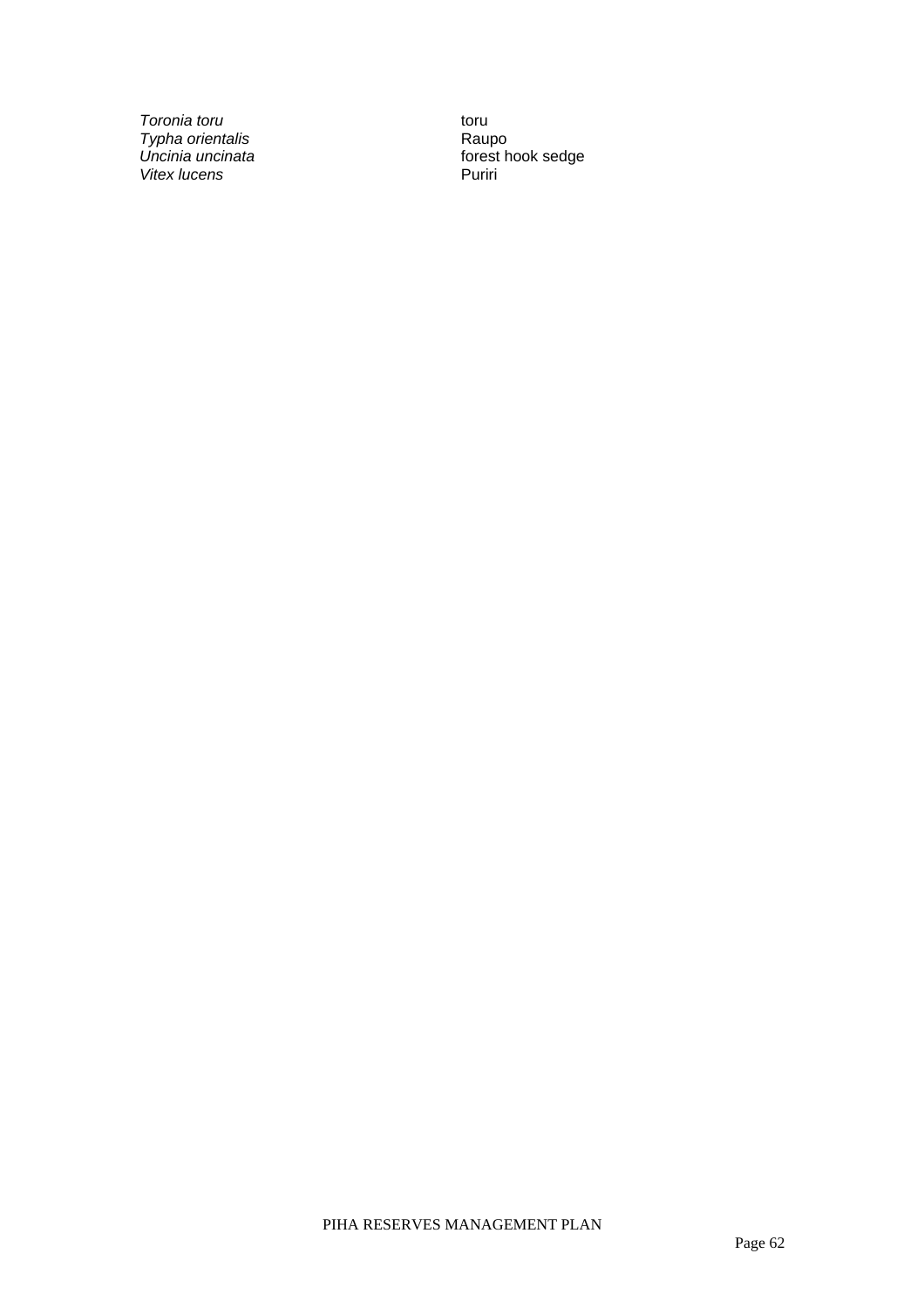# **APPENDIX THREE: PIHA RESERVES VEGETATION ASSESSMENT**

# **Weed and Vegetation Assessment Undertaken of Piha Reserves in September/October 1998**

| <b>Park Name:</b><br><b>Vegetation Description:</b><br><b>Management Option:</b> | <b>CLAUDE ABEL RESERVE</b><br>Dune hollow (pond)/Exposed Coastal Vegetation<br>Hand remove water lily to keep some open water;<br>maintain and enhance bush area |
|----------------------------------------------------------------------------------|------------------------------------------------------------------------------------------------------------------------------------------------------------------|
| <b>Exotic Species Present:</b>                                                   | Japanese Laurel<br>Pampas Grass<br>Cape ivy<br>Agapanthus<br>Parrots feather<br>Kikuyu<br>Water lily<br>Kahili ginger<br>Arum lily<br>Puka                       |
| ARC 'priority':                                                                  | Wild ginger                                                                                                                                                      |
| <b>Continuing control:</b>                                                       | Pampas grass<br>Cape Ivy<br>Agapanthus                                                                                                                           |
| <b>Comments:</b>                                                                 | Note: three kings native (puka) has naturalised                                                                                                                  |
| <b>Park Name:</b>                                                                | <b>PENDRELL RESERVE</b>                                                                                                                                          |
| <b>Vegetation Description:</b><br><b>Management Option:</b>                      | <b>Exposed Coastal Vegetation</b><br>To ask ARC to manage as contiguous with<br>regional parkland.                                                               |
| <b>Exotic Species Present:</b>                                                   | Gorse<br>Wandering jew<br>Ginger<br>Jasmine<br>Pampas<br>Kikuyu<br>Agapanthus                                                                                    |
| <b>ARC requirement:</b><br><b>Continuing control:</b>                            | Wild ginger<br>Pampas grass                                                                                                                                      |
| <b>Comments:</b>                                                                 | Most weeds are confined to edges and roadside                                                                                                                    |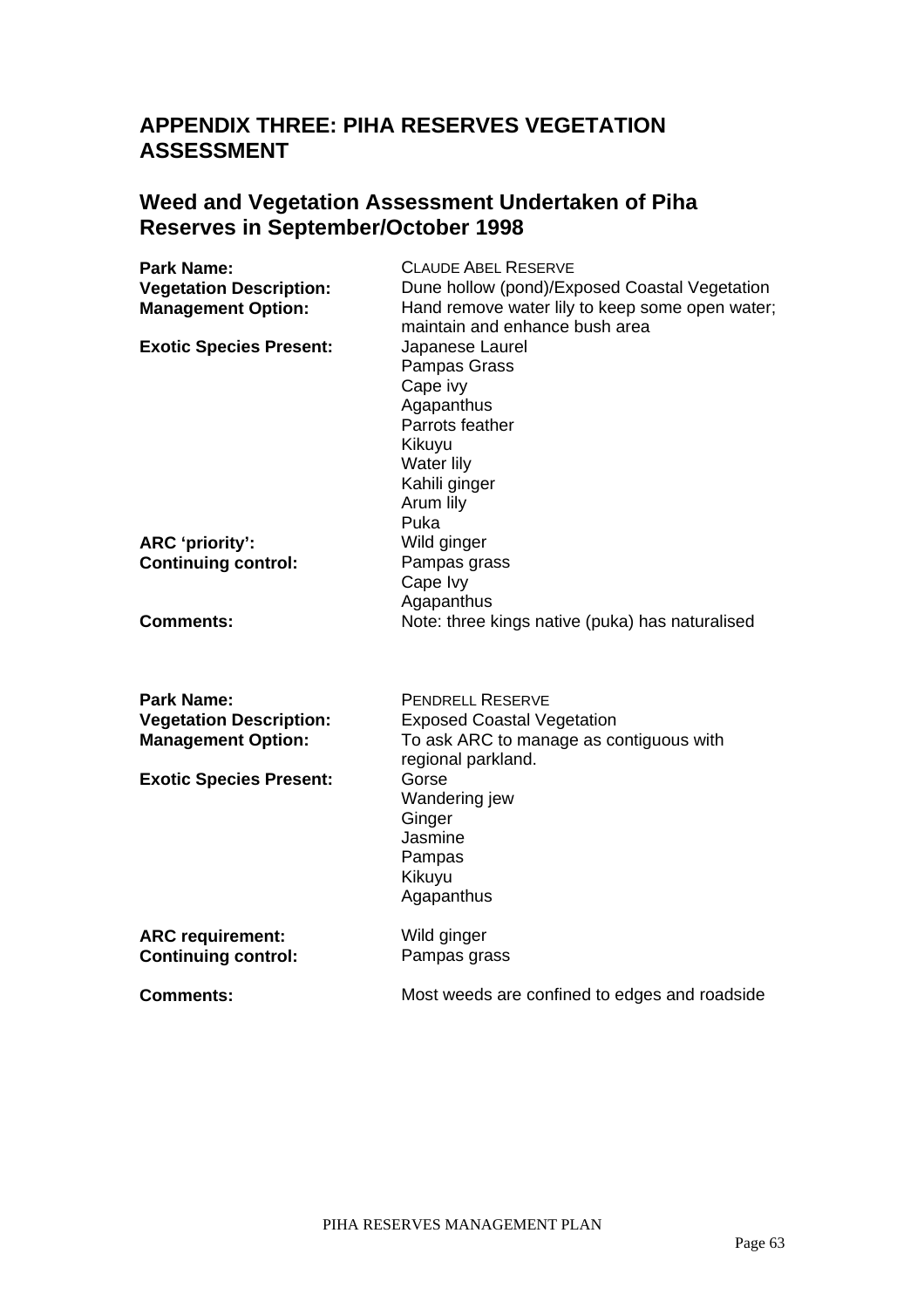| <b>Park Name:</b><br><b>Vegetation Description:</b><br><b>Management Option:</b> | <b>NORTH PIHA ESPLANADE</b><br>Dune vegetation<br>Maintain and enhance natural values; support<br>proposal for beachcare group                                                                                         |
|----------------------------------------------------------------------------------|------------------------------------------------------------------------------------------------------------------------------------------------------------------------------------------------------------------------|
| <b>Exotic Species Present:</b>                                                   | Kikuyu<br>Agapanthus<br>Hieracium species (daisy)<br>Geranium<br>Wild garlic<br>Montbretia<br>Lupin<br>Gazania                                                                                                         |
| Eradicate:<br><b>Continuing control:</b><br><b>Comments:</b>                     | Agapanthus<br>Most of the weed species present are best<br>controlled by physical means, thus this may be a<br>good place for a community 'working bee'.<br>Agapanthus will take over sand dunes if not<br>controlled. |
| <b>Park Name:</b><br><b>Vegetation Description:</b><br><b>Management Option:</b> | <b>GARDEN ROAD PLANTATION RESERVE</b><br><b>Exposed Coastal Vegetation</b><br>upgrade used part of walkway, maintain remainder<br>as planted                                                                           |
| <b>Exotic Species Present:</b>                                                   | Ginger<br>Climbing asparagus<br><b>Wandering Jew</b><br>Bamboo<br>angel's trumpet<br>Cassinia<br>Monkey apple                                                                                                          |
| <b>ARC</b> requirement:<br><b>Continuing control:</b><br><b>Comments:</b>        | Wild ginger<br>Climbing asparagus<br>Climbing asparagus is currently as a manageable<br>level.                                                                                                                         |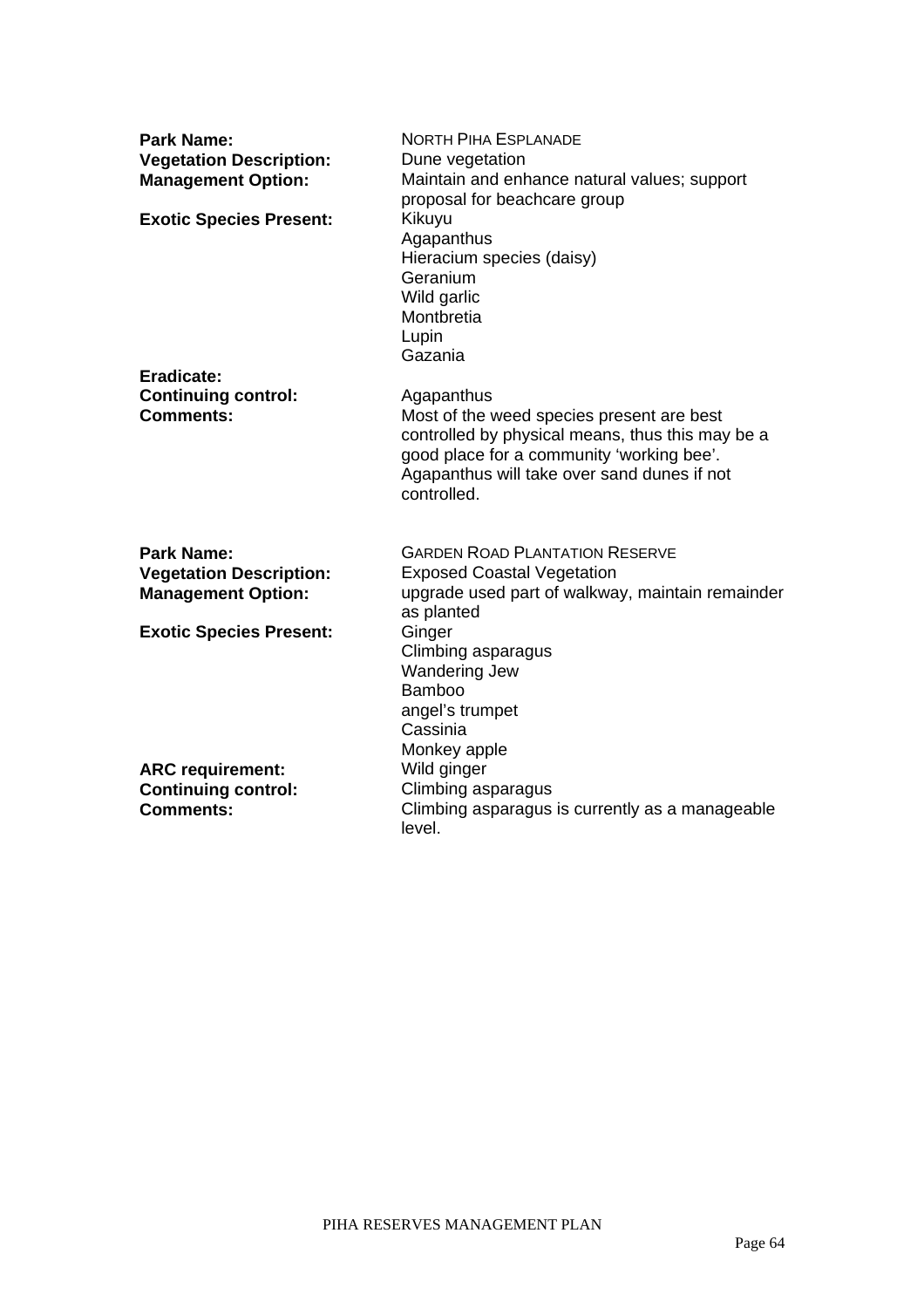| <b>Park Name:</b>              | Wekatahi Reserve                                     |
|--------------------------------|------------------------------------------------------|
| <b>Vegetation Description:</b> | <b>Exposed Coastal Vegetation</b>                    |
| <b>Management Option:</b>      | Maintain, enhance and interpret natural values       |
| <b>Exotic Species Present:</b> | <b>Boneseed</b>                                      |
|                                | Arum lily                                            |
|                                | Willow weed                                          |
|                                | Pampas                                               |
|                                | <b>Wandering Jew</b>                                 |
|                                | Cape ivy                                             |
|                                | Lupin                                                |
|                                | <b>Mistflower</b>                                    |
|                                | Gorse                                                |
|                                | Kikuyu                                               |
|                                | Montbretia                                           |
|                                | Sweet pea shrub                                      |
| Eradicate:                     | Cape Ivy                                             |
| <b>Continuing control:</b>     | <b>Boneseed</b>                                      |
|                                | Sweet pea shrub                                      |
|                                | Lantana                                              |
|                                | Climbing asparagus                                   |
| <b>Comments:</b>               | All other weeds should only be control if part of a  |
|                                | comprehensive restoration programme involving        |
|                                | replanting.                                          |
| <b>Park Name:</b>              | RAYNER WALK (Seaview Road Plantation Reserve # 2)    |
| <b>Vegetation Description:</b> | <b>Exposed Coastal Vegetation</b>                    |
| <b>Management Option:</b>      | Upgrade walkway                                      |
| <b>Exotic Species Present:</b> | Agapanthus                                           |
|                                | Gorse                                                |
|                                | <b>Bottlebrush</b>                                   |
|                                | Arum lilly                                           |
|                                | Pampas                                               |
|                                | Inkweed                                              |
|                                | Scottish thistle                                     |
|                                | Watsonia                                             |
|                                | Pine tree                                            |
|                                | Monkey apple                                         |
|                                | <b>Wandering Jew</b>                                 |
|                                | Nasturium                                            |
|                                | Vetch                                                |
|                                | Ginger                                               |
|                                | Tuber latter fern                                    |
|                                | Cape Ivy                                             |
|                                | Periwinkle                                           |
|                                | Willow leaved hakea                                  |
| Eradicate:                     | Ginger                                               |
| <b>Continuing control:</b>     |                                                      |
| <b>Comments:</b>               | Other weed species should be tackled only when track |
|                                | development occurs. More serious weeds (ie cape      |
|                                | ivy/agapanthus/Japanese honey suckle) occur on near  |
|                                | by road reserve.                                     |
| <b>Park Name:</b>              | PIHA DOMAIN                                          |
| <b>Vegetation Description:</b> | Dune Vegetation                                      |
| <b>Management Option:</b>      | Revegetate streambank and lagoon edge                |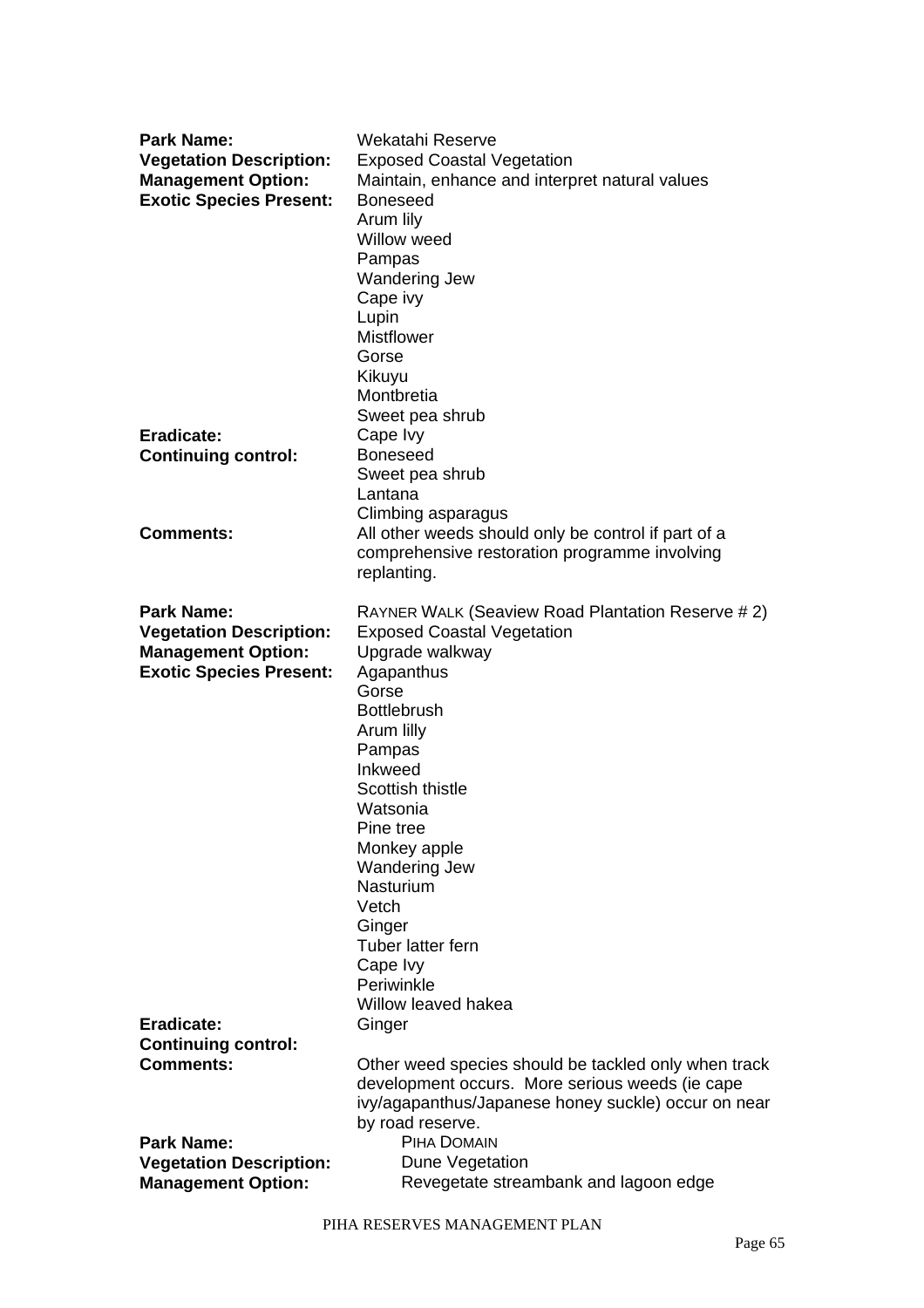| <b>Exotic Species Present:</b>                                                                                     | Cape Ivy<br>Kikuyu<br>Lupin<br>Gorse<br>Onion weed<br>Climbing asparagus<br>Woolly nightshade<br>Century plant<br>Kermedic island pohutukawa<br>Watsonia |
|--------------------------------------------------------------------------------------------------------------------|----------------------------------------------------------------------------------------------------------------------------------------------------------|
| Eradicate:<br><b>Continuing control:</b>                                                                           | Cape ivy                                                                                                                                                 |
| <b>Comments:</b>                                                                                                   | Climbing asparagus<br>Pohuehue fields swamped with kikuyu/cape                                                                                           |
|                                                                                                                    | Ivy/climbing asparagus and stream banks/lagoon<br>edge are good candidates for revegetation.                                                             |
| <b>Park Name:</b><br><b>Vegetation Description:</b><br><b>Management Option:</b><br><b>Exotic Species Present:</b> | <b>SEAVIEW RD PLANTATION RESERVE NUMBER 1</b><br><b>Exposed Coastal Vegetation</b><br>Upgrade walkway<br>Monkey Apple                                    |
|                                                                                                                    | <b>Flame Tree</b><br>Onion weed<br>German ivy<br>Cape ivy<br>Agapanthus<br><b>Bamboo</b>                                                                 |
| Eradicate:                                                                                                         |                                                                                                                                                          |
| <b>Continuing control:</b>                                                                                         | German ivy<br>Cape Ivy                                                                                                                                   |
| <b>Comments:</b>                                                                                                   | Additional weed control should occur when track<br>development occurs.                                                                                   |
| <b>Park Name:</b>                                                                                                  | GLEN ESK ROAD PLANTATION RESERVE NUMBER 1                                                                                                                |
| <b>Vegetation Description:</b><br><b>Management Option:</b>                                                        | <b>Exposed Coastal Vegetation</b><br>To ask ARC to manage as contiguous with regional<br>parkland.                                                       |
| <b>Exotic Species Present:</b>                                                                                     | Cape ivy<br>Onion weed                                                                                                                                   |
|                                                                                                                    | <b>Mistflower</b>                                                                                                                                        |
|                                                                                                                    | Selaginella<br>Ginger<br>Watsonia                                                                                                                        |
| <b>ARC requirement:</b>                                                                                            | Kikuyu<br>Ginger                                                                                                                                         |
| <b>Continuing control:</b><br><b>Park Name:</b>                                                                    | Cape Ivy<br><b>GLEN ESK ROAD PLANTATION RESERVE NUMBER 2</b>                                                                                             |
| <b>Vegetation Description:</b>                                                                                     | <b>Exposed Coastal Vegetation</b>                                                                                                                        |
| <b>Management Option:</b>                                                                                          | To ask ARC to manage as contiguous with regional<br>parkland.                                                                                            |
| <b>Exotic Species Present:</b>                                                                                     | Cape ivy<br>Pampas                                                                                                                                       |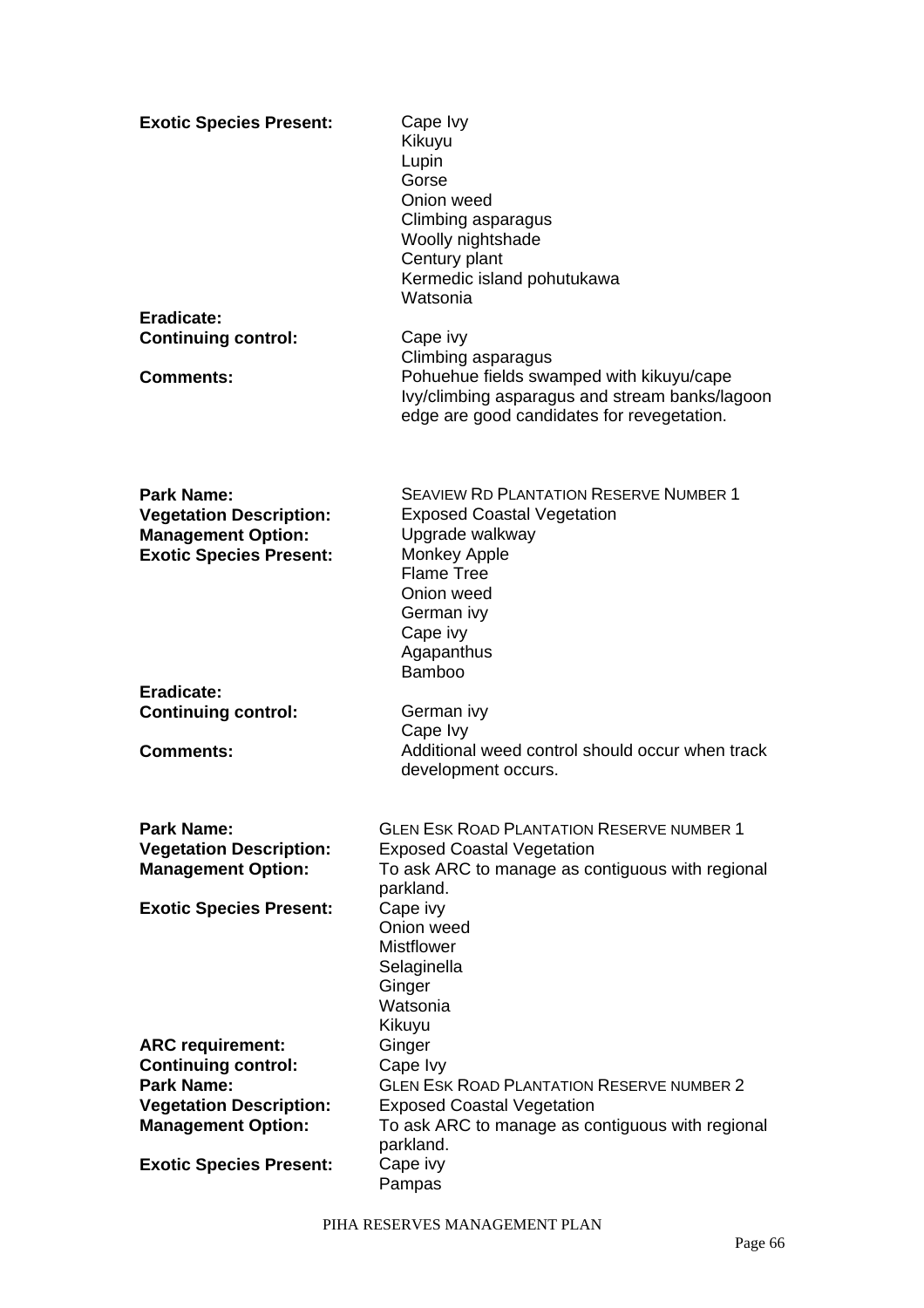| <b>ARC</b> requirement:<br><b>Continuing control:</b><br><b>Comments:</b> | Watsonia<br>German ivy<br>Gorse<br><b>Mistflower</b><br>Woolly nightshade<br>Woolly nightshade<br>Cape Ivy                                                                                                                  |
|---------------------------------------------------------------------------|-----------------------------------------------------------------------------------------------------------------------------------------------------------------------------------------------------------------------------|
| Park Name:<br><b>Vegetation Description:</b>                              | <b>GARDEN ROAD WAI KWAY</b><br><b>Exposed Coastal Vegetation</b>                                                                                                                                                            |
| <b>Management Option:</b><br><b>Exotic Species Present:</b>               | Maintain as planted buffer<br>Sweet pea shrub<br>Agapanthus<br>Cape ivy<br>Kikuyu<br>Onion weed<br>Watsonia<br><b>Nastutium</b><br><b>Boneseed</b><br><b>Wandering Jew</b><br>Lantana<br>Climbing asparagus<br>Pampas grass |
| Eradicate:<br><b>Continuing control:</b>                                  | Pampas                                                                                                                                                                                                                      |
| Comments:                                                                 | Cape ivy<br>Sweet pea shrub<br><b>Boneseed</b><br>Additional weed control should occur if track is ever<br>developed                                                                                                        |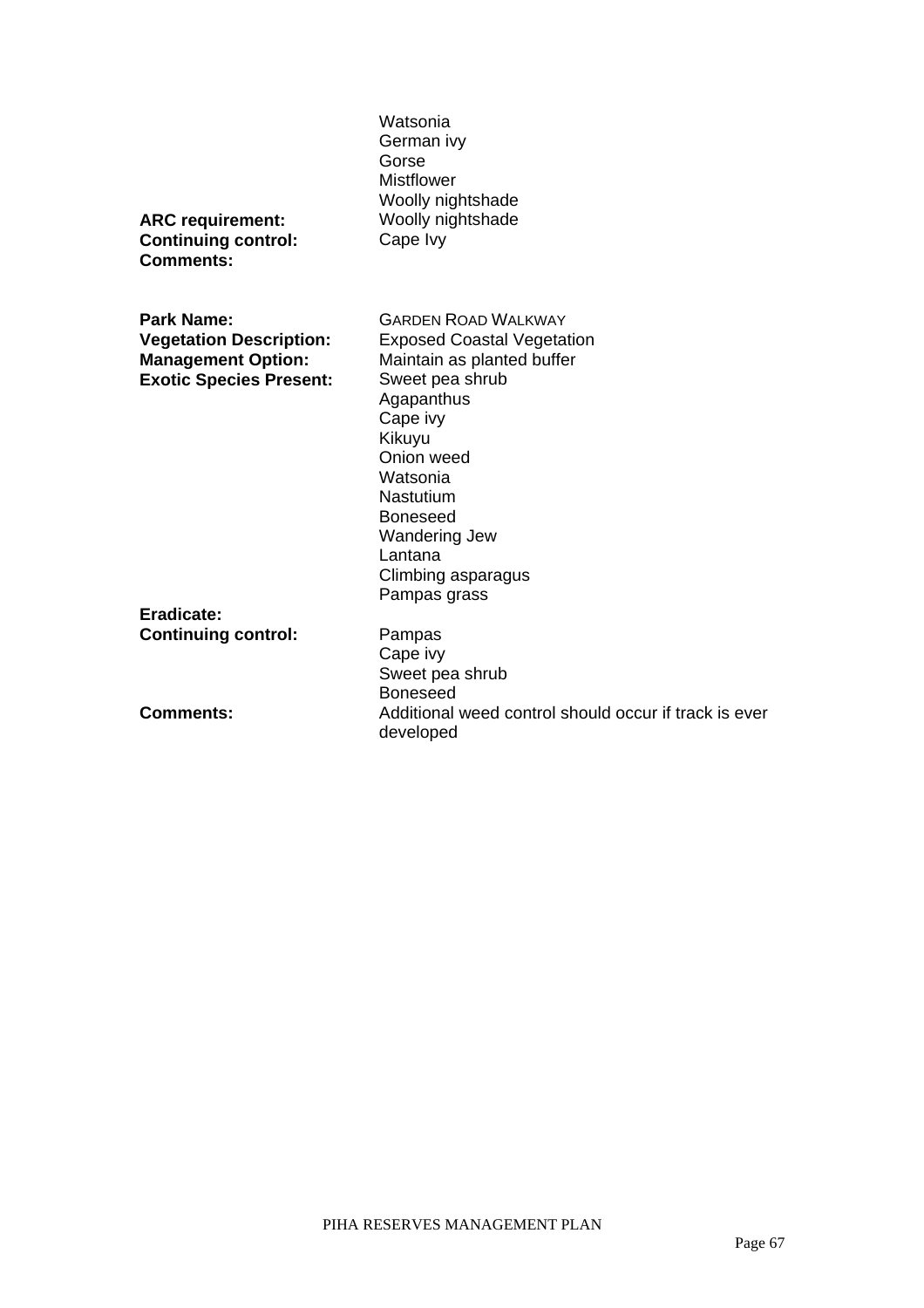| <b>Park Name:</b>              | <b>LES WAYGOOD PARK</b>                                                                                                                                   |
|--------------------------------|-----------------------------------------------------------------------------------------------------------------------------------------------------------|
| <b>Vegetation Description:</b> | Dune vegetation (kikuyu dominant) / exposed coastal<br>vegetation (regenerating karo, karamu kawakawa<br>etc)                                             |
| <b>Management Option:</b>      | Active revegetation/interplanting to establish dune<br>forest; some expansion of carpark and associated<br>planting; support for proposed beachcare group |
| <b>Exotic Species Present:</b> | Kikuyu<br>Lupin<br>Vetch<br><b>Boneseed</b><br>Pampas<br>Wild garlic<br>Montbretia<br>Gazania<br>Lotus                                                    |
| Eradicate:                     |                                                                                                                                                           |
| <b>Continuing control:</b>     | <b>Boneseed</b>                                                                                                                                           |
| <b>Comments:</b>               | Pampas                                                                                                                                                    |
|                                | Pampas threatens toetoe (related native species)                                                                                                          |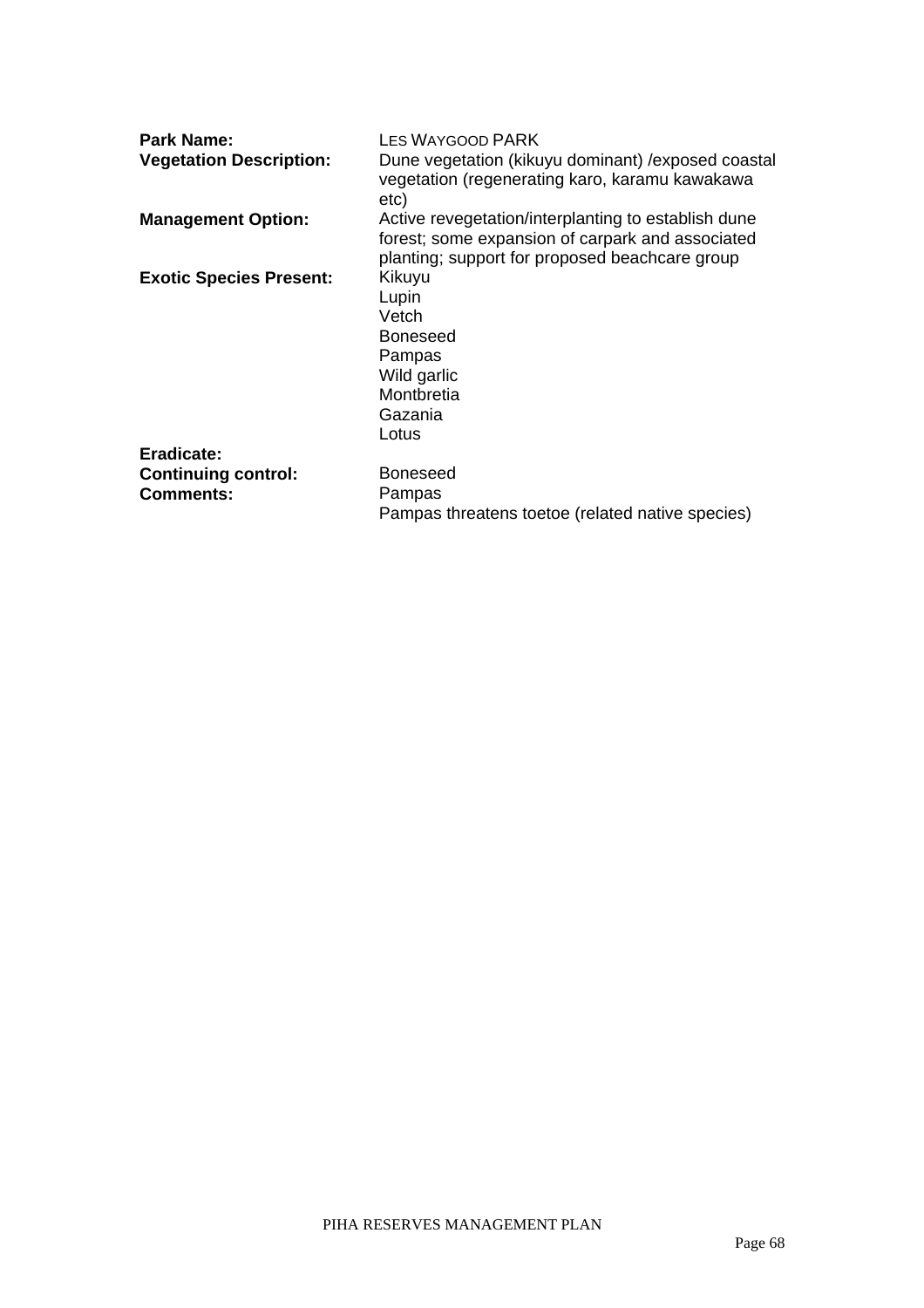# **APPENDIX FOUR: RESERVES ACT CLASSIFICATIONS**

#### **Section 17 Recreation reserves**

(1) It is hereby declared that the appropriate provisions of this Act shall have effect, in relation to reserves classified as recreation reserves, for the purpose of providing areas for the recreation and sporting activities and the physical welfare and enjoyment of the public, and for the protection of the natural environment and beauty of the countryside, with emphasis on the retention of open spaces and on outdoor recreational activities, including recreational tracks in the countryside.

(2) It is hereby further declared that, having regard to the general purposes specified in subsection (1) of this section, every recreation reserve shall be so administered under the appropriate provisions of this Act that---

 (a) The public shall have freedom of entry and access to the reserve, subject to the specific powers conferred on the administering body by sections 53 and 54 of this Act, to any bylaws under this Act applying to the reserve, and to such conditions and restrictions as the administering body considers to be necessary for the protection and general well-being of the reserve and for the protection and control of the public using it:

 (b) Where scenic, historic, archaeological, biological, geological, or other scientific features or indigenous flora or fauna or wildlife are present on the reserve, those features or that flora or fauna or wildlife shall be managed and protected to the extent compatible with the principal or primary purpose of the reserve:

 Provided that nothing in this subsection shall authorise the doing of anything with respect to fauna that would contravene any provision of the Wildlife Act 1953 or any regulations or Proclamation or notification under that Act, or the doing of anything with respect to archaeological features in any reserve that would contravene any provision of the Historic Places Act 1954:

 (c) Those qualities of the reserve which contribute to the pleasantness, harmony, and cohesion of the natural environment and to the better use and enjoyment of the reserve shall be conserved:

 (d) To the extent compatible with the principal or primary purpose of the reserve, its value as a soil, water, and forest conservation area shall be maintained.

#### **Section 19. Scenic reserves---**

(1) It is hereby declared that the appropriate provisions of this Act shall have effect, in relation to reserves classified as scenic reserves---

 (a) For the purpose of protecting and preserving in perpetuity for their intrinsic worth and for the benefit, enjoyment, and use of the public, suitable areas possessing such qualities of scenic interest, beauty, or natural features or landscape that their protection and preservation are desirable in the public interest:

 (b) For the purpose of providing, in appropriate circumstances, suitable areas which by development and the introduction of flora, whether indigenous or exotic, will become of such scenic interest or beauty that their development, protection, and preservation are desirable in the public interest.

(2) It is hereby further declared that every scenic reserve classified for the purposes specified in subsection (1) (a) of this section shall be so administered and maintained under the appropriate provisions of this Act that---

 (a) Except where the Minister otherwise determines, the indigenous flora and fauna, ecological associations, and natural environment and beauty shall as far as possible be preserved, and for this purpose, except where the Minister otherwise determines, exotic flora and fauna shall as far as possible be exterminated:

 (b) The public shall have freedom of entry and access to the reserve, subject to the specific powers conferred on administering bodies by sections 55 and 56 of this Act, to any bylaws under this Act applying to the reserve, and to such conditions and restrictions as the administering body considers to be necessary for the protection and well-being of the reserve and for the protection and control of the public using it:

 (c) To the extent compatible with the principal or primary purposes of the retention and preservation of the natural or scenic values, open portions of the reserve may be developed for amenities and facilities where these are necessary to enable the public to obtain benefit and enjoyment from the reserve: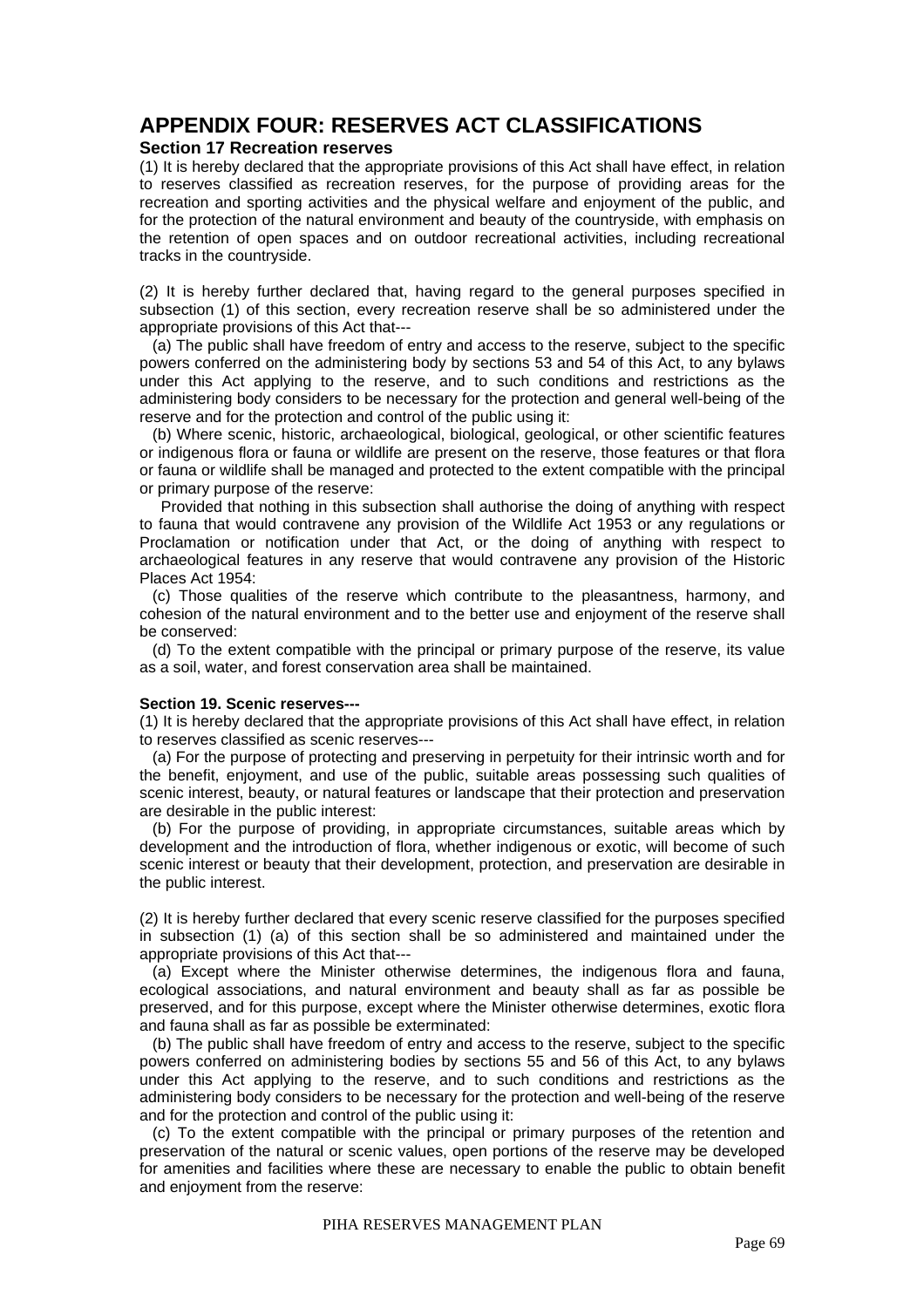(d) Where historic, archaeological, geological, biological, or other scientific features are present in the reserve, those features shall be managed and protected to the extent compatible with the principal or primary purpose of the reserve: Provided that nothing in this paragraph shall authorise the doing of anything with respect to fauna that would contravene any provision of the Wildlife Act 1953 or any regulations or Proclamation or notification under that Act, or the doing of anything with respect to archaeological features in any reserve that would contravene any provision of the Historic Places Act 1954:

 (e) To the extent compatible with the principal or primary purpose of the reserve, its value as a soil, water, and forest conservation area shall be maintained.

(3) It is hereby further declared that every scenic reserve classified for the purposes specified in subsection (1) (b) of this section shall be so administered and maintained under the appropriate provisions of this Act that---

 (a) Except where the Minister otherwise determines, the flora and fauna, ecological associations, and natural environment and beauty shall as far as possible be preserved:

 (b) The public shall have freedom of entry and access to the reserve, subject to the specific powers conferred on administering bodies by sections 55 and 56 of this Act, to any bylaws under this Act applying to the reserve, and to such conditions and restrictions as the administering body considers to be necessary for the protection and well-being of the reserve and for the protection and control of the public using it:

 (c) To the extent compatible with the principal or primary purposes of the retention and preservation of the natural or scenic values, open portions of the reserve may be developed for amenities and facilities where these are necessary to enable the public to obtain benefit and enjoyment from the reserve:

 (d) Where historic, archaeological, geological, biological, or other scientific features are present in the reserve, those features shall be managed and protected to the extent compatible with the principal or primary purpose of the reserve: Provided that nothing in this paragraph shall authorise the doing of anything with respect to fauna that would contravene any provision of the Wildlife Act 1953 or any regulations or Proclamation or notification under that Act, or the doing of anything with respect to archaeological features in any reserve that would contravene any provision of the Historic Places Act 1954:

 (e) To the extent compatible with the principal or primary purpose of the reserve, its value as a soil, water, and forest conservation area shall be maintained.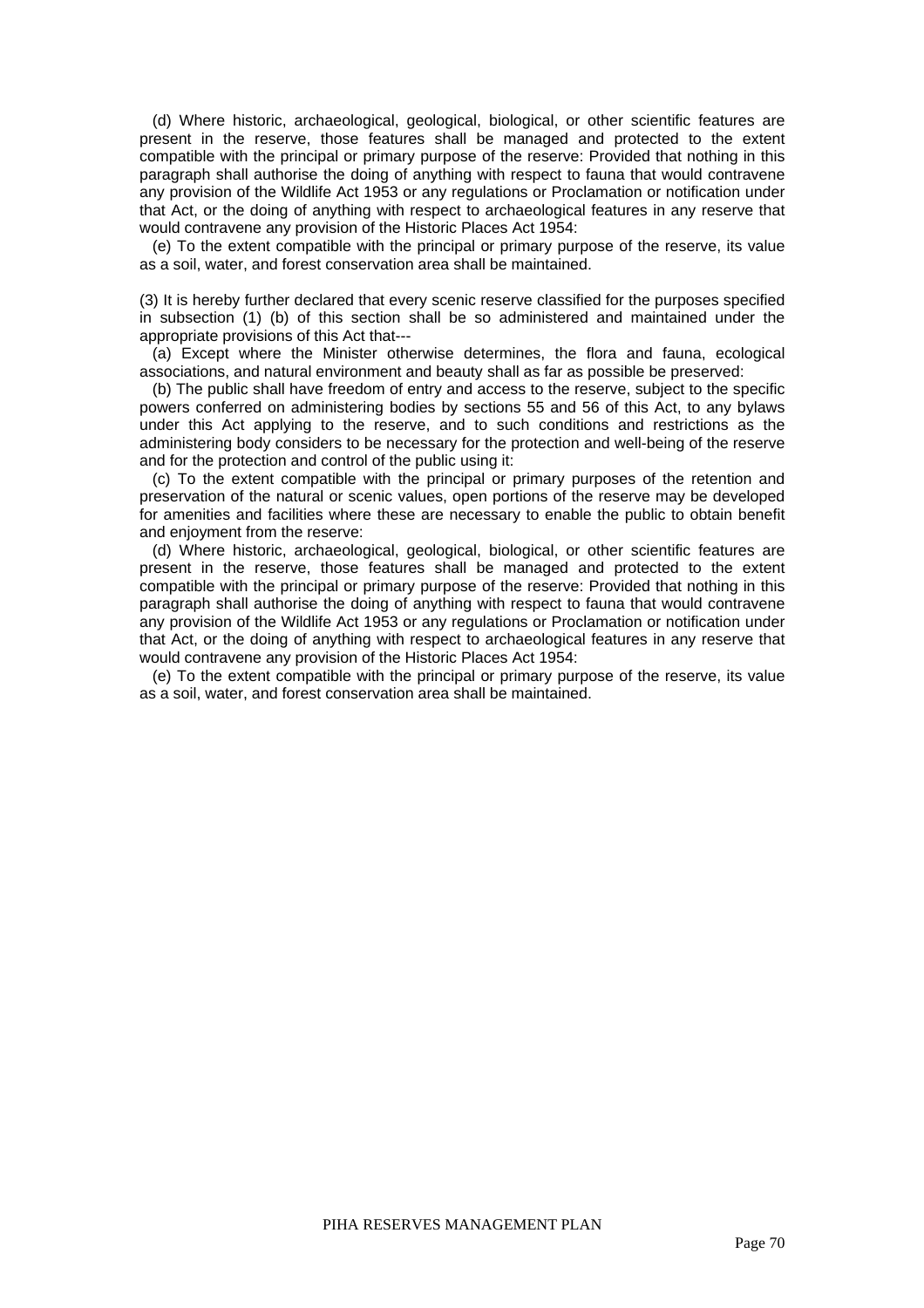#### **Section 23. Local purpose reserves---**

(1) It is hereby declared that the appropriate provisions of this Act shall have effect, in relation to reserves classified as local purpose reserves, for the purpose of providing and retaining areas for such local purpose or purposes as are specified in any classification of the reserve.

(2) It is hereby further declared that, having regard to [specific local purpose for which the reserve has been classified], every local purpose reserve shall be so administered and maintained under the appropriate provisions of this Act that---

 (a) Where scenic, historic, archaeological, biological, or natural features are present on the reserve, those features shall be managed and protected to the extent compatible with the principal or primary purpose of the reserve:

Provided that nothing in this paragraph shall authorise the doing of anything with respect to fauna that would contravene any provision of the Wildlife Act 1953 or any regulations or Proclamation or notification under that Act, or the doing of anything with respect to archaeological features in any reserve that would contravene any provision of the Historic Places Act 1954:

[Provided also that nothing in this paragraph shall authorise the doing of anything with respect to any esplanade reserve created under section 167 of the Land Act 1948, or section 190 (3) or Part XXV of the Municipal Corporations Act 1954 or Part II of the Counties Amendment Act 1961 and existing at the commencement of this Act, or any local purpose reserve for esplanade purposes created under the said Part XXV or Part II or under Part XX of the Local Government Amentment Act 1978 [or under Part X of the Resource Management Act 1999] after the commencement of this Act that would impede the right of the public freely to pass and repass over the reserve on foot, unless the administering body determines that access should be prohibited or restricted to preserve the stability of the land or the biological values of the reserve]:

 (b) To the extent compatible with the principal or primary purpose of the reserve, its value as a soil, water, and forest conservation area shall be maintained.

(3) Where a local purpose reserve is vested in a local authority or where the administering body is a local authority, it may from time to time, by public notice, prohibit access to the whole or any specified part of the reserve, and in that case no person shall enter the reserve or, as the case may be, that part, except under the authority of a permit issued by the local authority.

(4) Where a local purpose reserve is not vested in a local authority and a local authority has not been appointed to control and manage it, the Minister may from time to time, by public notice, prohibit access to the whole or any specified part of the reserve, and in that case no person shall enter the reserve or, as the case may be, that part, except under authority of a permit issued by the Minister.